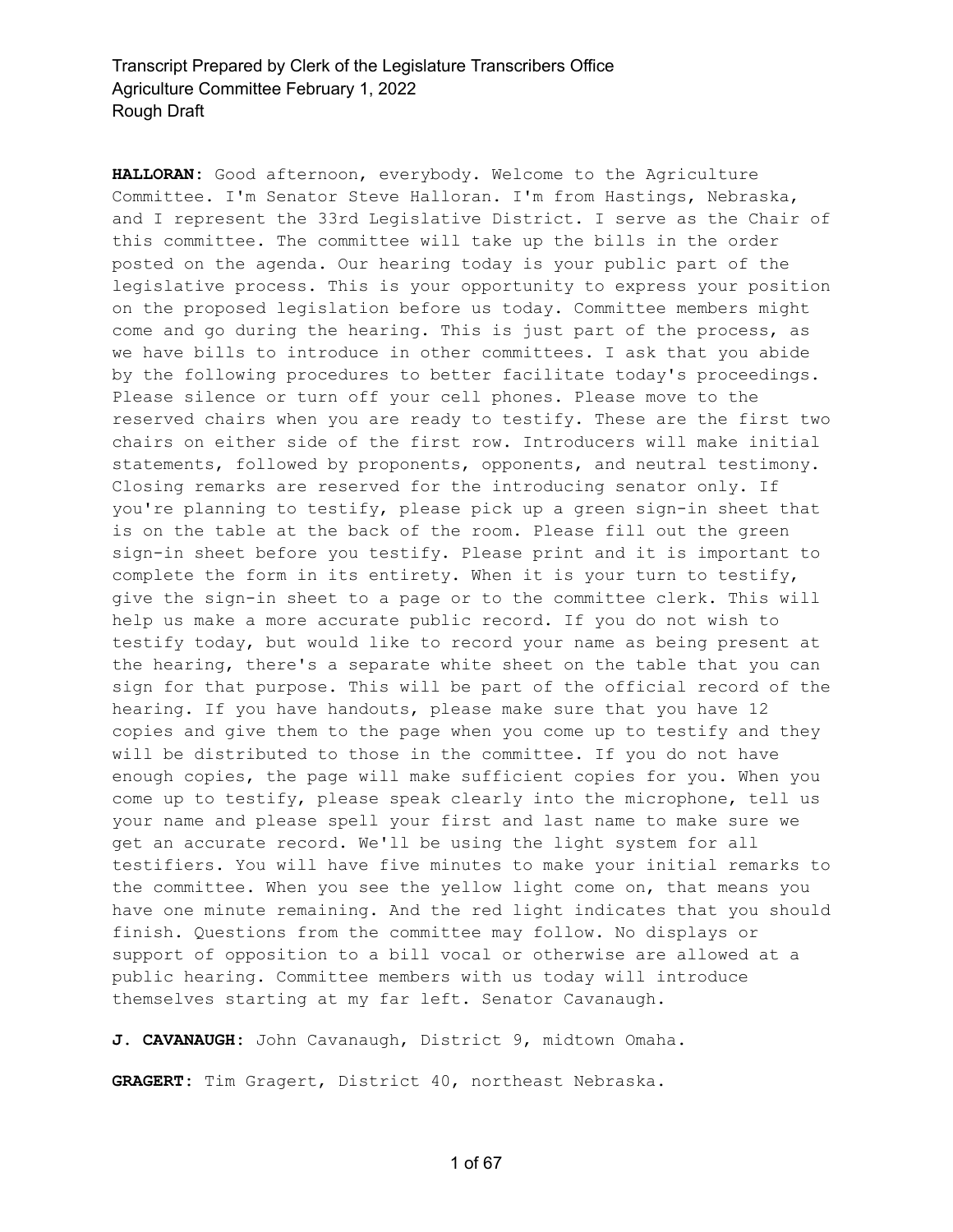**LATHROP:** Steve Lathrop, District 12. That includes Ralston and parts of southwest Omaha.

**BRANDT:** Tom Brandt, District 32: Fillmore, Thayer, Jefferson, Saline, and southwestern Lancaster County.

**HALLORAN:** And on my far right all by himself.

**BREWER:** Tom Brewer, District 43, 11 counties of western Nebraska.

**HALLORAN:** OK, thank you. To my left is committee-- committee research analyst, Rick Leonard. And to my right is committee clerk, Rod Krogh. We have two very important people here, pages for the committee. Rolf Kloch. That's right. He's a junior at Nebraska Wesleyan University with a major in political science. God bless your heart. Bobby Busk. He is a sophomore at UNO with a major in political science and bless your heart. With that, we will proceed with the agenda. First up on the agenda is a reappointment of Terry Cone to the Nebraska Brand Committee. Mr. Cone, if you would join us. Good afternoon, welcome.

**TERRY CONE:** Good afternoon, Senators.

**HALLORAN:** Go ahead.

**TERRY CONE:** My name's Terry Cone, T-e-r-r-y C-o-n-e.

**HALLORAN:** You may proceed.

**TERRY CONE:** Oh.

**HALLORAN:** Tell us-- tell us about yourself and tell us why you wish to be a reappointment.

**TERRY CONE:** Well, I actually started probably about 2006 or 2007. I started attending Brand Committee meetings. My brother owned Burwell Livestock Market, and I was employed by him. And of course, we had an in-charge brand inspector there. And so brand was pretty much on our mind all the time dealing with brands and things. So I thought I ought to go to Brand Committee meetings and stay informed of things that's going on. So I went for-- for several years, never missed a meeting, quarterly meetings. There was a time then my brother sold the sale barn, didn't go so much. But anyway, I was interested in going again, started going. An opportunity did come up to be appointed to the Brand Committee. So I threw my name in the hat and become appoint- appointed. We've got a lot of things going on now with the Brand

2 of 67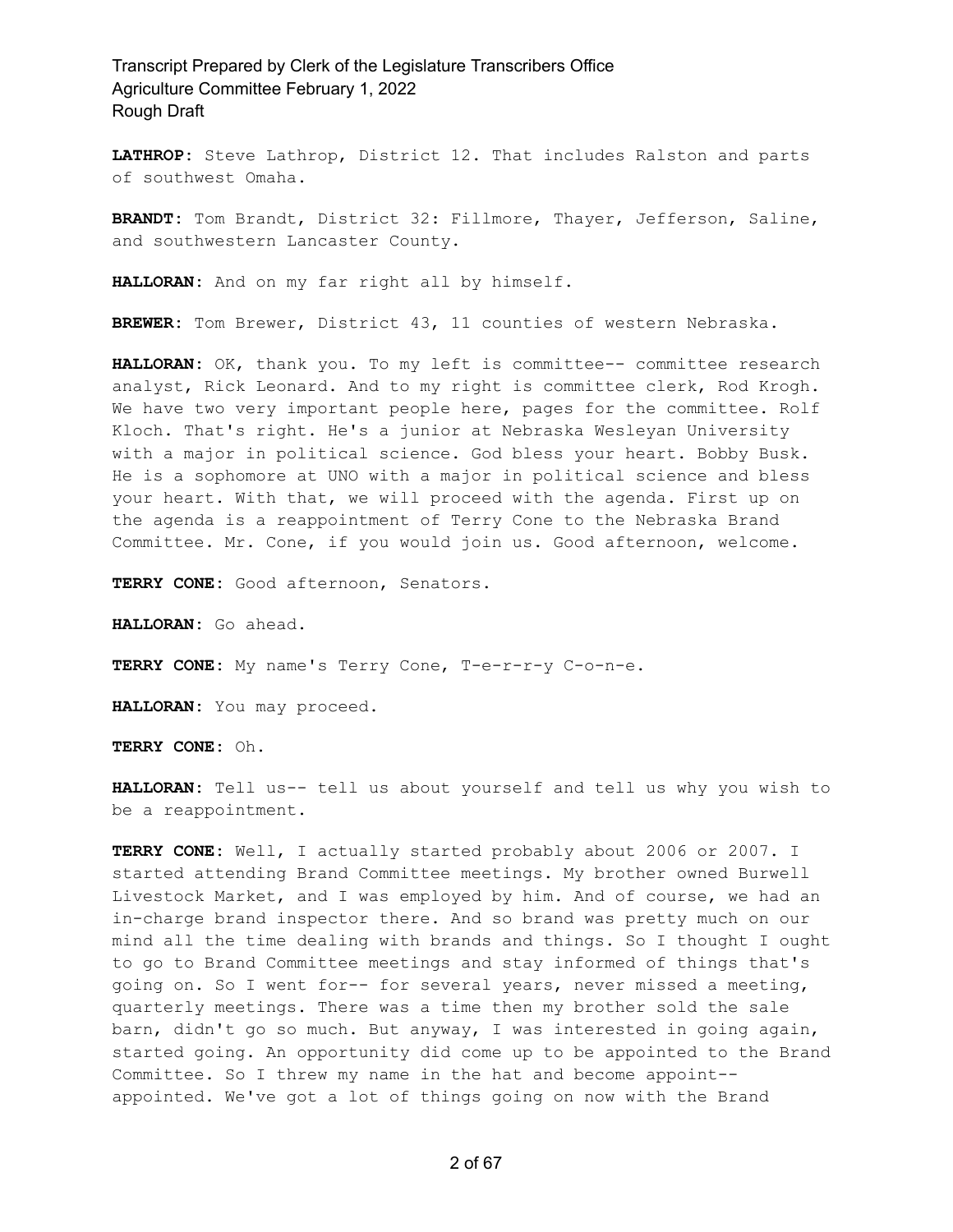Committee. There's lots of things in progress. I'd like to see some of those things through. We've got a lot of good things done, a lot of things that need-- need done yet, tasks that need finished. I'd like to be-- be a part of that. I guess a little bit about me. I-- I live in Burwell, Nebraska, now. I grew up in that area. I-- I've run cattle my entire life. Did some farming at one time. I do not do that now. I actually, after my brother sold the livestock market, I went to work for a bank. I'm basically a public relations person for BankFirst in Ord, Nebraska. And I do some loan officer work for them also. I still run cattle, involved in it, own cattle all the time. They run-- I have a son that lives west of Burwell, has a backgrounding yard there. He takes care of my cattle and I go up on weekends and feed cattle and vacation days. And when he's got a wreck, I usually get invited to come up and help out. So I'm still actively involved from that aspect. I do the day-to-day work up there at times, and I've always got ownership in cattle. I'm interested in brand. I think brand is very important. I think there's lots of things changing within brand. It's always been basically hot iron brand and, you know, and now we're moving into other nonvisual forms of-- of proof of ownership. I think that the Brand Committee has got to move with that and make those changes to stay up with the times. And so I want to be a part of that.

**HALLORAN:** OK, thank you very much. Are there any questions from the committee? Senator Brewer.

**BREWER:** Thank you, Mr. Chairman. All right. As you know, the Brand Committee has been, how shall we put this, a challenge over the last few years. There has been those who have had a passion to disassemble it and do away with it and take that money and use it elsewhere. And there's those that have questioned some of the decisions that have been made on the changes. I guess you've been around since 2006. Tell me what you think about how things have morphed over the last, say, five, six years.

**TERRY CONE:** Well, the Brand Committee was formed and brand inspection, I should say, was put in place in 1941. And until-- we started making this and nothing had changed. The procedures hadn't changed. There had not been any technology involved with it at all. Everything was done. Back when I worked the sale barn for my brother at the-- after a sale, they would mail in money for sale. They'd mail chain-- put change in the envelope and mail it through the mail. Now that's-- that's kind of outdated. That's just an example of how outdated things were. The changes that we made have been-- have been very good. I've been for it. The-- the electronic brand inspection now, the EID or the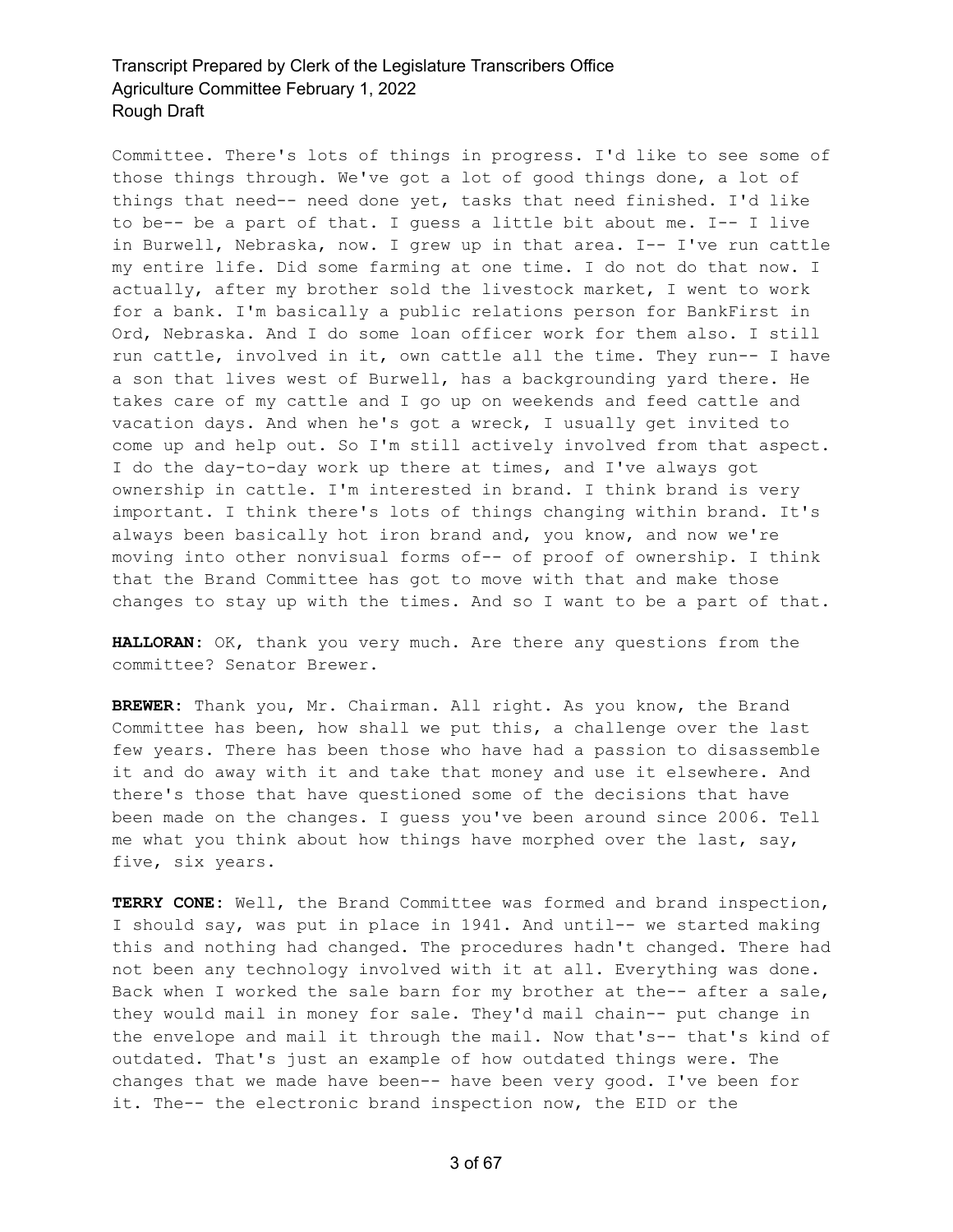electronic brand inspection to keep, you know, instead of paper has been good. We don't pay on-- pay with change anymore. You've got the credit card option. They've got the subscription option. All those things have been good. When you look back at it, I think it was 2017. It might be '16, this 2016-17 timeframe, we had 108 or 110 people, I believe, employed-- employees of the Nebraska Brand Committee. I think the last I seen there was 81. We're still inspecting the same number of cattle as we did then, but we're doing with 25 percent less people. However, you know, there are those critics who will say, well, your budget hasn't went down any. No, it hasn't went down any because the cost of doing business has went up. Vehicles cost more; gas costs more; insurance costs more; wages cost more. If indeed, that 25 percent reduction hadn't taken place of personnel, we would be in a lot of trouble. While there has been turmoil, a lot of it has been brought on by other people that perceived that there was turmoil. I think the Brand Committee has did an excellent job. One issue we have not-- not everybody understands brand and Brand Committee and not all parts of the state are in the brand inspection area. Nebraska is a brand ownership area. You have to prove ownership even outside of the inspection area. But you just only have to have them inspected upon leaving the brand inspection area or upon sale. And so I think we've done a lot of good things. If we hadn't had those advances, I question whether brand inspection would be here or would be the-- as we know it today.

**BREWER:** All right. Can I follow up?

**HALLORAN:** Certainly.

**BREWER:** Thank you. One of the things that I have quite a plentiful supply of are letters from individuals who are brand inspectors who essentially were retired.

**TERRY CONE:** Um-hum.

**BREWER:** Now maybe that's part of the morphing that has to happen. Maybe that's part of, you know, with the changes that need to happen because I know there was a lot of money that went into the iPads and some of the electronic reading devices and things like that. And that-- that did give us a big spike in one year on costs.

**TERRY CONE:** Uh-huh.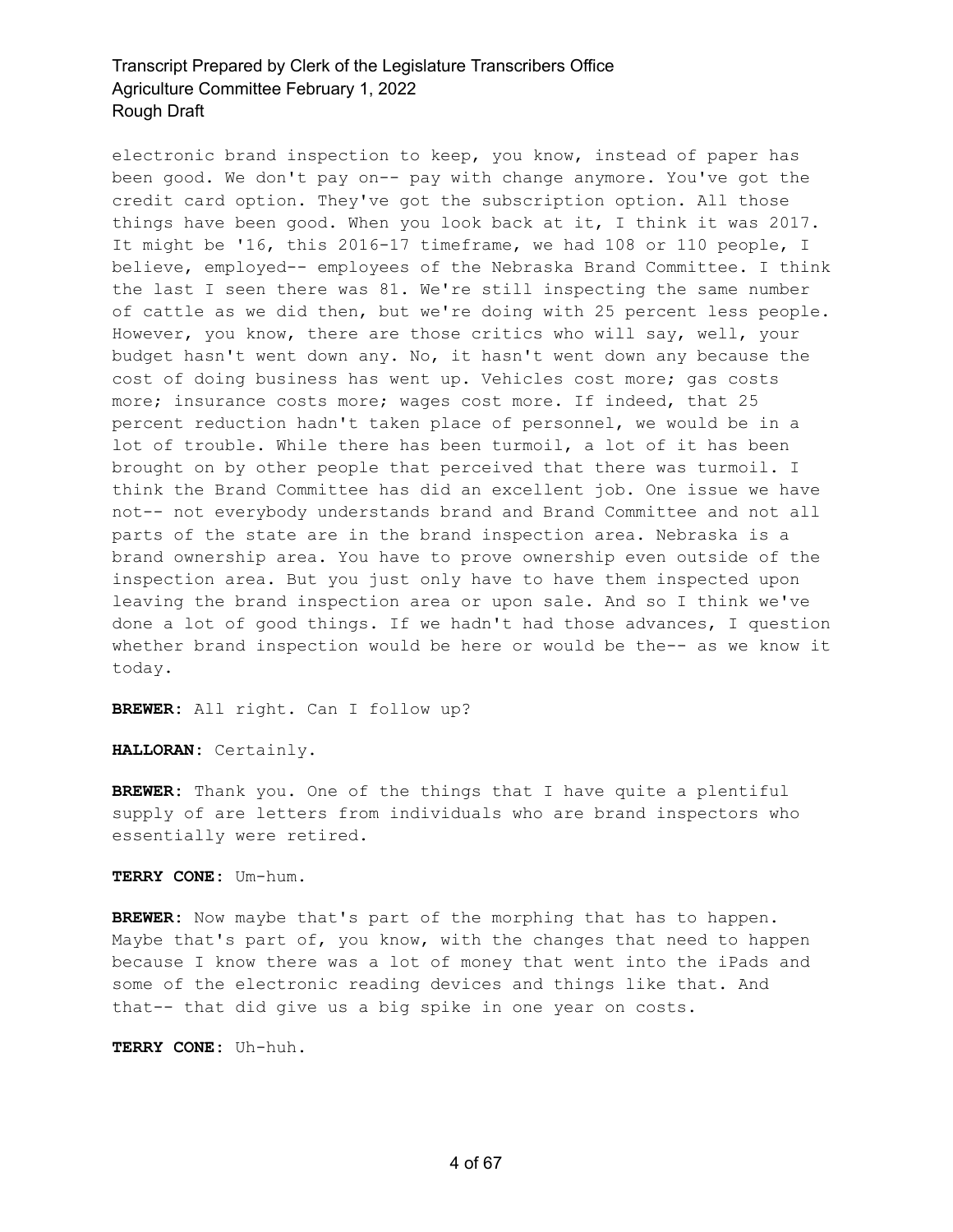**BREWER:** That's tapered back off some now. But an issue that's very hot in most of the state that's brand inspected is the issue of the hot iron brand.

**TERRY CONE:** Um-hum.

**BREWER:** Now you've expressed your support for the electronic tags. The concern that many have is that-- that it's perceived, right or wrong, that that hot iron brand is the way of identifying beef in the state of Nebraska. Are you of the opinion that we could get away from the hot iron brand and just go to an electric tag only, electronic tag?

**TERRY CONE:** No, not at all. And that has never been put out by the Brand Committee or it has never been any-- any discussion that we do away with hot iron branding. We just wanted to have the ability to add other means, nonvisual means, you know. And there's other things besides EID tags, retinal scans, nose prints, there's other things that you can use. This would just be an additi-- addition to. I won't quit hot iron branding. And I think all of my-- I'm speaking for the rest of the committee members. They all do hot iron branding, and I don't think they have any intentions of quitting, of stopping. We have no intentions of it. We just wanted to add to and make it better. There are operations and different types of operations that would work better for. The dairy industry is-- is one that the EID tags or other nonvisual would work better for. But as far as getting rid of it, that was-- has never come into discussion. We don't want to do it. I would be totally opposed to that because I use it. I brand all of my cattle.

**BREWER:** All right. And that was kind of the gist of where I was getting at with that. One last question. You live in Burwell?

**TERRY CONE:** That is correct.

**BREWER:** Do you know a gentleman named Kurt Kremke?

**TERRY CONE:** I know him well.

BREWER: He was my roommate in college. He's a good man.

**TERRY CONE:** Really? I will-- I will mention that to Kurt when I see him.

**BREWER:** Thank you.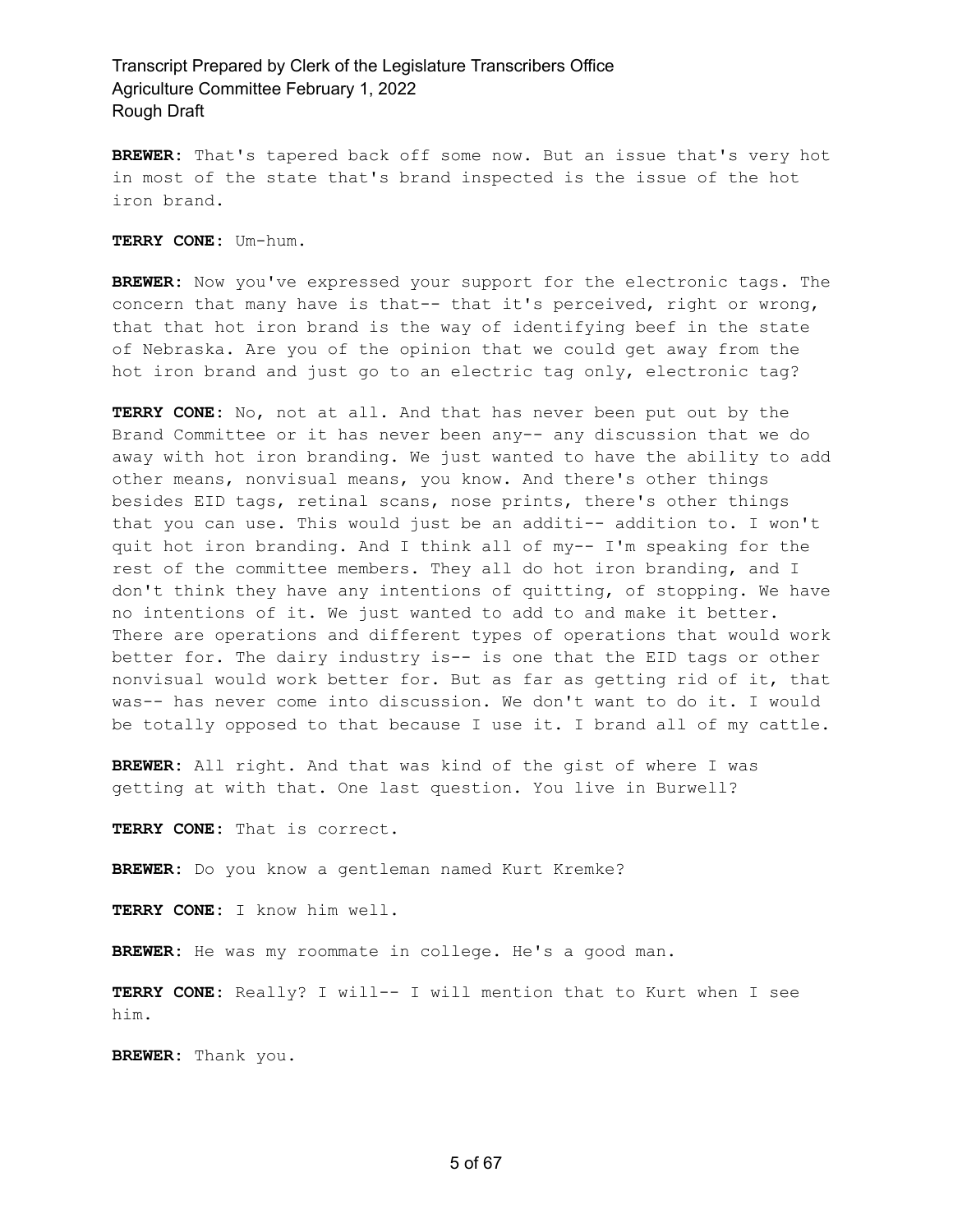**HALLORAN:** Thank you, Senator Brewer. Thank you. Any further questions? Senator Gragert.

**GRAGERT:** Thank you, Chairman Halloran. Thank you for your testimony. I'd be interested in just a couple of examples of what you wanted to be a part of to see change in the branding arena, committee.

**TERRY CONE:** Well, for one thing, I think the-- a couple of change- one change would be to get the nonvisual, the nonvisual identifier, EID tag, so those things like that. And like I say, I'm still going to hot iron brand. I have no-- no intentions of wanting to get rid of the hot iron brand. That has never been a discussion within the Brand Committee. I want to reiterate that. I've had people come up to me and say, well, they said that they want to get rid of it, and who's they? We have a committee of "they" that meets fairly regularly that's nameless and faceless. But that has never been a discussion, except with the "committee of they" that we get rid of hot iron branding. And that, the other thing, the iPad's has been a-- been a great thing. It has speeded things up so much. Like I say, I-- I don't like to keep bringing up the sale barn, but that is where my knowledge came from. We'd have a Friday sale at Burwell. They have a Friday sale and still do. It would take till two o'clock on Monday for the-- for the brand man to close out that sale, get all the paperwork done, get everything put in the envelope, all the change put in, all the paper documents put in, and sent off to-- to Alliance. It took five days to get there by Pony Express. And now, at the end of the sale, when they're done- when they're done with the iPad, they close out the sale and it's over. It's done, they go home. The time saving is dramatic. The other thing, say a brand clearance gets lost and you can get brand clearance to sell cattle. You didn't rebrand them, so you got to bring your brand clearance back and you've lost it. You called Alliance. They went down in that basement and there was probably at least, without exaggeration, 4,000 banker boxes down there full of brand papers. And so they would go dig out the right one, the appropriate date, maybe spend several hours finding that brand paper. He was paying somebody wages to do that. And now they get on the iPad. All the history is on that iPad. Instantly they can print you off a-- they can print you off a replacement brand clearance, just things like that. And a history of brand of, if you need a history of everything you've done, you get on that-- that computer, that iPad and you can find it instantly. It has just been exponentially speeded things up and it's just a lot of things. I'm probably the slowest guy here to embrace technology because I'm old, and it's been hard for me to do. I do embrace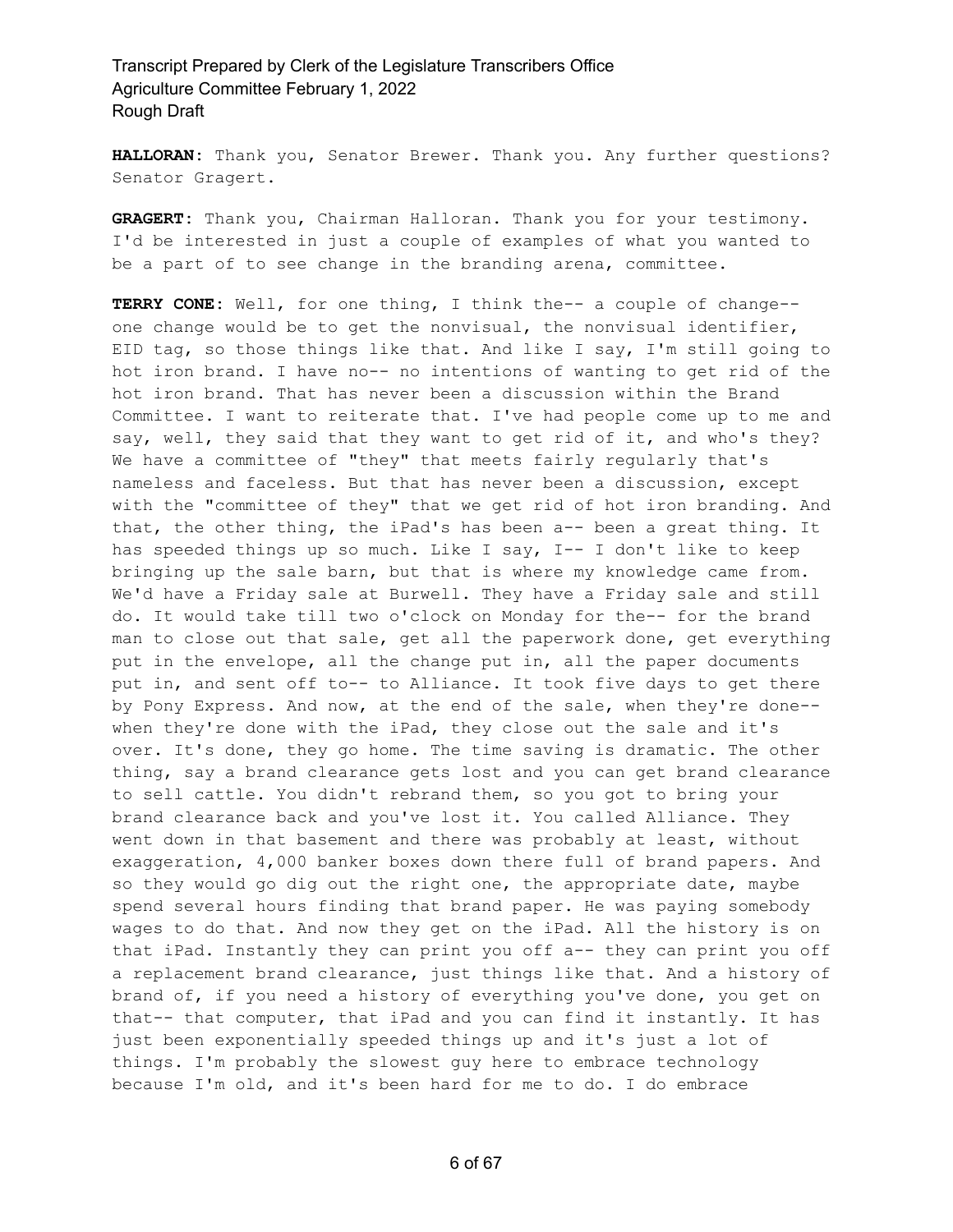technology with that. I'm telling you what, it has-- it has been- been wonderful.

**GRAGERT:** Thank you.

**HALLORAN:** Thank you, Senator Gragert. Any further questions? Senator Brandt.

**BRANDT:** Thank you, Chairman Halloran. Thank you for your testimony today. Real quick, in reading through the rules on this five-member Brand Committee, there are to be at least three appointed members that are active cattle persons and one active cattle feeder. Do you know, are you filling the cattle feeder role or a cattle person?

**TERRY CONE:** Yes.

**BRANDT:** You're the cattle feeder.

**TERRY CONE:** No, I don't know where I'm at. I would say I'm a cattle feeder.

**BRANDT:** OK.

**TERRY CONE:** Because that's-- that's what I-- you know, I'm not a producer. I do feed cattle. I finish cattle. I background cattle and sell as feeder cattle. I would say I-- that is the role that I fill.

**BRANDT:** All right. Thank you.

**TERRY CONE:** Yeah.

**HALLORAN:** Any further questions? I have a few questions for you, Mr. Cone. I understand you're part of a producer led EID advisory group.

**TERRY CONE:** No, that's not correct.

**HALLORAN:** No. Were you at a meeting in November with advisory group?

**TERRY CONE:** No.

**HALLORAN:** OK. Well, I must have some misinformation. The meeting that took place in November that was a producer-led EID advisory group,.iIt's my understanding that you were there at that meeting.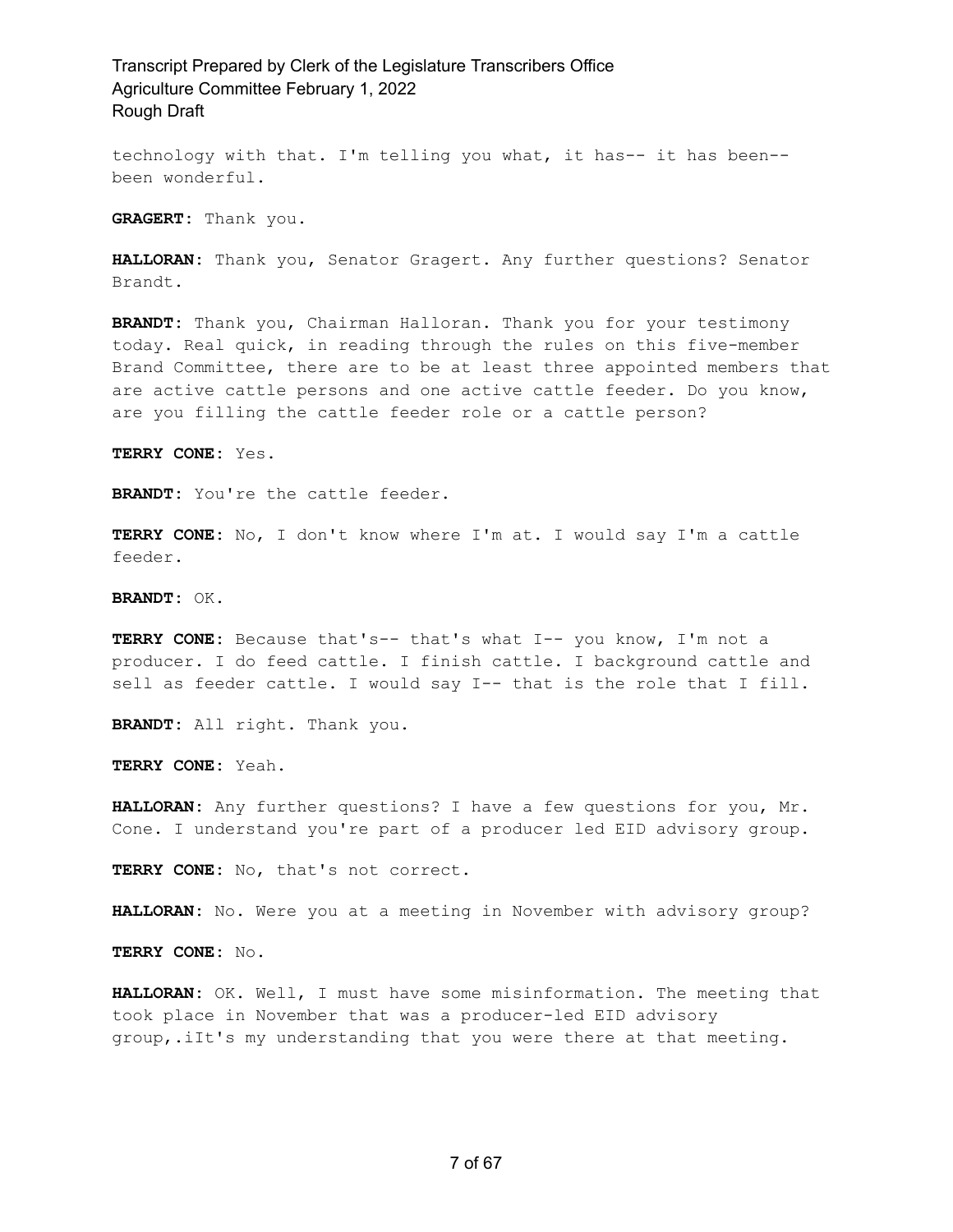**TERRY CONE:** No, I was-- I'm not on that advisory group. I've just been to-- I've just been to committee meeting, I mean, our regular committee meetings.

**HALLORAN:** OK. Well, now my understanding was that you were there and at that November meeting, I think it was November 16, and let me preface this a little bit. It's my understanding that the committee, consensus of the committee was this advisory group was to be open and transparent.

**TERRY CONE:** Um-hum.

**HALLORAN:** That's my understanding, which I commend that. Right. It's my understanding that at the November meeting, there was a vote to have a closed meeting of that advisory group.

**TERRY CONE:** OK. That was, yes, our regular meeting we had, yes--

**HALLORAN:** OK. I'm sorry.

**TERRY CONE:** --our regular meeting, yes, we did that.

**HALLORAN:** Right?

**TERRY CONE:** Yes.

**HALLORAN:** And you voted to-- you were one of the votes to have that meeting be closed to the public.

**TERRY CONE:** That is, OK, yes, that was a Zoom meeting that we had, yes.

**HALLORAN:** Right.

**TERRY CONE:** Yes. OK.

**HALLORAN:** So I guess that's a-- that's-- that's a concern to me because one of the things that makes government work well is open transparency. I understand that it wasn't technically in violation of the open meetings because there weren't enough board members there. I understand that.

**TERRY CONE:** OK.

**HALLORAN:** But it's my understanding that the board-- the board had an open consensus that these meetings should be open and transparent. So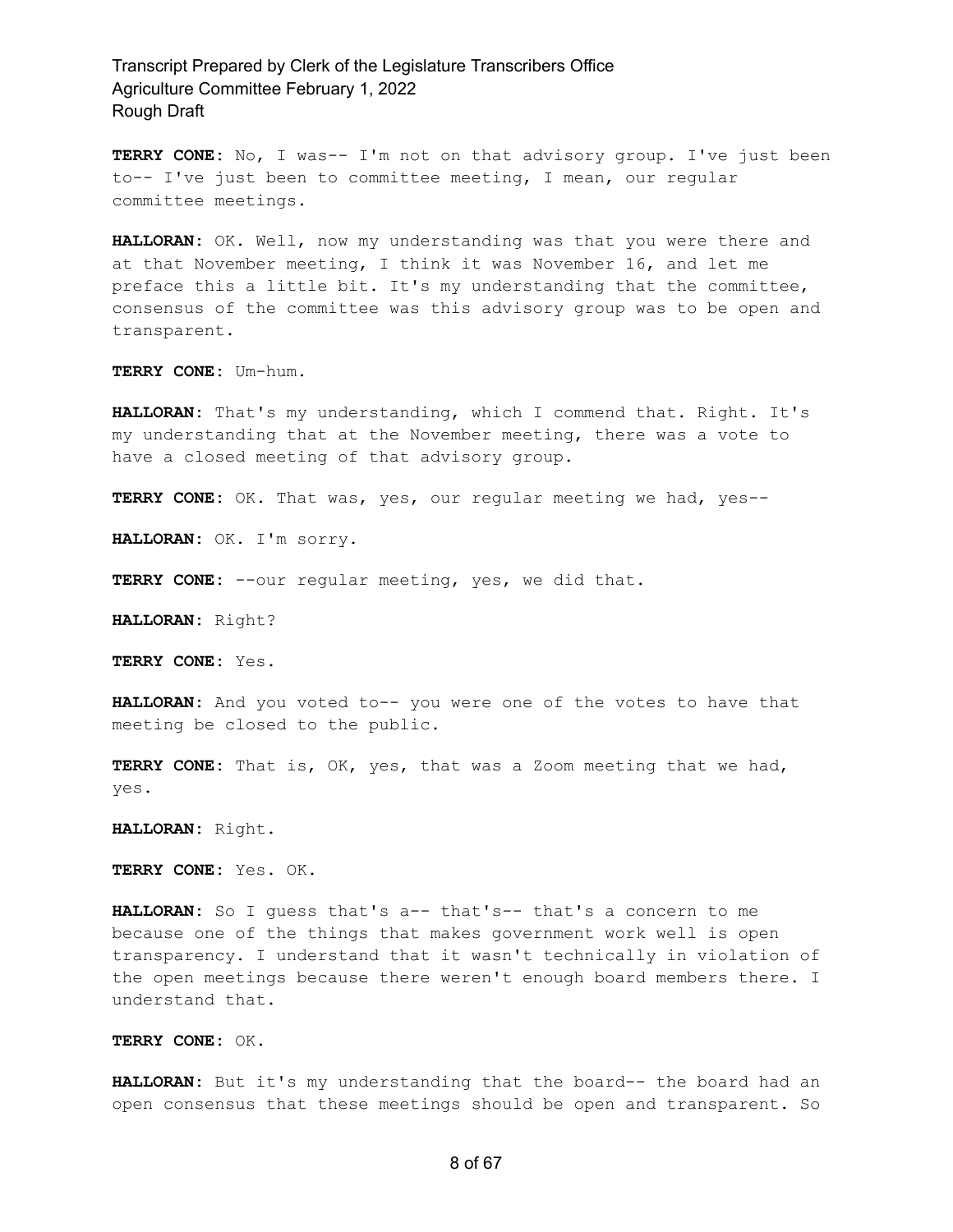at this meeting, you voted against having that meeting open to the public.

**TERRY CONE:** Uh-huh.

**HALLORAN:** Is that correct?

**TERRY CONE:** That is correct.

**HALLORAN:** Can you elaborate on why that should not be open to the public?

**TERRY CONE:** Sure. You know, we had brought in, there was a varied group of stakeholders had come into that. We had some members of that-- of that group-- of that working group that had information. They had their own programs, what they did EID programs and things like that. They weren't really comfortable discussing, didn't want to discuss to the public and what they did. Some of the information they had was proprietary. They discussed numbers and things like that. They didn't feel like that they wanted to discuss it in an open forum. And so that's why we didn't have a quorum there at that meeting. And that's why we left it closed because they felt like that information was proprietary. We felt if they would be on that working committee, we would respect that. And that's why we didn't. We wasn't trying to hide anything. There was nothing to hide. You know, everything- there's no secrets in this world anymore with the communications we have. And everything that happens with my Brand Committee has to be done before a legislative hearing in the bill before the Legislature. So you wasn't going to pull the wool over anybody's eyes. It wasn't our intentions, and we have-- don't have the ability to pull the wool over our eyes because the way that it's set up. We can't pass laws unless it-- unless the state senators choose to pass it. There was- there was people that was willing to share their own information, which they felt was proprietor-- proprietary. They didn't want to discuss it in an open forum. That's all it was.

**HALLORAN:** OK. This is just advisory?

**TERRY CONE:** Yes.

**HALLORAN:** In the future, when-- when people are at a meeting and they have what they consider to be proprietary information, probably the best way to address that is that they don't talk about proprietary information.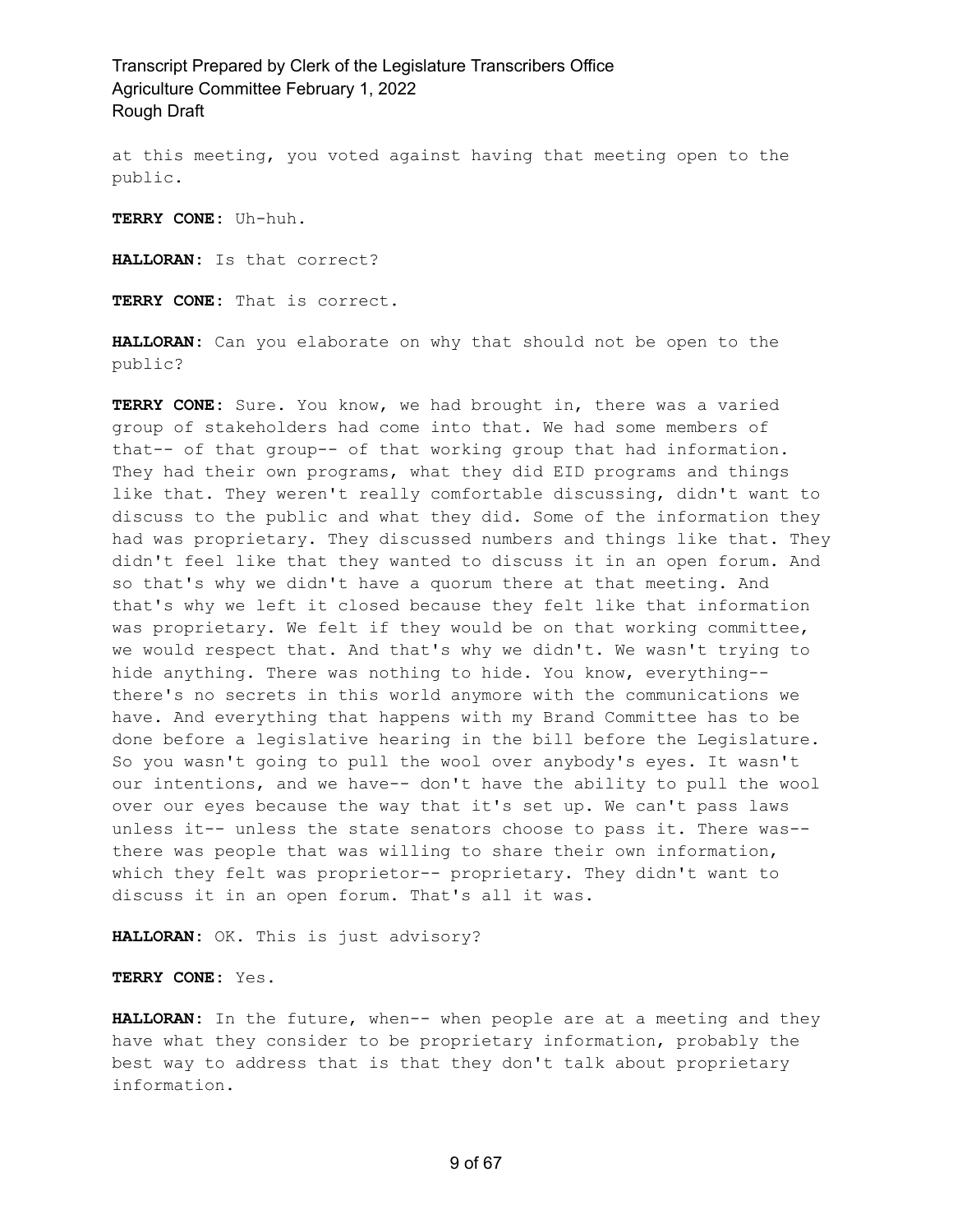**TERRY CONE:** OK.

**HALLORAN:** With that being said, so during that meeting, I think you said something to the effect that I'm going to quote here, The EID program is voluntary program anyway. And if you choose not to participate in it-- participate in it, you sure don't have to, end of quote.

**TERRY CONE:** Um-hum.

**HALLORAN:** In conflict with that comment, suggesting the EID-- that suggesting that the EID program would be voluntary, it's my understanding you have told fellow board members in private that you support a mandatory animal ID program, which would be mandatory. Can you marry those two conflicting statements together for me?

**TERRY CONE:** Say that again, please. Would you-- would you read--

**HALLORAN:** In the meeting, you stated that you-- that people should have no concern about the EID program because it was purely voluntary. You could choose to be in it or not.

**TERRY CONE:** Um-hum.

**HALLORAN:** Right?

**TERRY CONE:** Yes.

HALLORAN: OK. Other board members, third-- third-party board members have told me that in private discussions with you, you are in favor of a mandatory national animal ID program, which by the standard of the animal-- National ID program, it is mandatory or it would be mandatory if it were put in place. So how do you-- how do you marry those two statements together?

**TERRY CONE:** Well, for proof of ownership, that's-- that is-- that is voluntary. Absolutely. I don't think it would-- you look at other countries, they have got mandatory EID. We've become-- the world anymore, they want to know where the meat comes from. They want to be able to have trace back for disease, various things. I don't think it would be a bad thing to have if we had EID. The marketplace is demanding it. There's other-- other countries that raise lots of cattle that have that EID. I don't think it's a bad deal. As far as- as far as mandatory for what we're talking about, you know, proof of ownership, no, it's-- it's strictly voluntary. I don't think a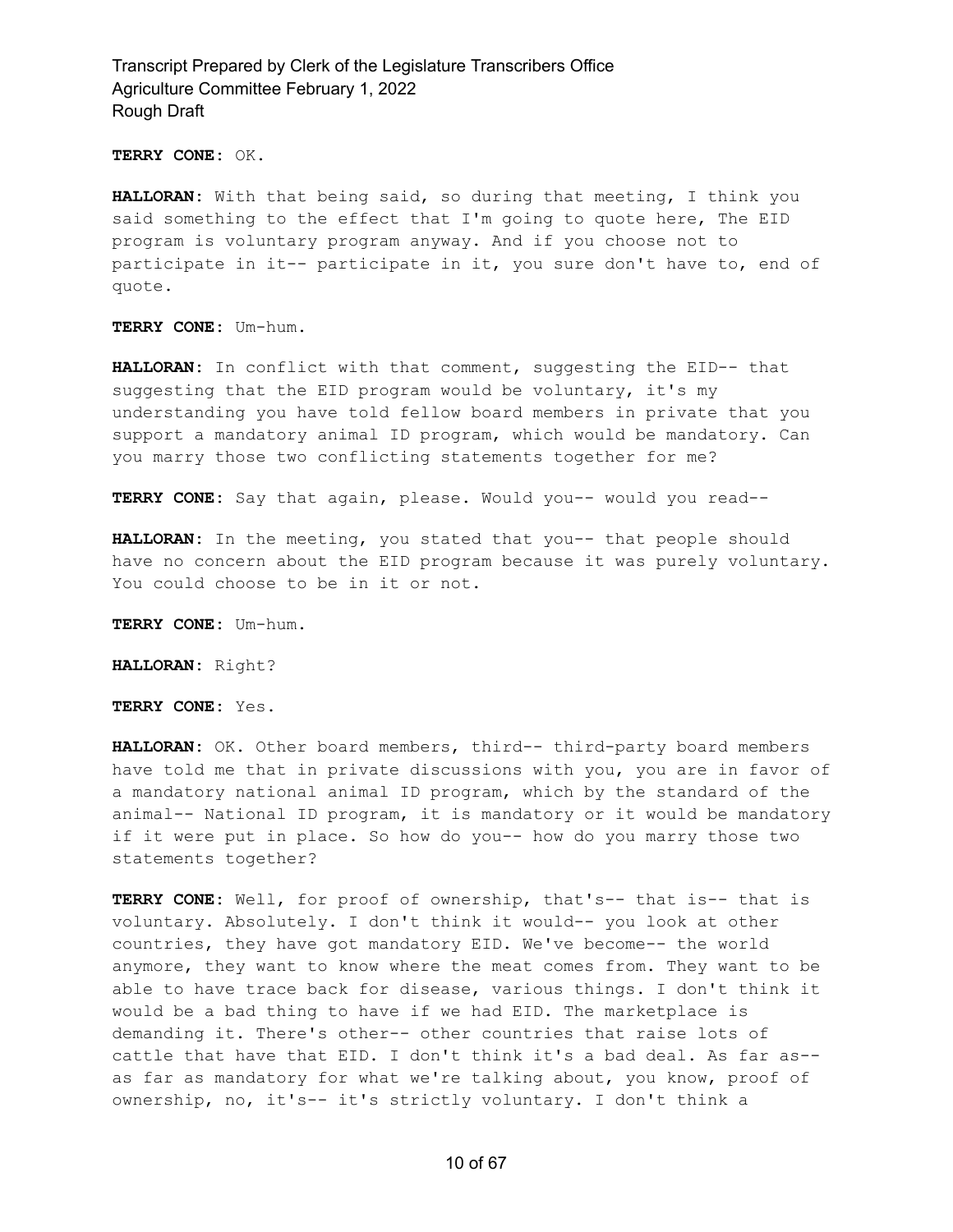mandatory thing would be bad for disease traceability, for looking at ownership, trace back. The public wants to know where their meat comes from.

**HALLORAN:** OK. Thank you, Mr. Cone. Any further questions?

**GRAGERT:** I just--

**HALLORAN:** Senator Gragert.

**GRAGERT:** Thank you. I just want to clear for my own here. I heard you say there was no need to hold a closed meeting. There's no secrets, no anything like that. So this may have been an exception to the rule, but do you-- do you see that there will be any need for more closed meetings?

**TERRY CONE:** Well, I, no, probably not. Not with-- with the-- I do see a need for it. But probably with the political climate we've got out, the misinformation, and the accusations being thrown around at the Brand Committee, no, we're not going to.  $I--I--I$  don't think that we should. That's a-- that's a personal feeling. I'm one person on that board. I'm not-- I don't think we probably should. We-- we did it with the best of intent. There was no-- nobody trying to pull anything over anybody's eyes or anything. We felt like that we could-- people are freer to talk about their programs and their things like that if they-- not, especially not in front of the press. The press is a lot about sensationalism and headlines and things like that. You know, they're kind of-- they kind of have their motto is don't confuse me with the facts. My mind's made up. And maybe the facts don't sell newspapers.

**GRAGERT:** Right. You know, that's I guess my concept, too, you know, or my thinking is that, you know, we lack trust in local, state, and federal governments right now without, whether the perception is whether they meet behind closed doors, you know.

**TERRY CONE:** And that's like, yeah.

**GRAGERT:** I understand what you're saying.

**TERRY CONE:** OK. And that's a fair question. But that's why. It wasn't-- it wasn't done with any intent or to pull the wool over. You can't pull the wool over anybody's eyes because it has to go before the Legislature to carry a bill and so to change things. It was just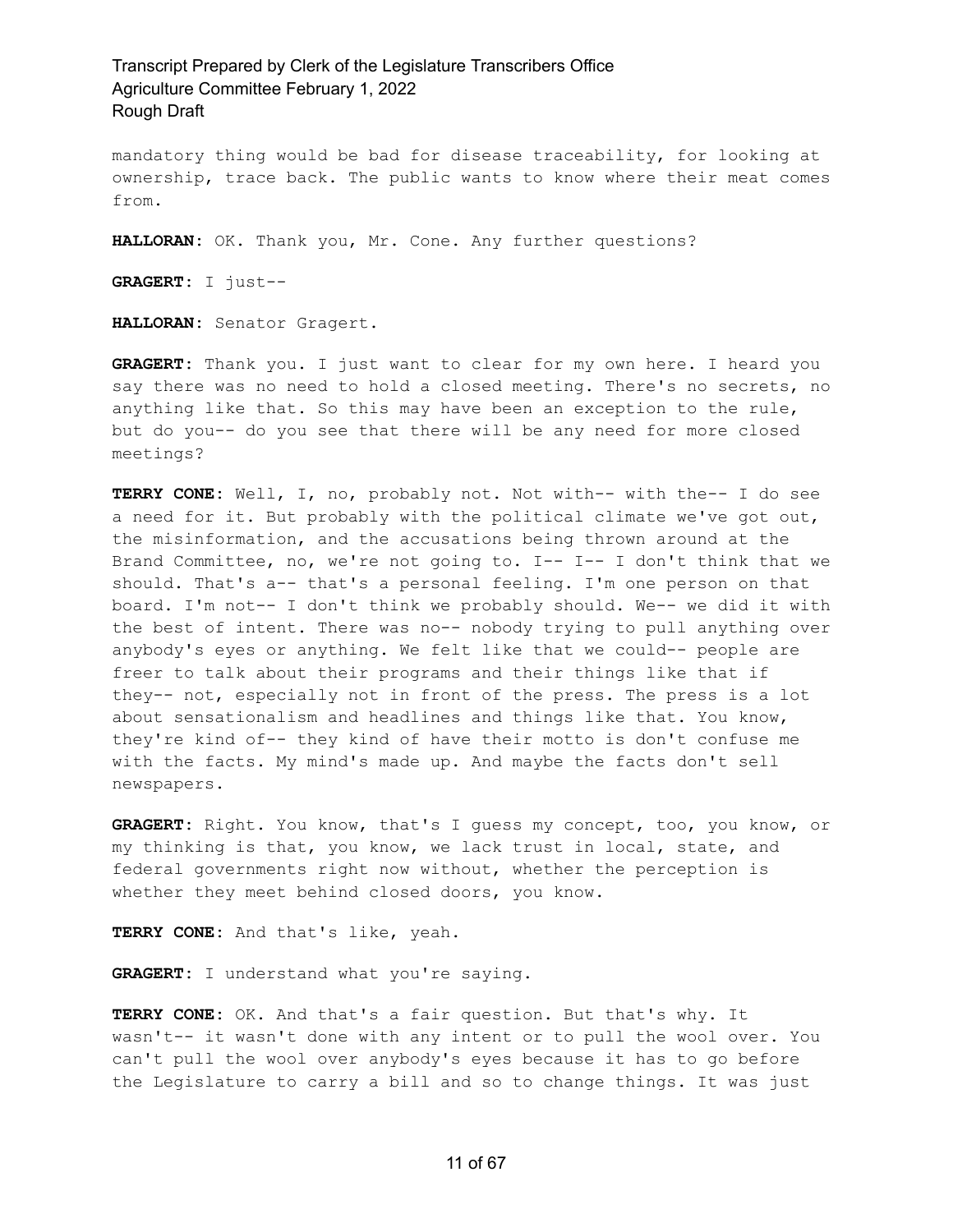people were-- we felt the people were freer to talk when they're not being misquoted.

**GRAGERT:** All right. Thank you.

**HALLORAN:** Any further questions? Senator Brewer.

**BREWER:** Thank you, Mr. Chairman. Since you brought it up, just a quick one here. You talked about country of origin labeling, so you support COOL, country of origin labeling with meat?

**TERRY CONE:** I support the concept of it. I'm not sure that the marketplace-- marketplace supports it.

**BREWER:** OK. That's all I need.

**HALLORAN:** OK. Any further questions? OK. Seeing none, thank you, Mr. Cone.

**TERRY CONE:** Thank you. Thank you, Senators.

**HALLORAN:** All right. We will proceed with the rest of the agenda. Excuse me, proponents for the appointment of Mr. Cone. Please come forward. Welcome.

**JARED WALAHOSKI:** Good afternoon, gentlemen.

**HALLORAN:** Go ahead. That's fine.

**JARED WALAHOSKI:** My name is Jared Walahoski, J-a-r-e-d W-a-l-a-h-o-s-k-i I serve as the chairman of the Animal Health and Nutrition Committee for Nebraska Cattlemen. I'm also a licensed large animal veterinarian at Overton Vet Services in Overton, Nebraska. I'm here today, along with the Nebraska Cattlemen, to support Mr. Terry Cone for reappointment to the Nebraska Brand Committee. Mr. Cone is currently serving as the vice chair of the committee, a position he earned by being elected by his peers. He is patient and thoughtful when assessing the queries and challenges before the committee. Mr. Cone has served as the chair and vice chair of the Nebraska Cattlemen's Brand and Property-- Property Rights Policy Committee. While serving in that leadership capacity, Mr. Cone sought to represent the broad perspective of cattle producers' needs, both inside and outside of the brand inspection area by communicating with fellow cattlemen and women regarding how statewide provisions of the Brand Act impact them. Mr. Cone is not only a cattle producer himself,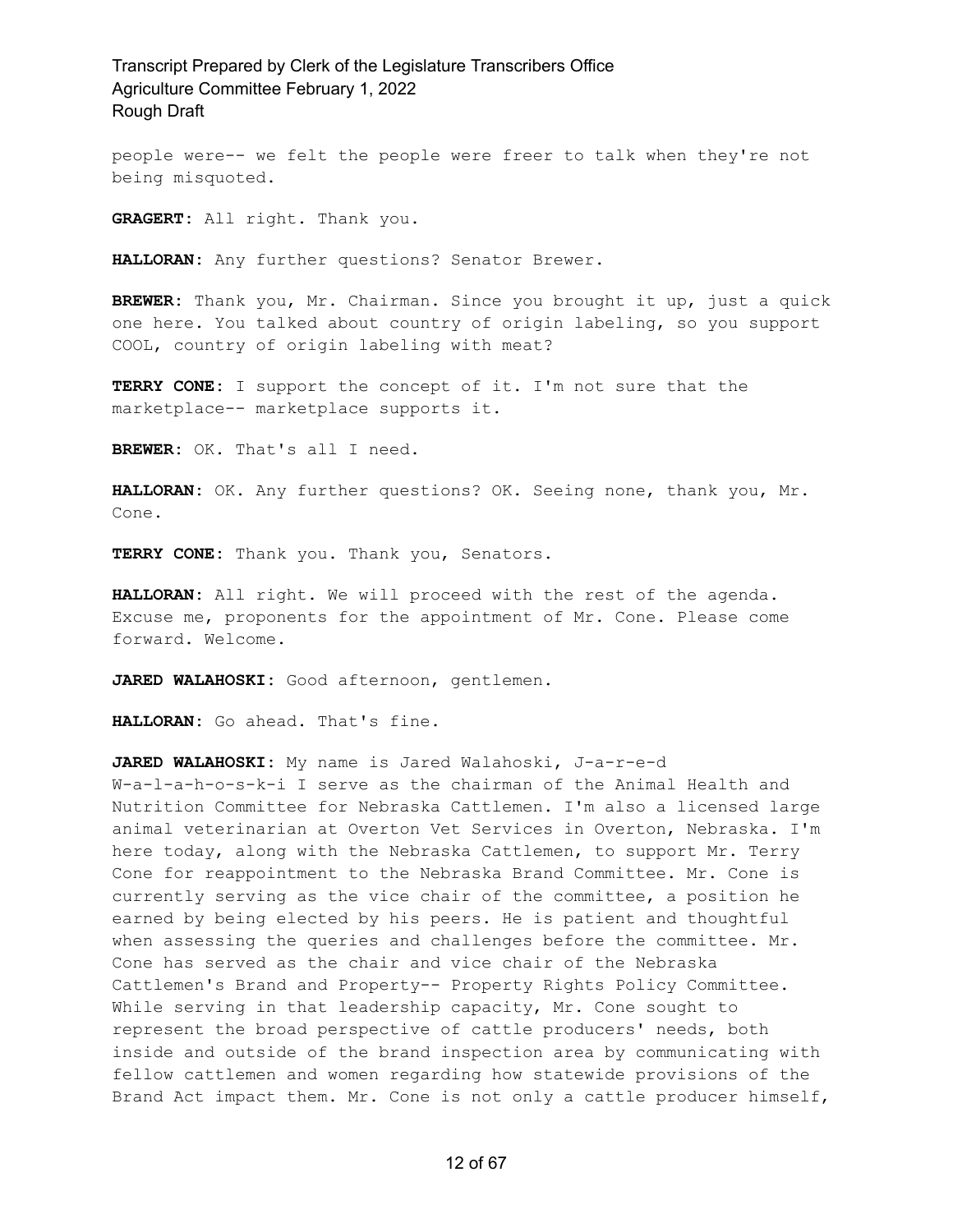he has experience from his work with the livestock market and as a lender. He has knowledge of the industry top to bottom. For these reasons, the members of the Nebraska Cattlemen urge you to confirm Mr. Terry Cone.

**HALLORAN:** All right.

**JARED WALAHOSKI:** Do you have any questions?

**HALLORAN:** Thank you. Any questions from the committee? Seeing none, appreciate it. Thank you.

**JARED WALAHOSKI:** Thank you.

**HALLORAN:** Any additional proponents of the appointment, reappointment of Mr. Cone? Seeing none, are there any opponents to the reappointment of Mr. Cone? Seeing none, anyone neutral? All right. Seeing none, we will end the hearing for the appointment, reappointment of Mr. Cone and proceed with LB1095.

**BRANDT:** Welcome to your Ag Committee, Senator Halloran.

**HALLORAN:** Thank you, Senator Brandt and members of the Committee. I'm Senator Steve Halloran, H-a-l-l-o-r-a-n, representing Legislative District 33. LB1095 is brought at the request of a producer organization to reinstate concepts of previous law that were omitted with the enactment of the Animal Health and Disease Control Act through LB344 in 2020. The bill would replicate the purposes of now-repealed Section 54-702, although updated to be consistent with the current disease traceability context. Essentially, LB1095 would amend 54-2949 to accomplish the following: first, expressly authorize the Department of Agriculture to facilitate industry participating in disease traceability.; second, expressly provides that for purposes of traceability producers may utilize any methodology currently permitted for compliance with the federal disease traceability rule; third, reinstates language that obligates the Department of Agriculture to facilitate a producer's request to withdraw a premise registration. For a little history, 54-702 was placed into the statute in 2006 at a time when what was referred to as the National Animal ID System, or NAIS, was being developed as the animal disease traceability infrastructure. The National Animal Identification System would have required producers to register premises of livestock operations and required use of certain individual animal ID methods. Later, USDA announced that the National Ident-- Identification-- the National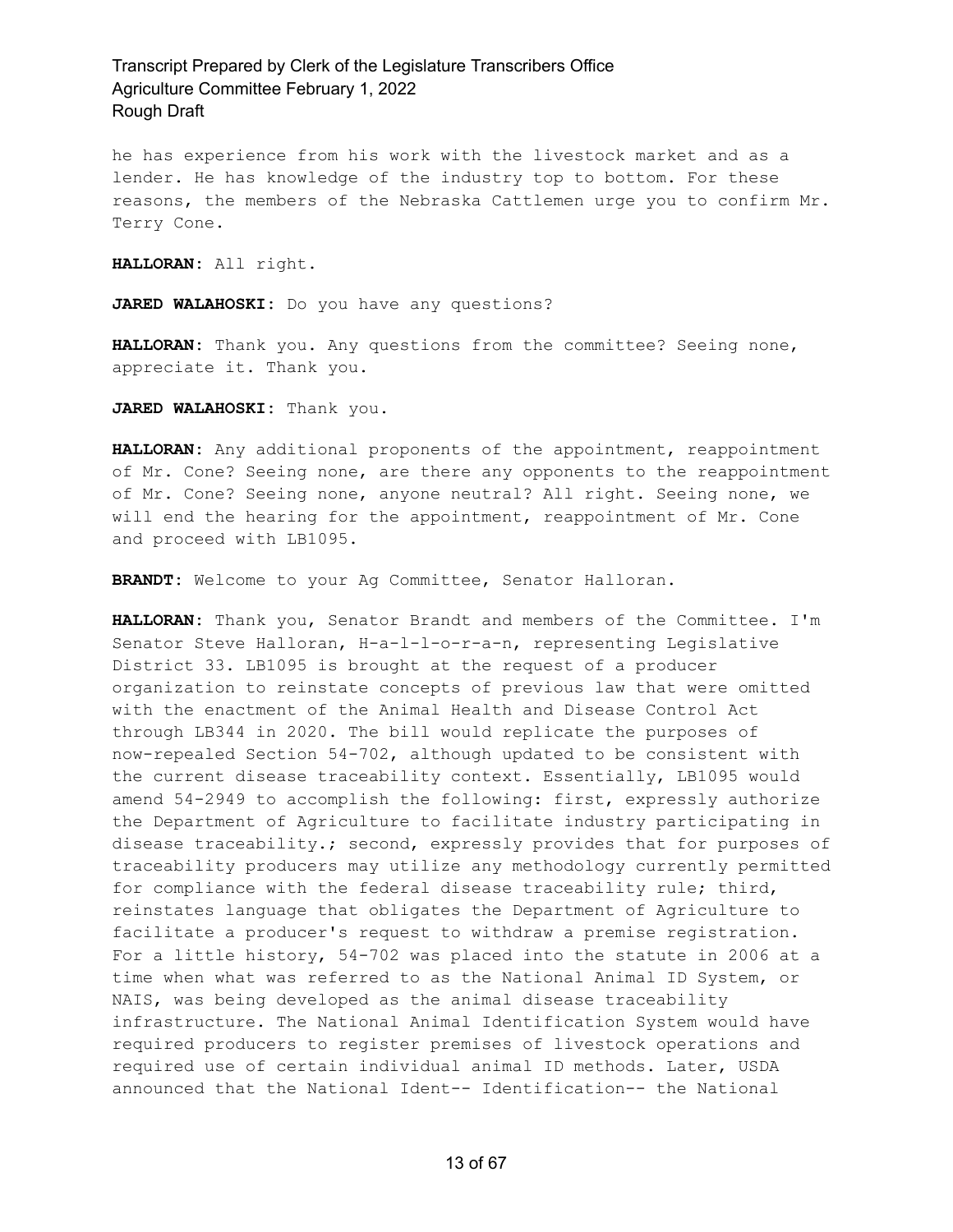Animal Identification System would not be imposed on the industry, but that the USDA would encourage and facilitate the industry adopting NAIS as a standard of commerce and its components could be utilized by states for programs' disease purposes. 54-702 was then amended to provide that participation in National Animal Identification System protocols was voluntary and to direct that producers could request- remove premise registrations. Then, in 2013, USDA published a final rule which abandoned the National Animal Identification System as the disease traceability infrastructure. The 2013 rule imposes more flexible traceability requirements for interstate movements of livestock, which generally requires animals moving interstate to bear one of the official identifiers and to be accompanied by a certificate of veteran [SIC] inspection. While a more costly and technologic- technologically complex national animal identification system components are still available and able to be used to meet the traceability rule, the final rule preserves other options for meeting the rule requirements. Although I believe LB1095 primarily codifies current law, it is intended to preserve less-costly, lower-tech options for producers to meet traceability requirements that are currently embedded in the federal traceability rule. In the event the USDA were to narrow traceability ID requirements, including the potential to mandate electronic ID tagging, it will require us to re- to consider whether to adopt those changes. I will attempt to answer any questions, and it's at this point in time that I typically say, although I am certain there-- there are those that will follow who will explain more expertly current animal traceability requirements and why they feel the need to retain options currently available to producers for IDing animals for traceability purposes. Thank you.

**BRANDT:** Thank you, Senator Halloran. Are there any questions? I see none. Will you stick around to close?

**HALLORAN:** I will stick around.

**BRANDT:** Now we will go to proponents. Are there any proponents for LB1095?

**\_\_\_\_\_\_\_\_\_\_\_\_\_\_\_\_\_\_:** Proponents.

**BRANDT:** Proponents.

**\_\_\_\_\_\_\_\_\_\_\_\_\_\_\_\_\_\_:** In favor.

**BRANDT:** Welcome.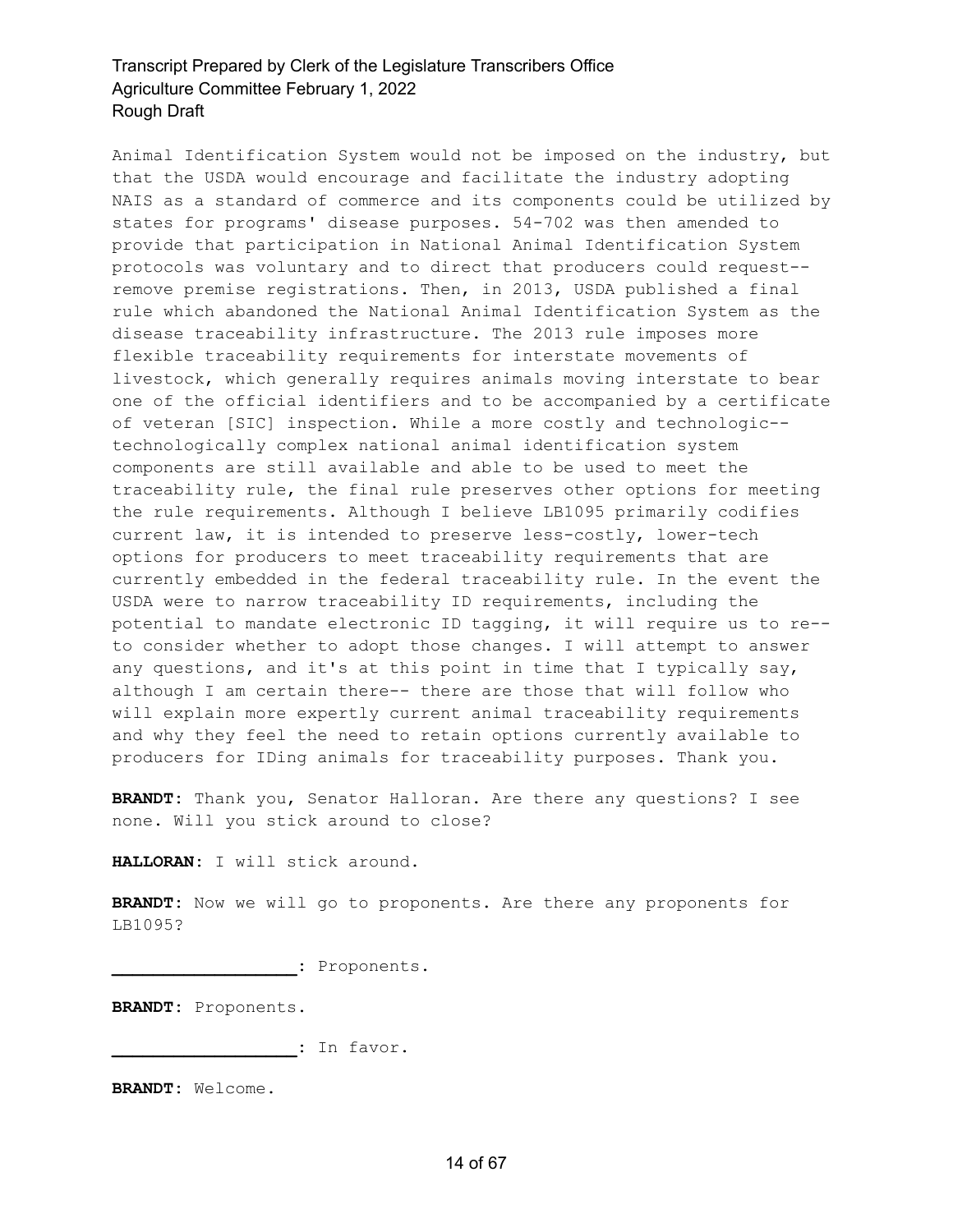**DAVID WRIGHT:** Thank you, Senator Brandt. So let me just check protocol first, so you're the Chairman correctly because it's--

**BRANDT:** Yes.

**DAVID WRIGHT:** --Senator Halloran's bill.

**BRANDT:** Yeah.

**DAVID WRIGHT:** OK. All right. My name is David Wright, D-i-- D-a-v-i-d-- I can't spell my own name this morning-- D-a-v-i-d W-r-i-g-h-t. I would like to thank the Chairman for the opportunity and the members of the Committee for the opportunity to address you on this issue. Senator Halloran did a magnificent job of explaining the history of what's going on here. He pointed out to you that in 2005, the APHIS business was all going on. And if you'll looking at a handout that I and I gave you, you will see that in 2007, "Cap" Dierks introduced a bill or got a bill passed called LB632, which basically said we're just going to have voluntary, what Senator Halloran already explained. But then as we move forward, after-- after that law was passed, I attended several meetings with the State Vet, Mr. Hughes, and the Director of Ag, Greg Ibach. And every time we'd have one of these meetings up on-- on the overhead projector, it would have "voluntary" in broad, bold letters with underline and saying, well, this is a problem, we need to get rid of it. And I would say, no, we don't, there's all these systems to identify cattle, we prefer branding, so let us have the choice. Well, then you get to about 2012, and as Senator Halloran pointed out, USDA's starting to back down, but they come out with this great idea. They said, well, let's just ID the-- the breeding herd, then we'll do feeder calves the next year. Well, when that happened, what we did is we contacted Senator Halloran, which you'll-- or not Halloran, Louden-- which you'll see was LB927, right, the very-- you know, the second one on about the second or third page, and his was very simple. What we talked about was-- was tying branding inspections and health papers to allow cattle to come from brand-inspected states. So as you flip over to the next, after you get through there, you will see-- you will see a copy of what a brand looks like. You'll see that it's my brand and with my brand, at the top, in the corner, you'll notice there's a number and that number can be followed everywhere. It just represents that symbol that I put on that animal. So you can put that number in any kind of electronic computer system you want and-- but it's tied to that brand. So then the next one is Ross Baker makes some comments. But what I want to share in the next one is a picture of the United States, and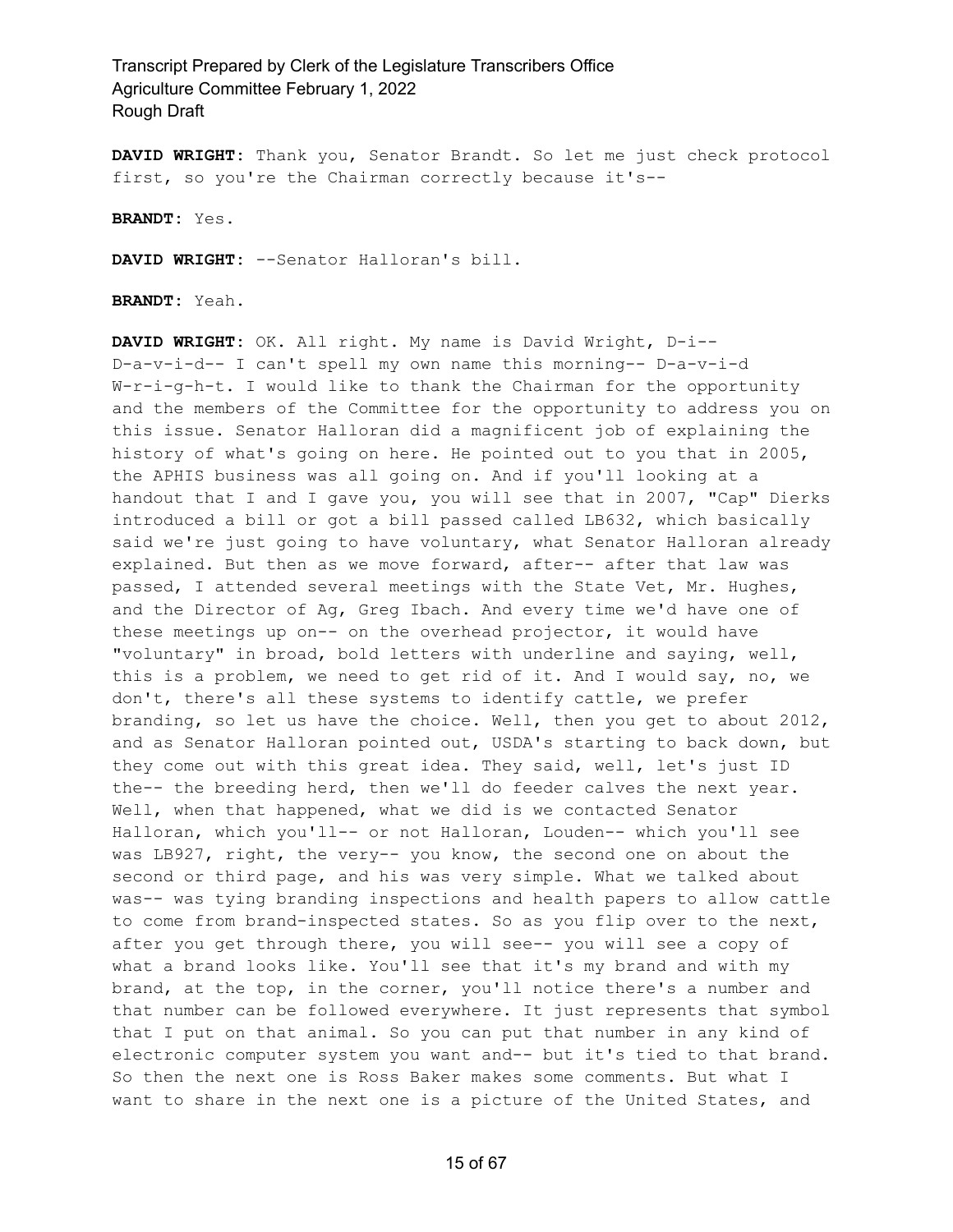there's the brand line that runs across the state. Everything to the west is brand inspected. Everything the east is not. And the next page will show you that over 30 percent of the livestock of the cattle in this country are in those brand-inspected areas. So behind Mr.-- Senator, Lou-- Halloran's-- I'm sorry-- sorry, Senator Halloran-- Louden's bill was those cow-- if you notice, there's not a lot of feed raised in those areas in the United States in the red. Those feeder calves have got to go somewhere to be fed, and the idea was it-- since it's a brand area, come in with a brand inspection and a health certificate, and you can come into Nebraska and you'll help our Nebraska feedlots, because those cattle are going to go to Texas, Oklahoma, Kansas, Nebraska, or Iowa to get fed, so why not put Nebraska at the top? Well, Senator Louden, he was the second year of the biennium, so the bill didn't make it. So then Senator Davis came out the next year with the same bill and it passed that time. You will also see in this I have got 42 different people who-- who encouraged or were in favor of that bill of Davis's. There was 42 of them. Three of them are from Colorado, four from South Dakota, one's from Washington State, eight of them are from Wyoming, one's from the Sioux Tribe, one's from Montana, one's from California, two are from California, one's from Alabama, Kansas, and four are from Nebraska. That'll tell you how much people were behind this. So as we move forward-- as we move forward, we get closer to the back of my little history lesson that I'm following off of Senator Halloran, we get to the back here and we have-- LB64, that was Davis's. I'm sorry, just bear with me. We have LB344. Now when you look at L-- LB344, when it passed, this just absolutely amazes me this passed.

**BRANDT:** OK, Mr. Wright?

**DAVID WRIGHT:** Yes.

**BRANDT:** And this is our fault. We should have explained the light system in front of you.

**DAVID WRIGHT:** You got-- I get one more minute?

BRANDT: OK, there's a way to do this. So everybody gets five minutes. You'll get four minutes on the green light; the yellow light's a warning light; and the red light, we ask that you stop. But if there are questions from the committee, that is a way to continue. So are there questions from the committee? Senator Brewer.

**BREWER:** Please continue.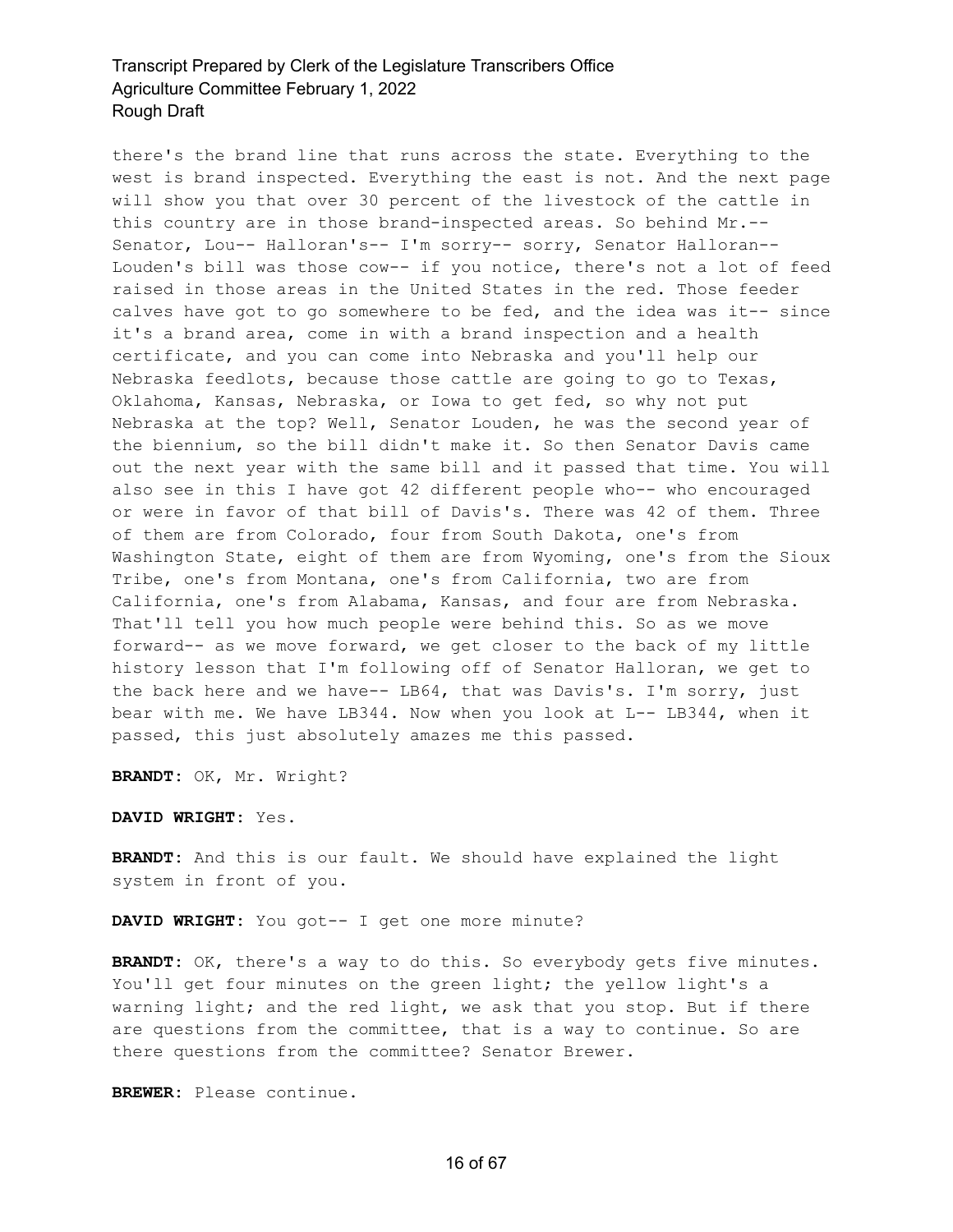**DAVID WRIGHT:** Thank you.

**BREWER:** That's my question: Please continue.

**DAVID WRIGHT:** Thank you. So when LB344 comes out, it's a bill that comes from the Department of Agriculture. It's dropped in you guys' lap very-- right away, and it's got all these repeals in it. What amazes me is there's 150 or -60 or 180 segments of the law that was repealed. It was repealed. This kind of reminds me of Obamacare, just like hit the table and everybody goes for it. This is not the Legislature's fault. This is the Department of Agriculture's fault, because what I'm telling you is Greg Ibach and-- and Dr. Hughes, all those years they've been fighting this and fighting this and fighting this. And when we get a new Director of Ag and Greg Ibach, who's in Washington-- Washington, D.C., all of a sudden, this bill is dropped in your laps and you guys are supposed to figure it out. Somebody else figured it out long before you ever saw it, so I'm angry about this because these are decades and decades of people driving to the Lincoln to testify, taking their time and their sweat and giving up their work at home to come testify to help write a law and a-- and a-- and a department eliminates that much of the law. So people are going to say, why do I come, why would I go to Lincoln if the department's going to step in and just repeal 180 sections of the law? So I commend the senator for bringing this back with LB1095, but I'm going to ask one last thing. I am so angry about this, I'll be the first one to say it. I want Senator Wallman-- Wellman [SIC] to resign. What he did was atrocious, what he did to the citizens of this state. Oh--

**BRANDT:** Well, let's--

**DAVID WRIGHT:** --sorry I got so angry.

**BRANDT:** Let's calm down and let's see if there's any more questions. Are there any other questions on the committee? Senator Brewer.

**BREWER:** Just clarification: You meant Director Wellman?

**DAVID WRIGHT:** Yes. I'm sorry.

**BREWER:** OK. Just--

**DAVID WRIGHT:** I'm sorry. Thank you for that.

**BREWER:** --clarification. That's-- that's what I'm here for.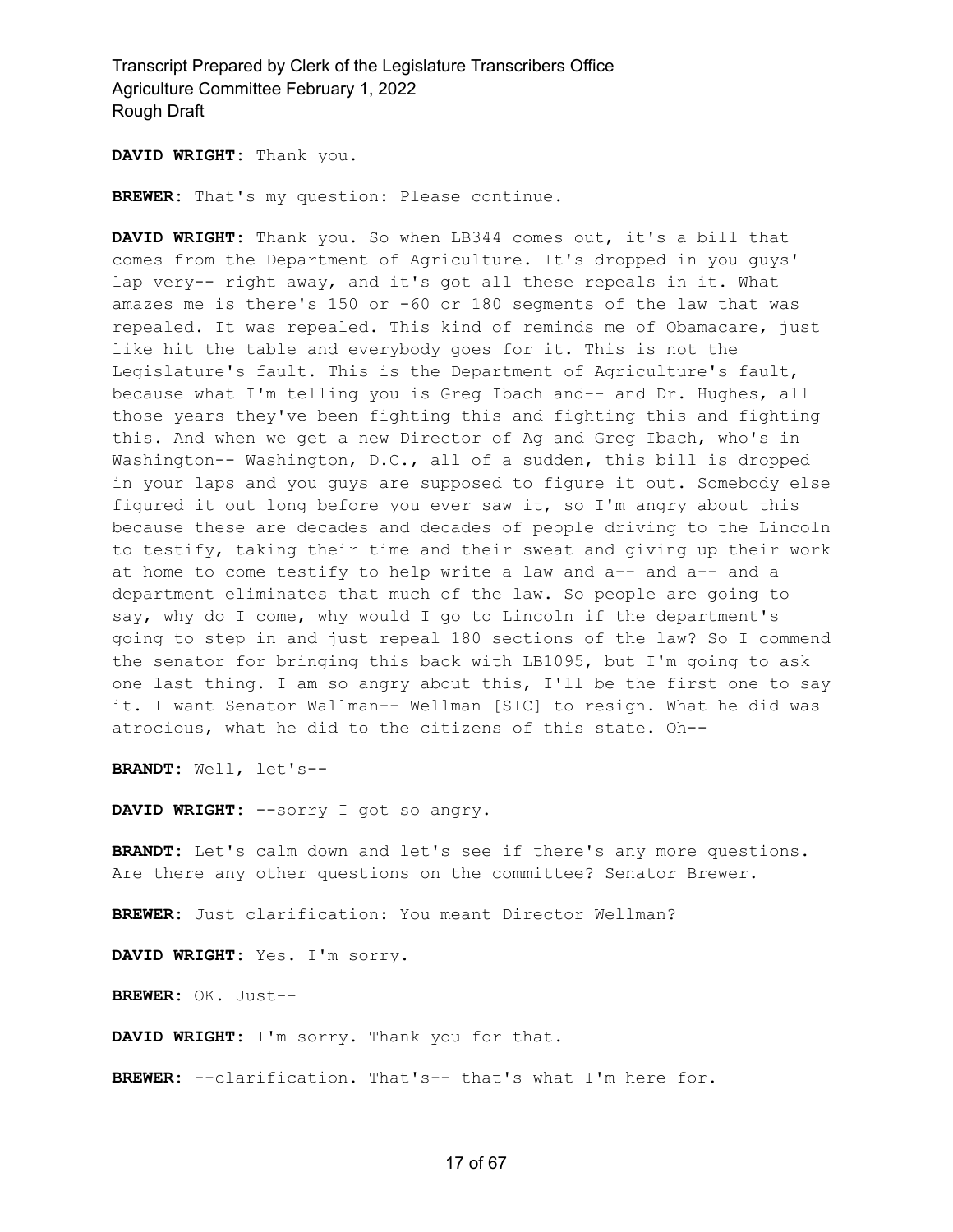**BRANDT:** Other questions? OK. I see none. Thank you, Mr.--

**DAVID WRIGHT:** Again, thank you and thank you for bringing the bill forward.

**BRANDT:** Thank you, Mr. Wright, for your testimony. Other proponents? For a small room, it takes a long time to get up to the chair, doesn't it?

**JOHN HANSEN:** I was trying to take a shortcut.

**BRANDT:** Welcome.

**JOHN HANSEN:** Welcome, Mr. Vice Chairman, members of the committee. For the record, my name is John Hansen, J-o-h-n, Hansen, H-a-n-s-e-n. I'm the president of Nebraska Farmers Union. And so as I have participated in the Agriculture Committee for some 32 years, there's certain issues that are there-- that if you were putting them in the weed category, they would certainly be perennials. And so branding, fences, animal ID, all of those are, once you sort of pick up the trail, it's a never-ending trail. It just kind of continues on. So without litigating the past, which goes on for a very long time, both at the state and the federal level, we've had a lot of ambivalence about where we're going and how we get there, sometimes at the state level, sometimes at the national level. And we've had some opportunities at the national level to try to bring the industry together so that we all develop consensus and go on the same page. We had that opportunity and, unfortunately, that consensus that was developed was parked and was not used, and folks in the Department of Ag went-- at the federal level went a different direction. And ever since then, this issue has been just a never-ending opportunity for personal growth and conflict. And so what does this bill do? I think it brings us back to a place that puts us back to where we have traditionally been, and it makes room for all different kinds of identification technology. So without going into the-- into the-- too much of the particulars of what happened or didn't happen, when I look at this policy, I think it's-- I think it's well drafted. I think it's a reasonable policy. It's the one that I thought we had sort of hammered out here at the state level and that we're kind of all on the same page on. And so I think it's a good policy. I think it's reasonable and I think it puts us in a good place to be able to utilize all different kinds of technology, which I think is where we're at today relative to animal ID issues. And with that, I'd be glad to end my comments and answer any questions in the off chance I might be able to.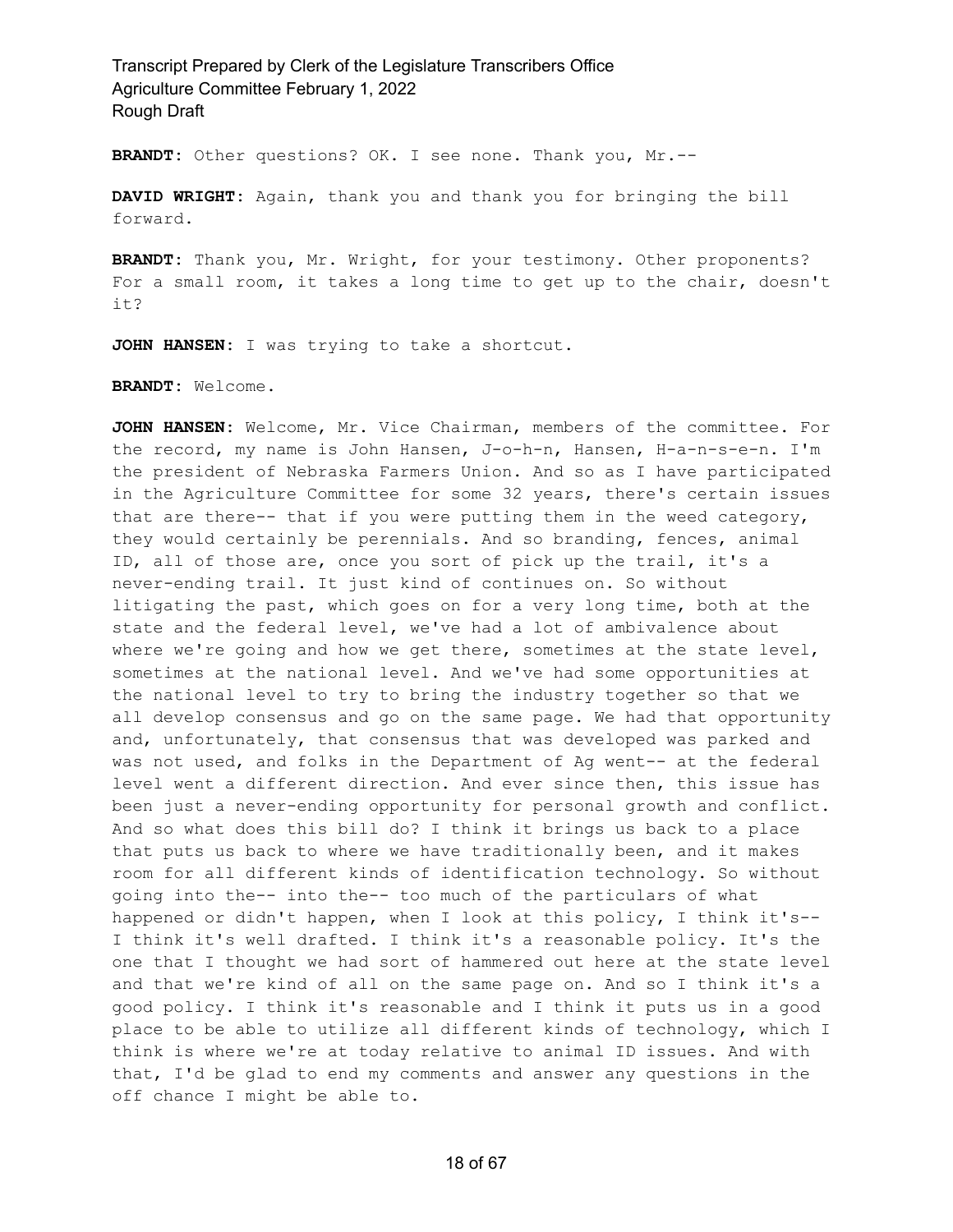**BRANDT:** OK. Are there any questions? Senator Brewer.

**BREWER:** Thank you, Mr. Vice Chair. Well, first off, John, thanks for coming in and testifying. Is there any chance I can get you to stick around for LR242?

**JOHN HANSEN:** I-- I think that-- I think that with the right kind of look, I think you could get me to do that.

**BREWER:** All right. This is a great history lesson, and that's one of the fallacies of the-- of-- of term limits is there's not a lot of carryover knowledge. This-- this helps us to understand how things got to where they are and-- and some of the, I guess, frustration with the fact that it's so hard to take something that should be logical and makes a little bit of common sense--rare-- and-- and then to see that essentially derailed. So here we're trying to get things back on the track. LB1095, again, none of the legislation we do is perfect, but you-- you feel comfortable that it's getting us where we need to be as much as we can in, you know, what we're trying to do here?

**JOHN HANSEN:** I-- I am comfortable with it, and I-- I think it does some necessary updates of kind of what we had before. I think it's- you know, it-- from a policy standpoint, it puts us, I think, back-- I-- you know, to where I thought we were, and-- and I think it's a good place to be. And I think all of the above is a-- is a good policy for our state. And as you know, we have lots of different kinds of ideas about animal ID, along with-- along with fences and other issues. But I think that-- I think it's-- it's good policy and I-- I think that it-- it gives us a good starting place. And I think that it's-- it deserves support. And so that's why I'm here today.

**BREWER:** All right. Thank you.

**BRANDT:** Any other questions? I see none. Thank you.

**JOHN HANSEN:** Thank you very much.

**BRANDT:** Other proponents? Welcome, Doctor.

**DON CAIN:** Thank you, Chairman Doctor Don Cain, D-o-n C-a-i-n, Jr. My father's still alive and kicking. I'm here to testify in favor, as a proponent for LB1095, and I'm not here to bring up the past. I want to get you guys current as to where we are right now. On this booklet, you can see that says "leaders" on it. I'm a 20-year, or 20-year-plus member, of the Livestock Emergency Disease Responders [SIC] Ser--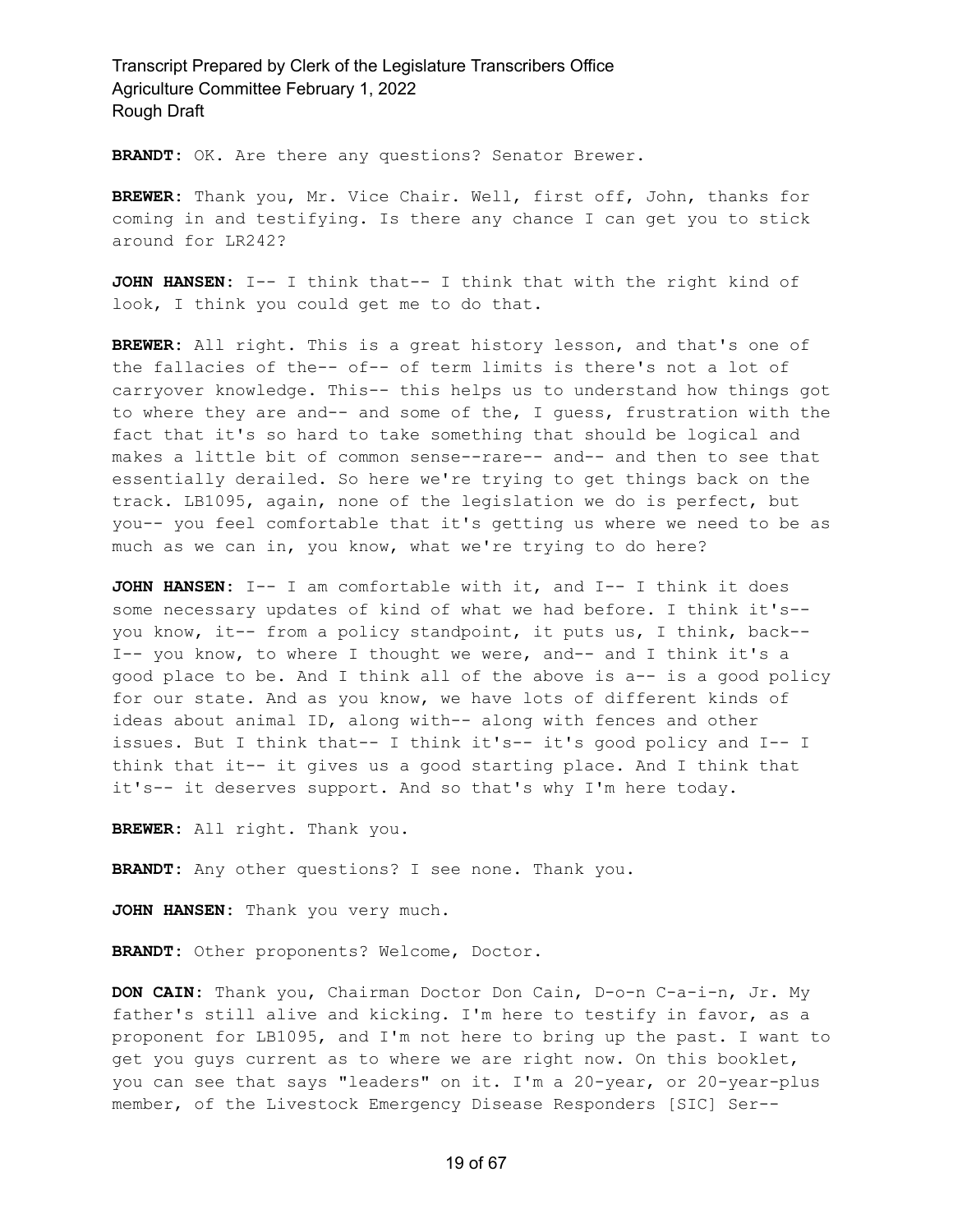System, a veterinarian, a cattle producer, and also interested in harmony. LB1095 is strictly a cleanup bill. OK? We worked hard on LB344. It got dropped in '19, 2019. It got brack-- brought back up in '20. The COVID messed it up. We never got a chance to really talk about it again before it got passed during the July session, so there were some things that didn't get cleaned up. One of those was the voluntary animal identification and the voluntary premise identification, which go back a long ways. Bringing you up to date right now, in July of '20, USDA issued a notice of comment and a timeline for mandatory animal identification and mandatory premise ID, July of 2020. Then there was a comment period that went from July of 2020 to October of 2020, and the comments closed. We never did get a report of what those comments said about mandatory identification, mandatory premise ID, or the timetable, which was supposed to make identi-- RFIDs mandatory by January 1, '23. Then, in March of-- March of 2021-- that was just last March, OK-- the USDA withdrew that July notice and decided that that's not the right process. We have to go through the process of law. OK, so then it all went away. Then in April of that same year, all the accredited veterinarians in the state of Nebraska got this letter, and this is the one that you have in front of you. And there's some things I want to tell you in here, bring up, because the issue or the attitude of USDA and the Department of Agriculture has not changed, even though their push has. If you look at page 2, at the bottom of the page 2, number 3: When entering RFID tags, please-- we're asking please right now--please put the producer premise identification number on the form. When you write a health paper in the state of Nebraska, at the bottom of the consignee in the consignor is the premise ID. Those things are already in place. On page 3, if you want to order RFID tags, the producer premise identification number is not "please," it's required. This is from the state of Nebraska. Then if you look at page 6, the last page on that, this tells you how to get your premise ID number. It doesn't tell you any way about how you can remove it if you decide you don't want it on there, OK? And it goes into a database. So that brings you up from the past of 2006 till April of 2021 and where our status is right now. And it's still a voluntary program, and it needs to stay a voluntary program for more than one reason, other than producers' desires. As an administrator, I administer, I am a producer, and I may at some time have to-- to enforce the law. OK, that's different than the policy makers or the regulators. When you have to administer something, be the person that they're administering it to, and then enforce it, you take a whole different attitude about a law. And I know, just from the administration part, they've given us the nice opportunity to get RFID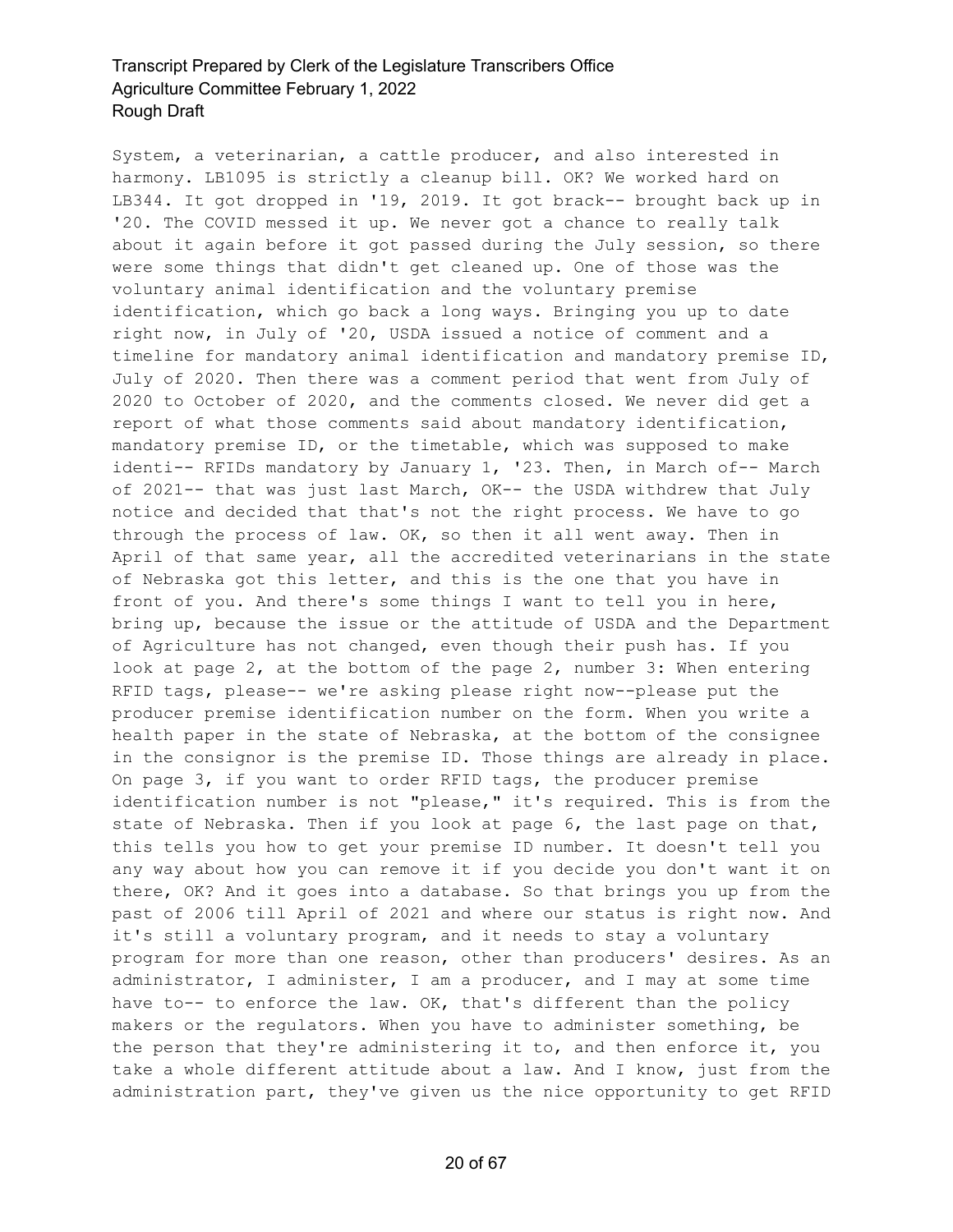tags at no charge, and both times they do not include taggers and both times they do not include readers. Now they did have an option where they do a cost share with a veterinarian to get a reader. But, gentlemen, that's like telling you, you gotta drive a car to work and, oh, by the way, there's no tires and no steering wheel. You gotta have taggers to put them in. You gotta have a reader to be able to read it so that you can help your-- your producer. None of that's ever talked about for the administration, the producer, or even the enforcement side. As far as the administrating these-- these tags, you guys won't ever know it. But I would-- I've got a \$50 bill in my pocket that says there's not a one of you that can put 100 of them in or, if you can, your hands gonna hurt so bad that you'll wish you'd never see them again.

**BRANDT:** All right, Doctor. I'm going to have to have you stop.

**DON CAIN:** OK.

**BRANDT:** But I'm sure there's going to be some questions. Senator Brewer.

**BREWER:** Thank you, Mr. Vice Chair. Continue on this line, please. You're talking about the ability to--

**DON CAIN:** Put them in.

**BREWER:** --put them in.

**DON CAIN:** Right.

**BREWER:** What else is going to come with as far as the issues that we need to be aware of?

**DON CAIN:** The other thing that needs to come, I'm aware of with that, is that most of this is for foreign animal disease control, and we do not have these mandates at the border in Mexico, and foreign animal diseases come from foreign countries. They're not diseases that replicate in the United States.

**BREWER:** You know, a lot of folks would like us to think that the meat comes already off the animal when it gets there. You're saying that there is a considerable amount of livestock that comes on the hoof that potentially could bring?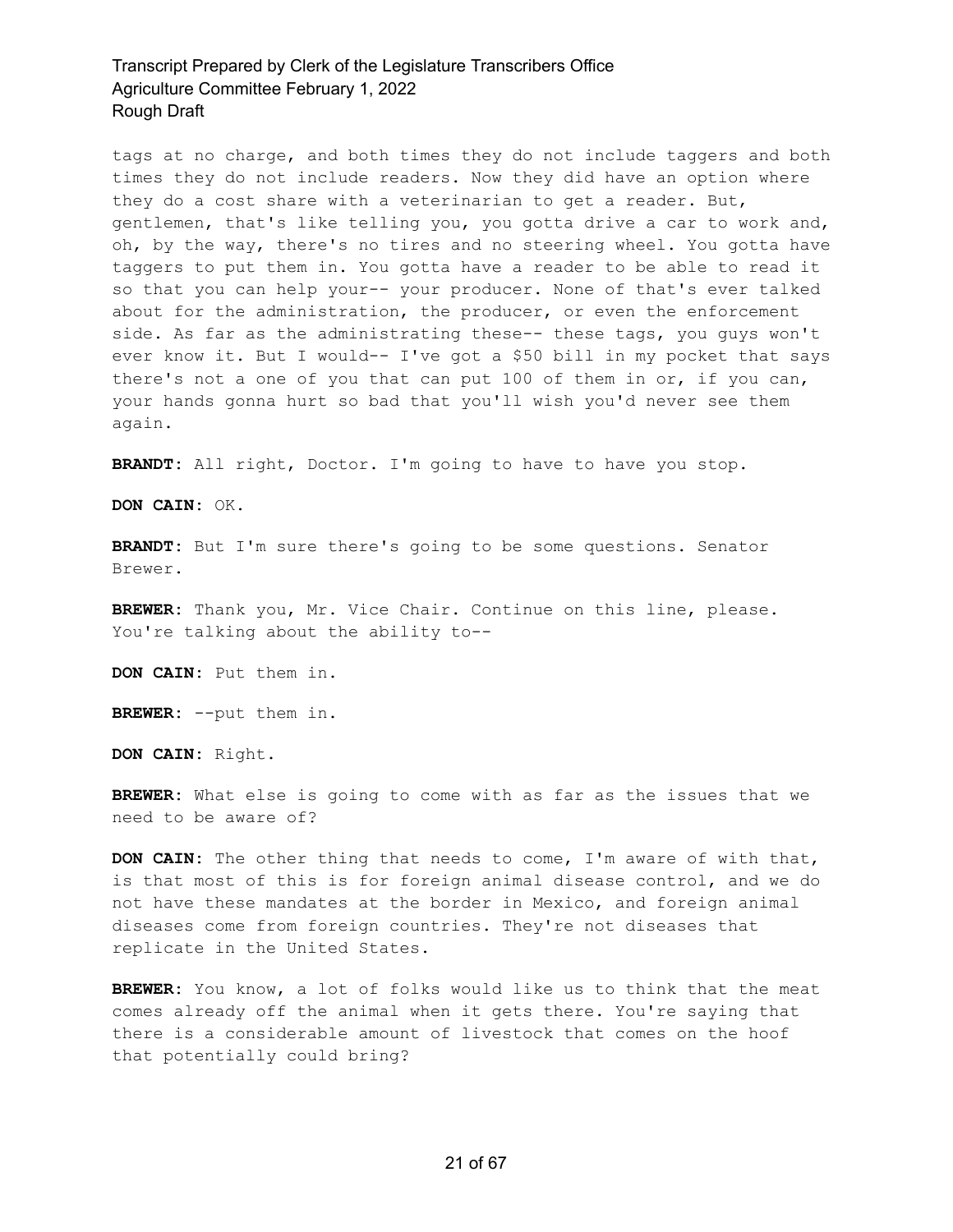**DON CAIN:** Absolutely. And it can come in feeder calves that go into feed yards that have hundreds of thousands of head. They're just certifications. There's no RFID mandates. There's no premise ID mandates. There's just statements on that coming in from Mexico to the United States every day, and they don't mandate RFIDs in foreign animals coming into the United States. That's where you're going to get a foreign animal disease, by and large. And then when they want to put them in cattle that are 18 months of age, those are the ones that have never been off the place. Now, if you take a feedlot that takes in Mexican cattle in Texas and then they go ahead and bring some cattle in that have foot-and-mouth disease or some other disease that they have down there, and then they take some replacement heifers from that feedyard and move them to another ranch, that's how you're going to get spread. And all those animals will be under 19-- under 18 months of age, so that doesn't fit the protocol of the regulation or the statutes, either. So in our opinion, the voluntary side of it is the way it needs to be until these issues of border control and all animals, from weaning time on up, are dealt with.

**BRANDT:** OK. Any other questions from the committee? I guess I've got a clarification on the Mexican steers and heifers because my wife is from El Paso, and where my in-laws live is less than a mile from the port of entry for this. USDA, I believe, has to inspect all those cattle coming into the United States, and they go through a USDA facility before they can leave. Was-- is that a correct statement?

**DON CAIN:** That-- that is a correct statement, right.

**BRANDT:** All right.

**DON CAIN:** Right.

**BRANDT:** Senator Brewer.

**BREWER:** So they inspect the cattle, but people can come across?

**BRANDT:** I don't know. That's above my pay grade, so.

**BREWER:** Right.

**BRANDT:** Any other questions? Seeing none, thank you, Dr. Cain.

**DON CAIN:** Thank you.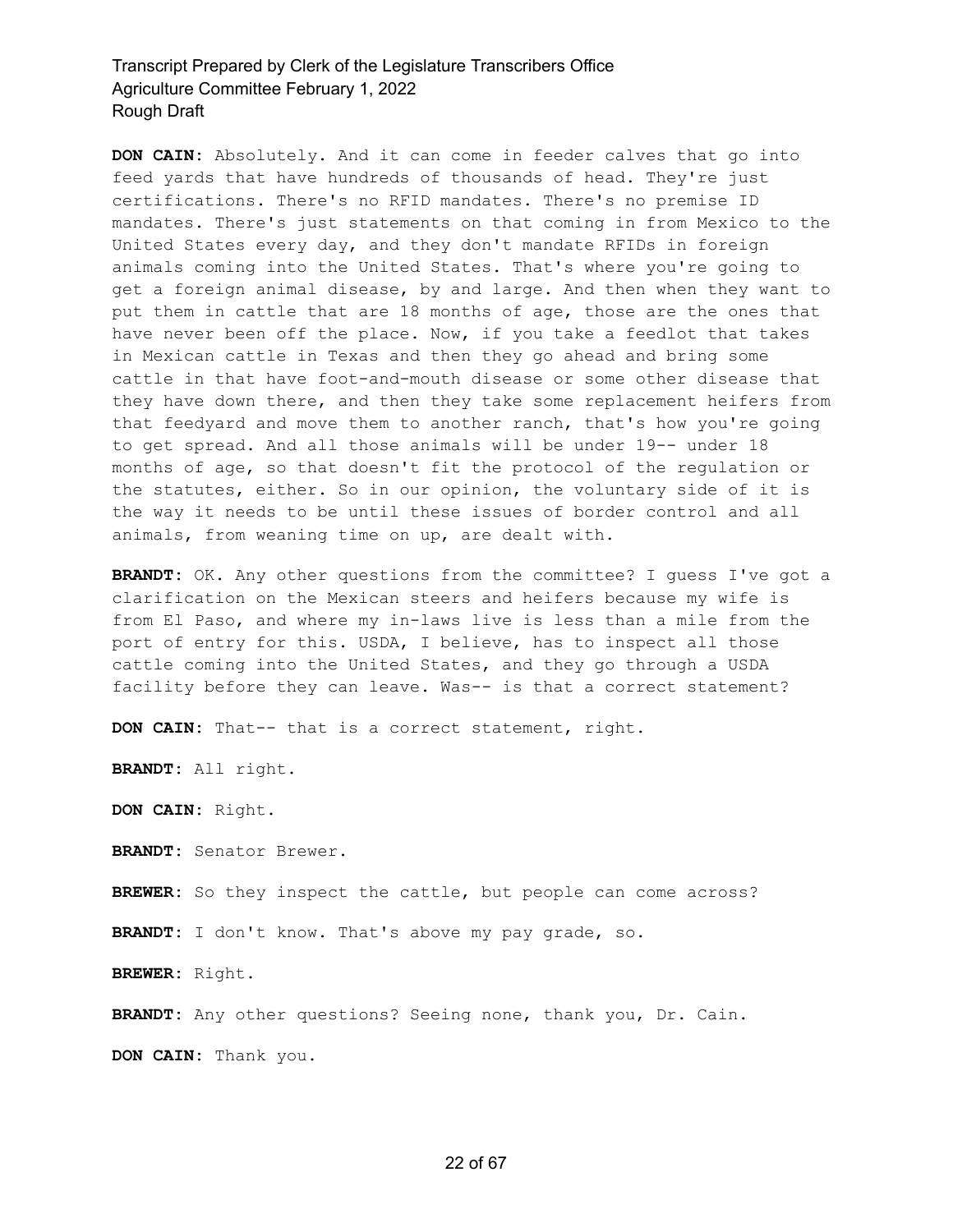**BRANDT:** Next proponent. Seeing none, opponents? Are there any opponents? Come on up.

#### **BRANDT:** Welcome.

**JARED WALAHOSKI:** Good afternoon again. Good afternoon, Chairman Halloran and members of the Ag Committee. My name is Jared Walahoski, J-a-r-e-d W-a-l-a-h-o-s-k-i. I served as the chairman of the animal health/nutrition committee for the Nebraska Cattlemen. I'm also a licensed large-animal veterinarian at Overton Vet Services in Overton, Nebraska. I'm here today representing the members of Nebraska Cattlemen and the members of the Nebraska State Dairy Association. Both organizations are opposed to LB1095 because it unnecessarily rewrites existing statutes in the Nebraska Animal Health and Disease Control Act. In the One Hundred Sixth Legislative Session, LB344, adopt the Animal Health and Disease Control Act, was a comprehensive bill to bring all animal disease testing and traceability requirements into one act. That bill advanced from the Agriculture Committee unopposed and unanimously. It also passed on Final Reading 47-0-1 and was signed by the Governor. A comprehensive animal disease traceability system is our best protection against a devastating disease outbreak. In January 2013, USDA published a final rule titled Traceability for Livestock Moving Interstate. The rule establishes requirements for the official identification of livestock and documentation for certain interstate movements of livestock, specifically sexually intact beef animals over 18 months of age, moving in interstate commerce. Cattle used for exposit-- exhibition, rodeo and recreational events, and all dairy cattle must be officially identified and must be accompanied by an interstate CVI, veterinary inspection certificate. This regulation permits brands and tattoos as acceptable identification if the shipping and receiving states agree to these, that they are acceptable methods of identification. Nebraska Statute 54-2948 already states livestock imported into Nebraska shall comply with federal animal disease traceability requirements for official identification of animals as set forth in line Article 9, C.F.R. Part 86, as such part existed on January 1 of 2020, meaning if there is any inconsistency between the federal regulations and the act, department rules, or department order, then the state-level rules and regs will trump the federal regulations. Additionally, premise registration is already voluntary and may be provided to the Nebraska Department of Agriculture for voluntary participation in or compliance with animal disease traceability, per Nebraska Statute 54-2949. As we stated earlier, a comprehensive animal disease traceability system is our best protection against a devastating disease outbreak, and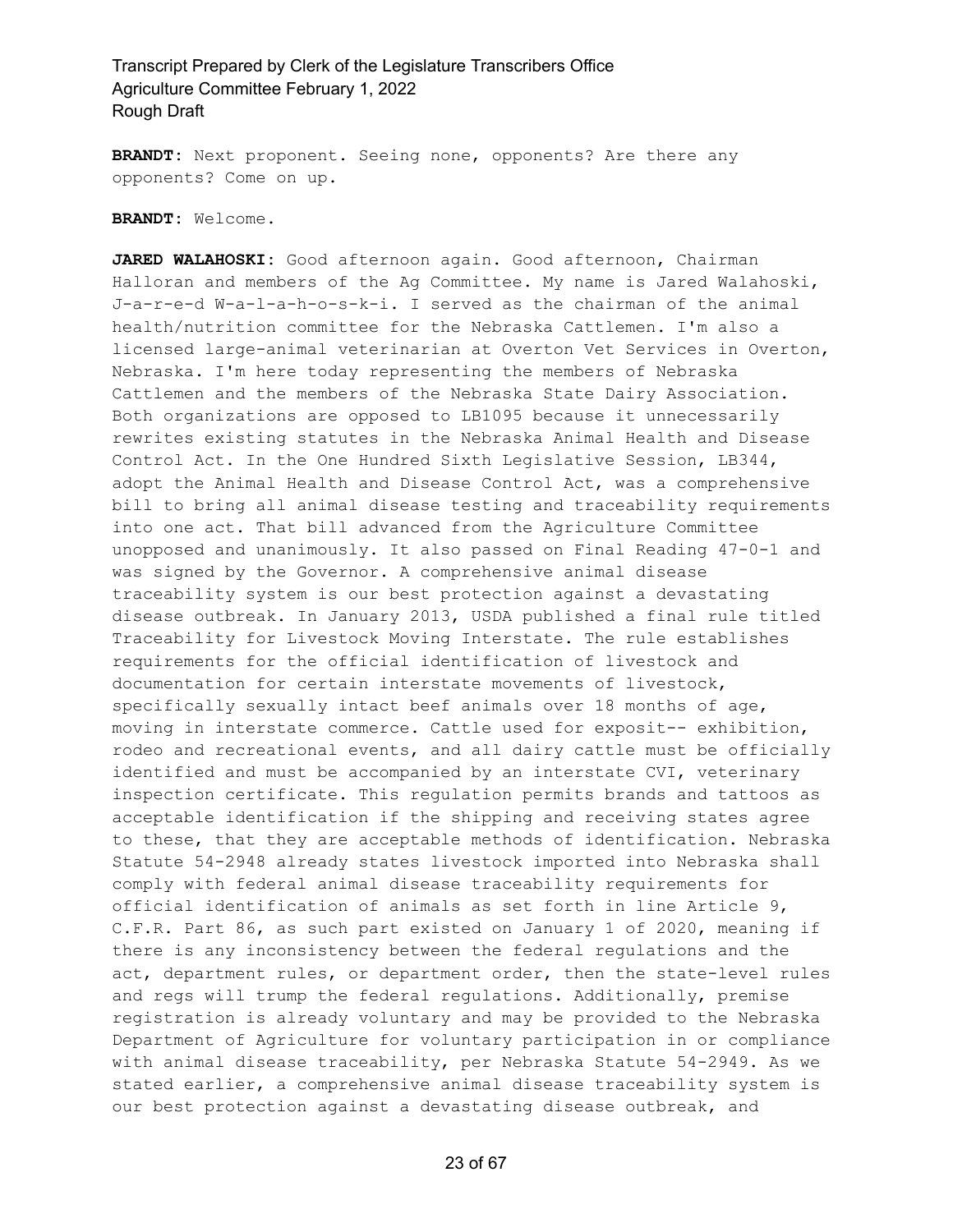premise locations which are not part of public record can aid in quick and effective response to a foreign animal disease to protect Nebraska's cattle. We fully agree that any and all information provided to the Nebraska Department of Ag pertaining to voluntary participation in premise registration must be kept confidential. LB1095 as introduced is already existing general law of the Department of Agriculture to protect confidentiality of provided information. Specifically, Nebraska Statute 54-2949 already states: Any information a person provides to the department for purposes of premise registration or for voluntary participation in or compliance with animal disease traceability shall not be a public record subject to disclosure under Section 84-712 to 84-712.09. This change was made in 2020 through the advancement of LB344, which was updated to protect premises and owner information. In closing, the Nebraska Cattlemen is opposed to LB1095, as we believe that it is an unnecessary rewrite to the Nebraska Animal Disease Control Act, which was recently updated in advance via LB344 through this committee and the One Hundred Sixth Nebraska Legislature. I'd be happy to answer any questions.

**BRANDT:** OK, thank you. Are there any questions? Senator Hansen.

**B. HANSEN:** Sorry if I'm being a little naive, but when was the last time we've had an outbreak among animals?

**JARED WALAHOSKI:** For animal disease-wise?

**B. HANSEN:** Yeah.

**JARED WALAHOSKI:** In cattle, not in recent times. I guess I would refer to Director Wellman. Avian influenza, I think, was the most recent.

**B. HANSEN:** OK, mainly live-- like cattle, I guess, because that's pretty-- basically pretty much what this bill pertains to, doesn't it, like the- the--

**JARED WALAHOSKI:** Sure.

**B. HANSEN:** Yeah.

**JARED WALAHOSKI:** If you go back to major-- major outbreaks across beef, we'd be back to brucellosis times, which is long before me.

**B. HANSEN:** OK, just kind of curious. OK, thank you.

**BRANDT:** Other questions? Senator Brewer.

#### 24 of 67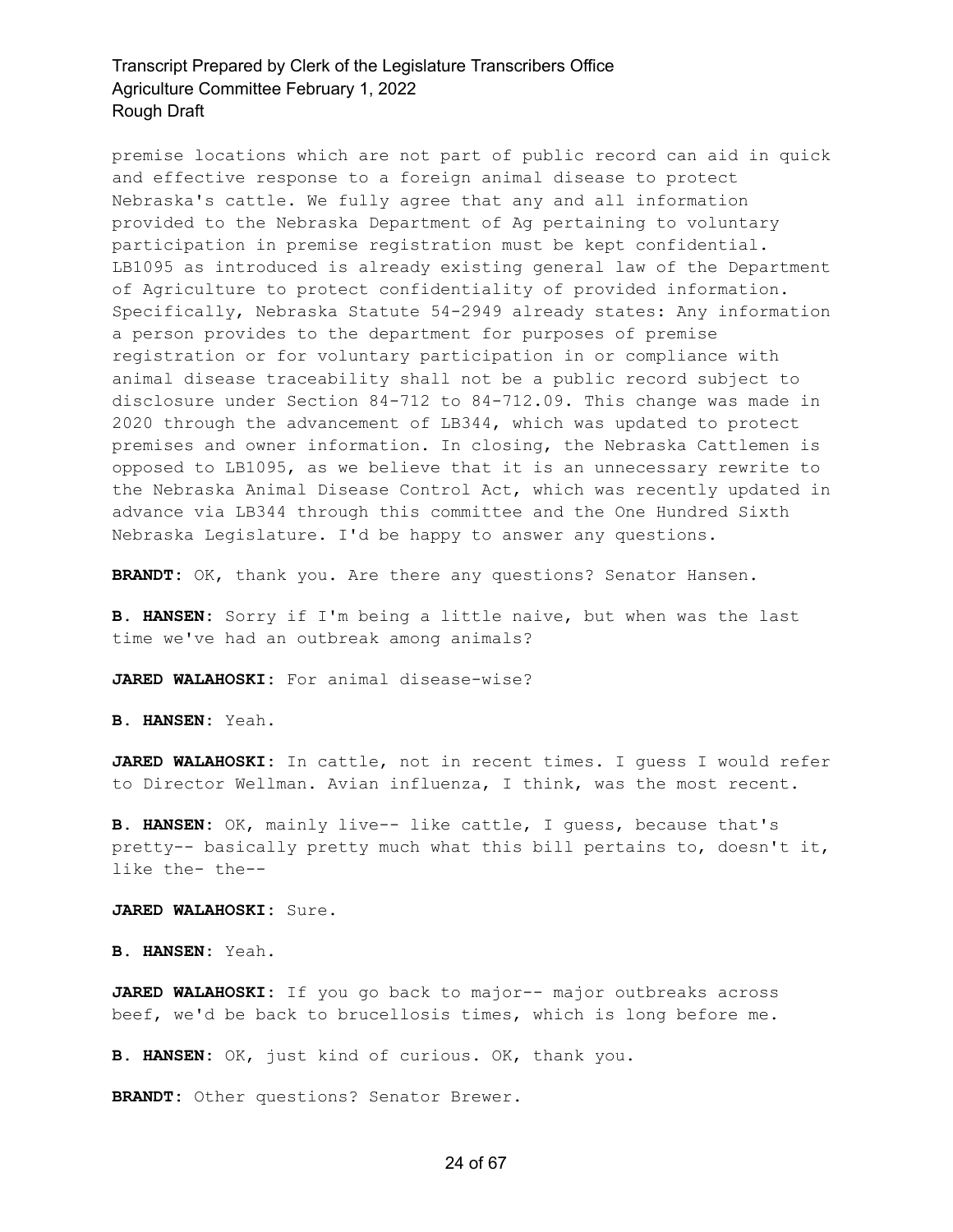**BREWER:** All right, if you're going to force me. All right, so I-- I thought Dr. Cain did a good job of trying to explain where he was at and why it was necessary, so forgive me if I'm a little shocked the Cattlemen come in opposed to it because it seems like the steps aren't unreasonable. But evidently, and I got your testimony here, but just as far as straight from the heart, looking at-- at LB1095, you see it as unnecessary changes and-- and that, you know, it's-- it's to the point where you go against the others that have come in and testified in support of it? It seems like we got folks that have the same concerns that are banging heads here on this one in, and-- and I'm kind of struggling to understand why.

**JARED WALAHOSKI:** Sure. So personally, the premise ID thing, that was voluntary, I'm not sure why we're worried about taking that back if it's protected from the conscient-- confidentiality state that we're in. So that, to me, just seems like we can live with it the way it is. I don't have a-- don't have a problem with that, I guess, one way or the other. But I think it's important as you go forward to look at some of those things. You know, in the event that we have an outbreak, you know, God forbid, how are we going to track those? And in my personal opinion, we're no closer to tracking things like that than we were with the BSE outbreak in 2003, and if any of you were involved with agriculture at that point, the effects that that one animal had on our country and ramifications going forward with regard to trade. And I think that's where the EID thing, it's not so much that we have issues with other identifications, other methods of identification, it's that we want to see us move forward with electronic ID in the marketplace so that we continue to maintain our level of leverage on an international trade level.

**BREWER:** All right. Thank you.

**BRANDT:** OK. Senator Gragert.

**GRAGERT:** Thank you, Chairman. You just made the comment that this premise identification thing was voluntary and--

**JARED WALAHOSKI:** Um-hum.

**GRAGERT:** --on page 3 of the hand that we got prior, it is required. Can you, first of all, tell me-- further define, what is this premise identification?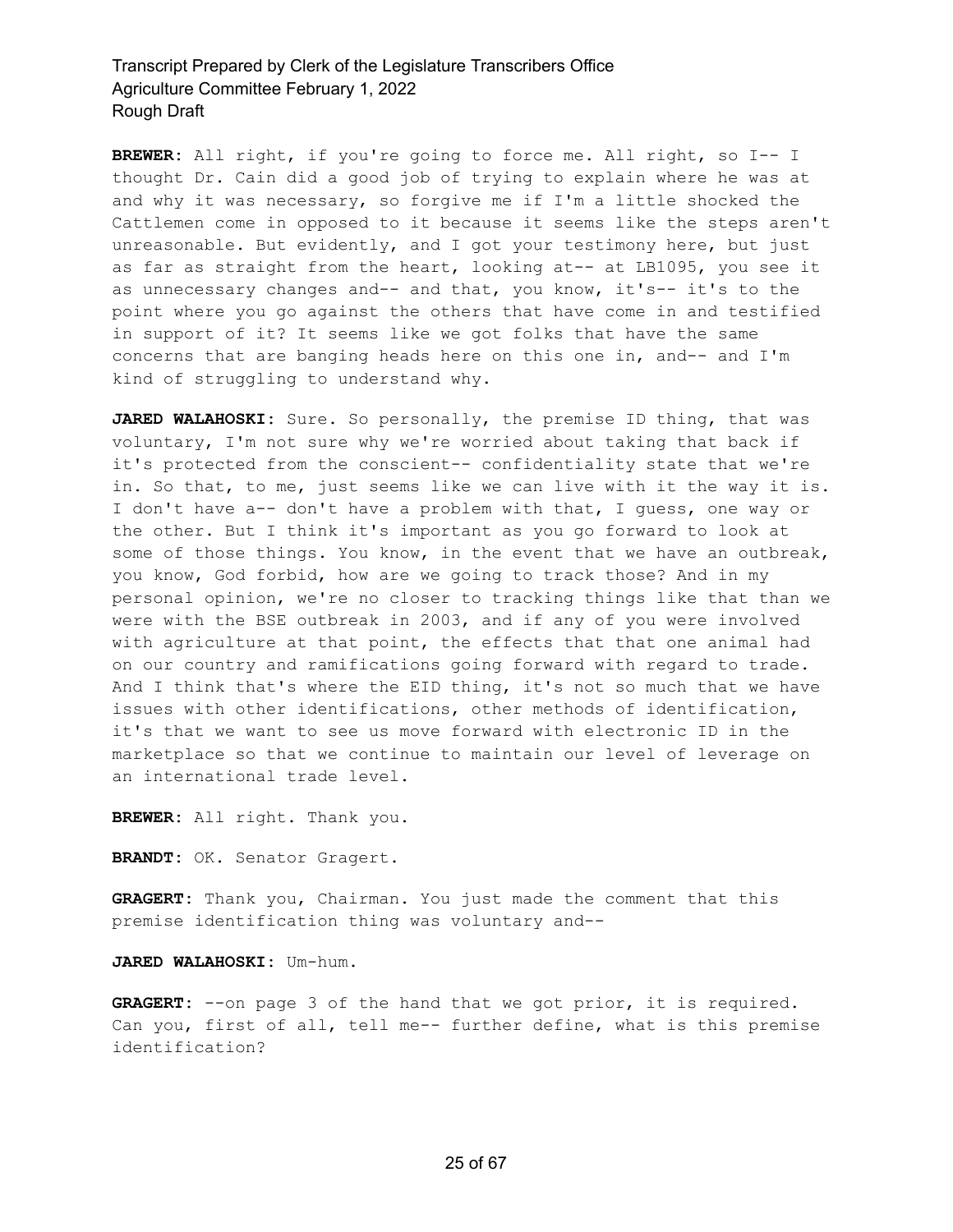**JARED WALAHOSKI:** I would agree that there's probably some instances where the premise ID thing and the way it's worded is-- is confusing. The premise ID thing, from my standpoint, is simply a registration, a number that they assign you with name, address, phone number, location of where you're at, so that in the instance of disease traceability, if something tracks back to your-- your premise, one, if-- if it's involved in the incident itself, that they can contact you immediately and try to get to the bottom of it; and two, if it's not your premise but in close proximity, that they can alert you to what's going on and hopefully help prevent the spread.

**GRAGERT:** OK, thank you.

**BRANDT:** Any other questions?

**B. HANSEN:** [INAUDIBLE]

**BRANDT:** Yeah, Senator Hansen.

**B. HANSEN:** Thank you. I think-- so the-- the outbreak that was in 2003, was that like the mad cow disease?

**JARED WALAHOSKI:** Um-hum.

**B. HANSEN:** OK, spongiform, OK. So how did they track those? Did they- did they have the-- did they-- to-- to follow-- to follow the-- which cows got infected and-- when cattle get infected? But did they-- did they have the EIDs or do they have like tags or brands or--

**J. CAVANAUGH:** That one came from Canada and I don't recall how they were able to trace it back, but moving forward, you know, anything that comes out of Canada comes in with an EID--

**B. HANSEN:** OK.

JARED WALAHOSKI: --and a Canadian brand.

**B. HANSEN:** The re-- reason I ask is like I'm somewhat familiar with some of this stuff, but I'm not--

#### **JARED WALAHOSKI:** Sure.

**B. HANSEN:** --entirely. And so whenever I'm trying to figure out if something should be mandatory or not mandatory, it's-- it's more like the importance of it, and I think history kind of plays a part in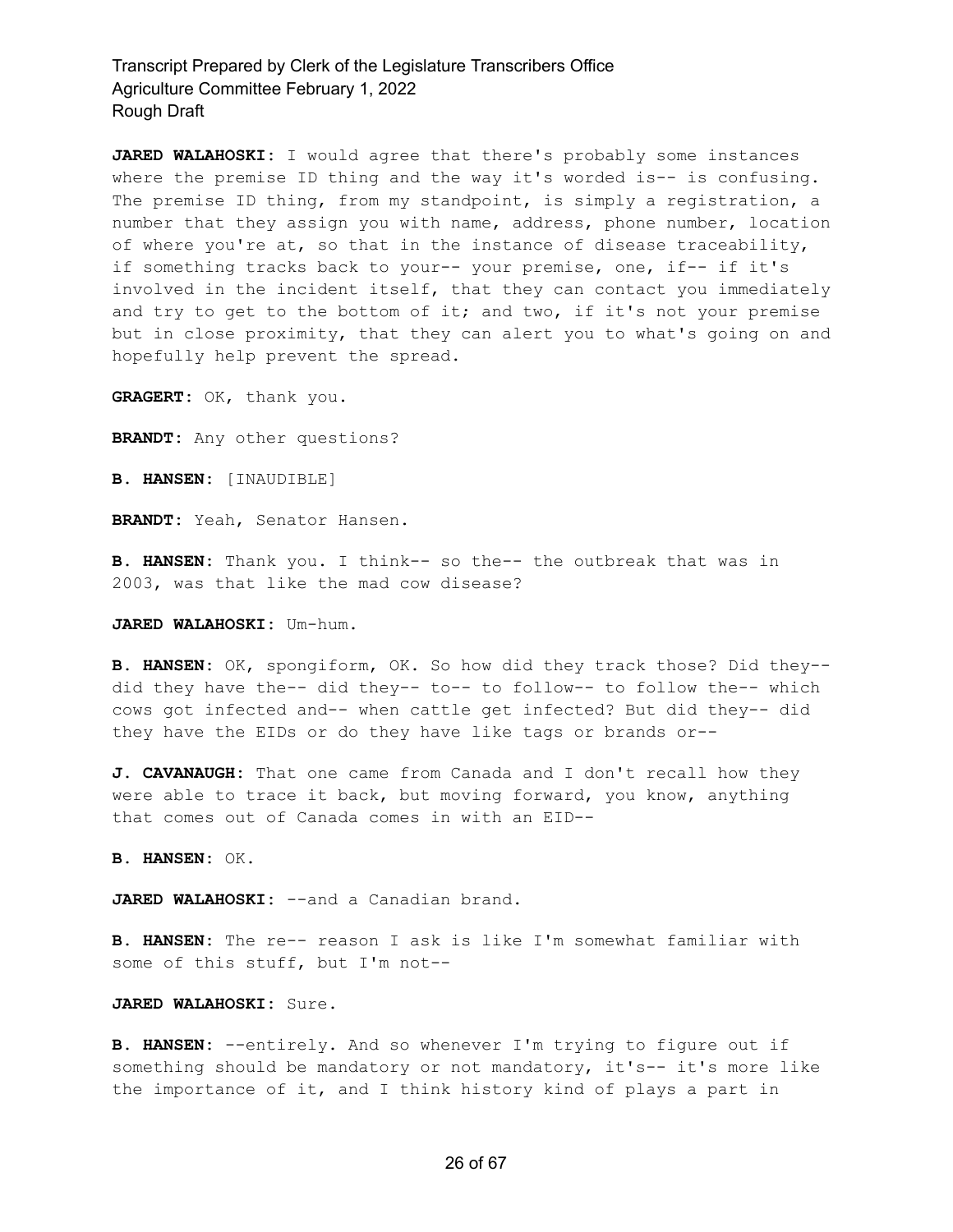that. So if we historically have shown that EIDs work very well, that might make a case of sometimes being mandatory. If we haven't used them before to control outbreaks, which is what you're arguing is- that what this would help with, maybe it's not as important. So that's kind of I was asking those questions.

**JARED WALAHOSKI:** Fortunately, historically, we've not had some of the outbreak issues that you've seen with diseases that have come through in the swine industry and the poultry industry. And in the beef industry, the-- the-- the thing that we lack is the ability to confine those animals the way the poultry people and the chicken people can in terms of outside influencers. You know, cattle travel fences are not perfect, you can't control birds and wildlife, you know, so there's always that potential for it to spread. I think my standpoint and the standpoint of the Cattlemen is, the more we know, the more readily we can act on a potential threat, the sooner we can address it and hopefully stop it from spreading.

**B. HANSEN:** OK. Thank you.

**BRANDT:** Any other questions? Thank you for your testimony.

**JARED WALAHOSKI:** Thank you.

**BRANDT:** Other opponents? Welcome.

**BRUCE BRODERSEN:** Hello. Good afternoon, Senators. Thank you for agreeing to be testifying this afternoon. My name is Bruce Brodersen, B-r-u-c-e B-r-o-d-e-r-s-e-n. I'm testifying today on behalf of the Nebraska Veterinary Medical Association, and I'm a veterinarian. I am-- I am the director of the Nebraska Veterinary Diagnostic Laboratory on East Campus here in town. It's-- it's-- and I come from this background, and that's partially why I'm testifying against this, in opposition to LB1095. Premise IDs, or PINs, are seven-digit numbers, which are location identifiers like an address, county name, subdivision plot, or a map coordinate. These numbers are specific to a point on the map which may not have an address. The premise ID- premise identification system allows for rapid searching by computer during disease responses as compared to mailing addresses. PINs allow movement permits to be issued more quickly when quarantine zones are in place for high-impact diseases, such as foot-and-mouth disease or African swine fever. PINs are anonymous, whereas postal addresses- address is available to the public. These PINs are incredibly important in rapid-moving disease outbreaks that outstrip state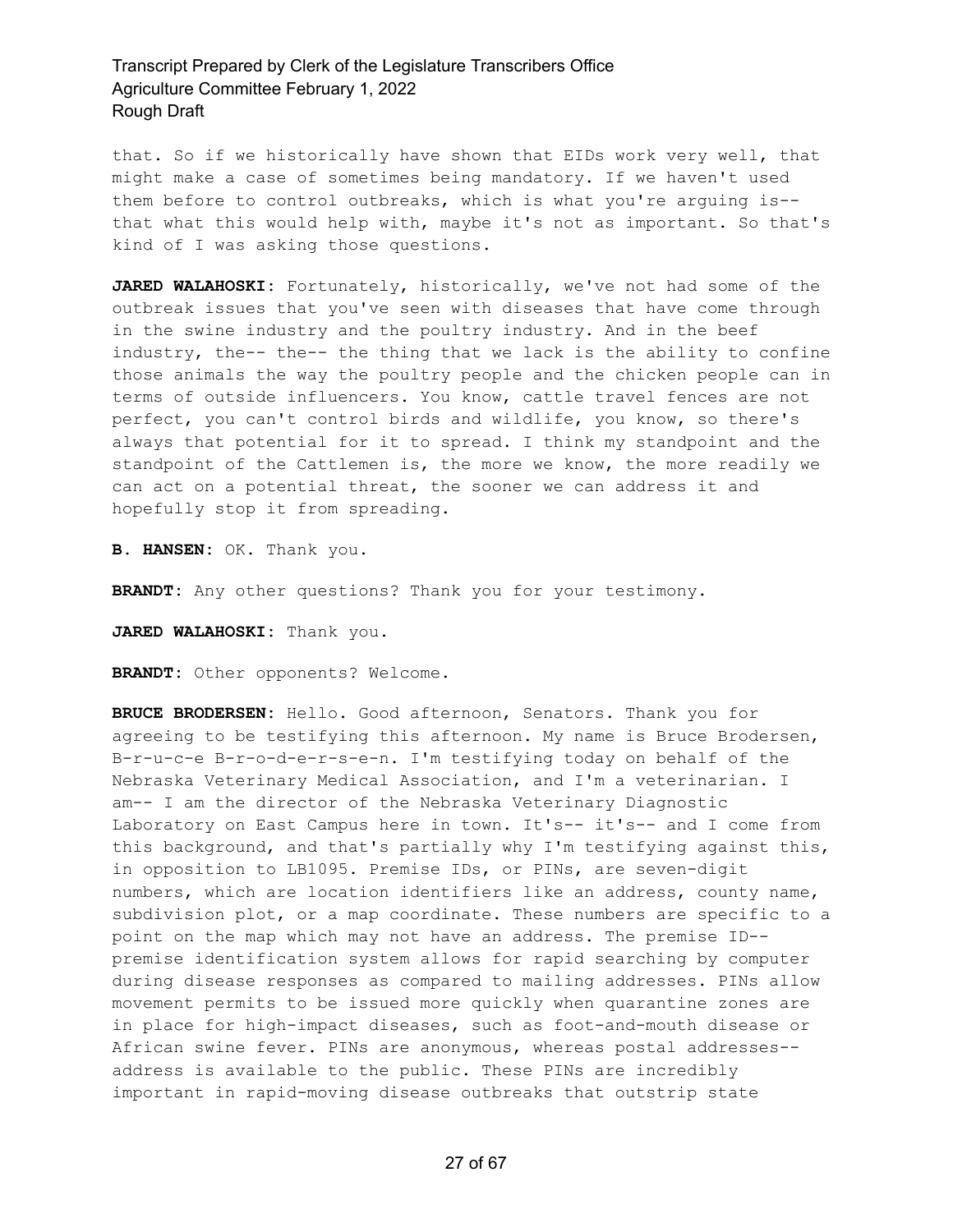resources. Without readily or consistently available PINs, the disease response for Nebraska would be greatly delayed, so timing is important on these in dealing with these outbreaks. Since PINs are only an-- a location identifier, livestock producers cannot and should not opt out of the animal disease traceability laws by having or not having a PIN, as proposed under the section-- under a section of LB1095. If a high-impact disease, such as foot-and-mouth disease, is traced to a location, that location will be quarantined under either state or federal authority until a state or federal official can ascertain that it is no longer a threat to other livestock producers. PINs are an important tool in stopping the spread of animal disease, and the withdrawal of premise registration will only have costly consequences to our state in the event of a foreign animal disease outbreak. LB1095 also applies to the animal disease traceability rule, which is 9 C.F.R, Part 86 in the federal codes. This rule applies to livestock that move interstate. For an animal to travel interstate, it needs to be compliant with 9 C.F.R Part 86, as well as any additional requirements for the state of destination. 9 C.F.R Part 86 currently allows state officials from sending and receiving states to agree to accept identification methods other than official ID, and this may include brands, tattoos, or other agreed-upon identification. If federal regulations in the future require that all official ID must be readable electronically as well as visually, producers not using the APHIS-approved official ID tags would be allowed to move cattle and bison only to destination states that agree to accept an alternative type of ID. Movements of cattle or bison into states that do not accept an alternative to the official ID would be in violation of federal laws and potentially in violation of destination state laws. Any animals that are compliant with the federal interstate movement requirements could have-- would have no regulatory issues with that movement, given the-- an appropriate certification of veterinary inspection. Likewise, cattle and bison that do not move interstate would not be impacted. I'd be happy to answer any questions at this time. And to answer one of your questions, Senator Hansen, in 2014 or so of the-- in Nebraska, there was an animal disease outbreak of high consequence, a disease where a whole pen of cattle displayed lesions that were compatible with foot-and-mouth disease. Eventually, it was demonstrated that it was a vesicular stomatitis, which is not as high a consequence disease. So-- so we are continually on the lookout for these diseases. Every year in the Veterinary Diagnostic Center, we probably investigate four to six suspected foreign animal disease outbreaks, so it is a very important thing and it's very real.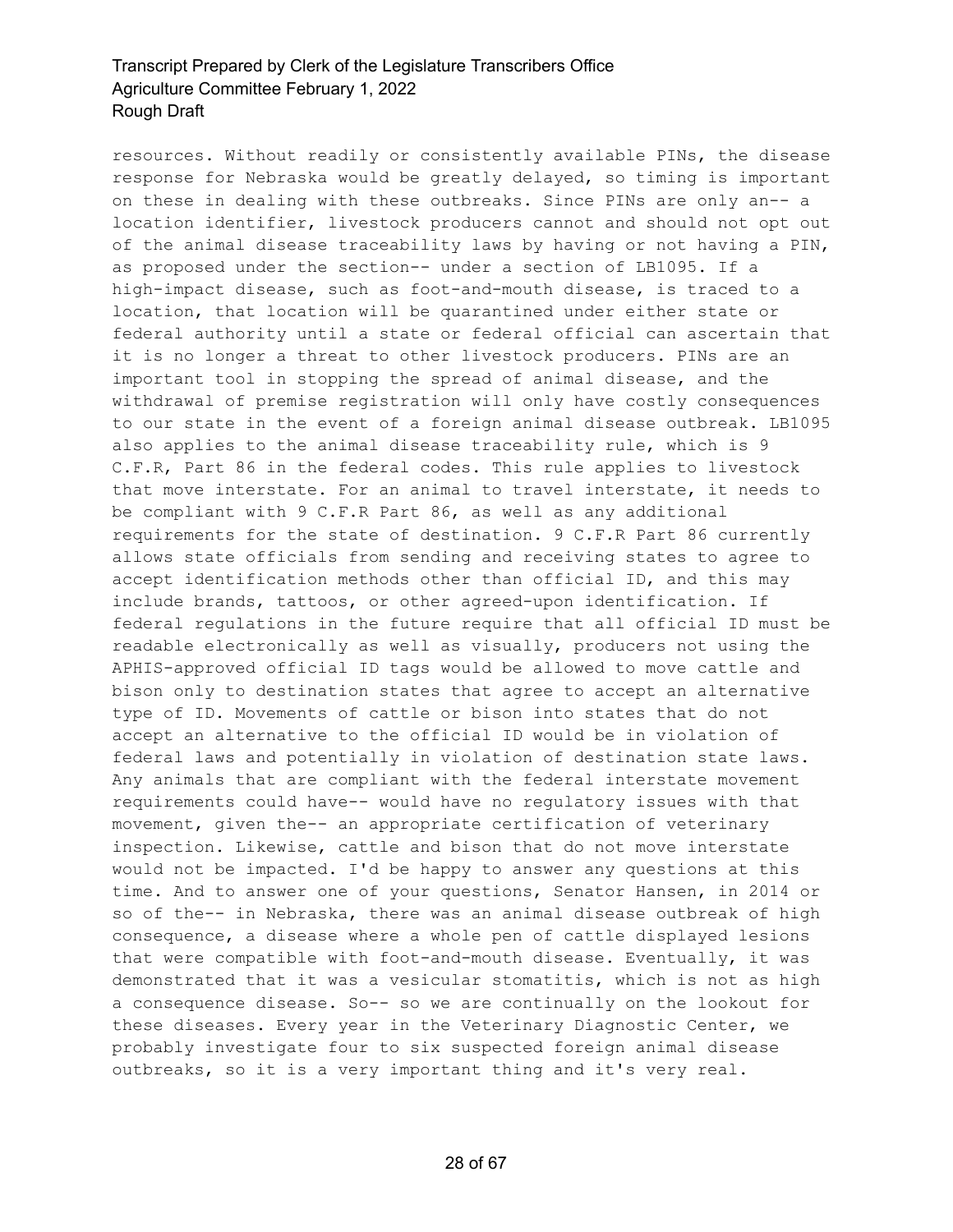**BRANDT:** OK. Thank you, Doctor. Let's see if there's any questions. I guess I've got a couple, and I don't know if you're the one that can answer this. First of all, I've got a DEQ permit PIN number. Is that the same-- would that be the same PIN, premise ID number, as what we're talking about today?

**BRUCE BRODERSEN:** You know, I'm not sure about DEQ. I-- I can't answer that.

**BRANDT:** OK. And then you said you were in charge of the Diagnostic-- Veterinary Diagnostic Lab at the University?

**BRUCE BRODERSEN:** Yes.

**BRANDT:** And I did have an opportunity to tour that a couple of years ago. And just to enlighten the rest of the committee, can you tell them what you do on a daily basis and why you're qualified to testify?

**BRUCE BRODERSEN:** OK, so-- so in the very most simplistic terms, we're a medical laboratory for veterinarians, and part of our job is to perform tests that are necessary for export of livestock from Nebraska. We also investigate disease outbreaks using specimens submitted by practicing veterinarians to the lab to help them in coming up with a diagnosis so they can treat their clients' animals. That's-- that's kind of the brief-- briefest part of-- or the brief rundown of it.

**BRANDT:** All right, thank you. Senator Brewer.

**BREWER:** Thank you, Mr. Vice Chair. All right. So BSE is mad cow disease, right?

**BRUCE BRODERSEN:** Correct.

**BREWER:** Now, so if you have a cow that has it and you put it in a pen with others, is it contagious? Will they get it? Because I was thinking it was from feed, maybe, but--

**BRUCE BRODERSEN:** It-- it can be transmitted from the-- the environment that these animals are in, or it could be transmitted from--

**BREWER:** [INAUDIBLE]

**BRUCE BRODERSEN:** --horizontal transmission.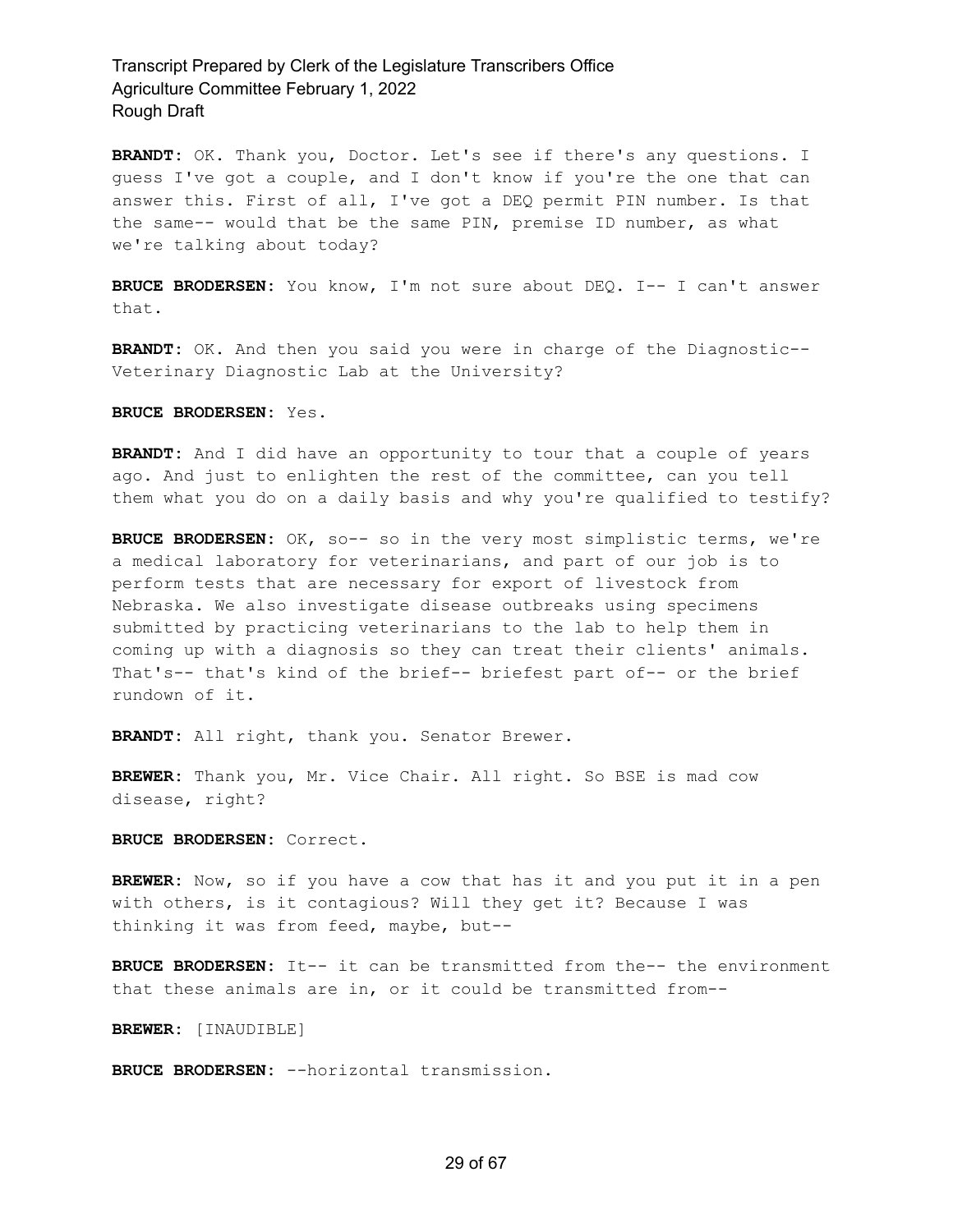**BREWER:** OK.

**BRUCE BRODERSEN:** But it's-- it's a very slow, insidious onset. So if an animal's in one pen, you know, it may-- you may not see it in other-- you know, until very much later in the time frame.

**BREWER:** If you do get it, how do you make sure that there aren't carryover elements of it? I mean, is there a process where you sterilize the pen? And-- and I assume you have to terminate the livestock and burn 'em, bury 'em or something?

**BRUCE BRODERSEN:** They-- it's not well understood how long those- those agents, prions are infectious in the environment. They're very, very stable, and so-- so it would literally take probably years, in my-- my guess, to-- for that to go away.

**BREWER:** And are there countries that are notorious for it being constantly there and that you have to be on guard if any livestock come from that area?

**BRUCE BRODERSEN:** Well, the-- some of the European countries, I don't know if there's still regulations that-- that control movement of animals based on BSE or not. You know, the UK and Germany and France were all infected at one point in time. And so-- so I imagine there's still some vigilance there for those.

**BREWER:** So is that why, when you're-- when you're doing your-- your form, traveling, that you don't want to mark and put on a form or else they--

**BRUCE BRODERSEN:** The--

BREWER: -- give you the once over?

**BRUCE BRODERSEN:** That's more for things like foot-and-mouth disease or African swine fever, classical swine fever.

**BREWER:** All right, thank you.

**BRANDT:** Senator Hansen first.

**B. HANSEN:** Yeah, you-- that outbreak you had in 2014, so was that traced through the EID, or is that like trace-- if you know. It's not a big deal if you don't. I'm just [INAUDIBLE]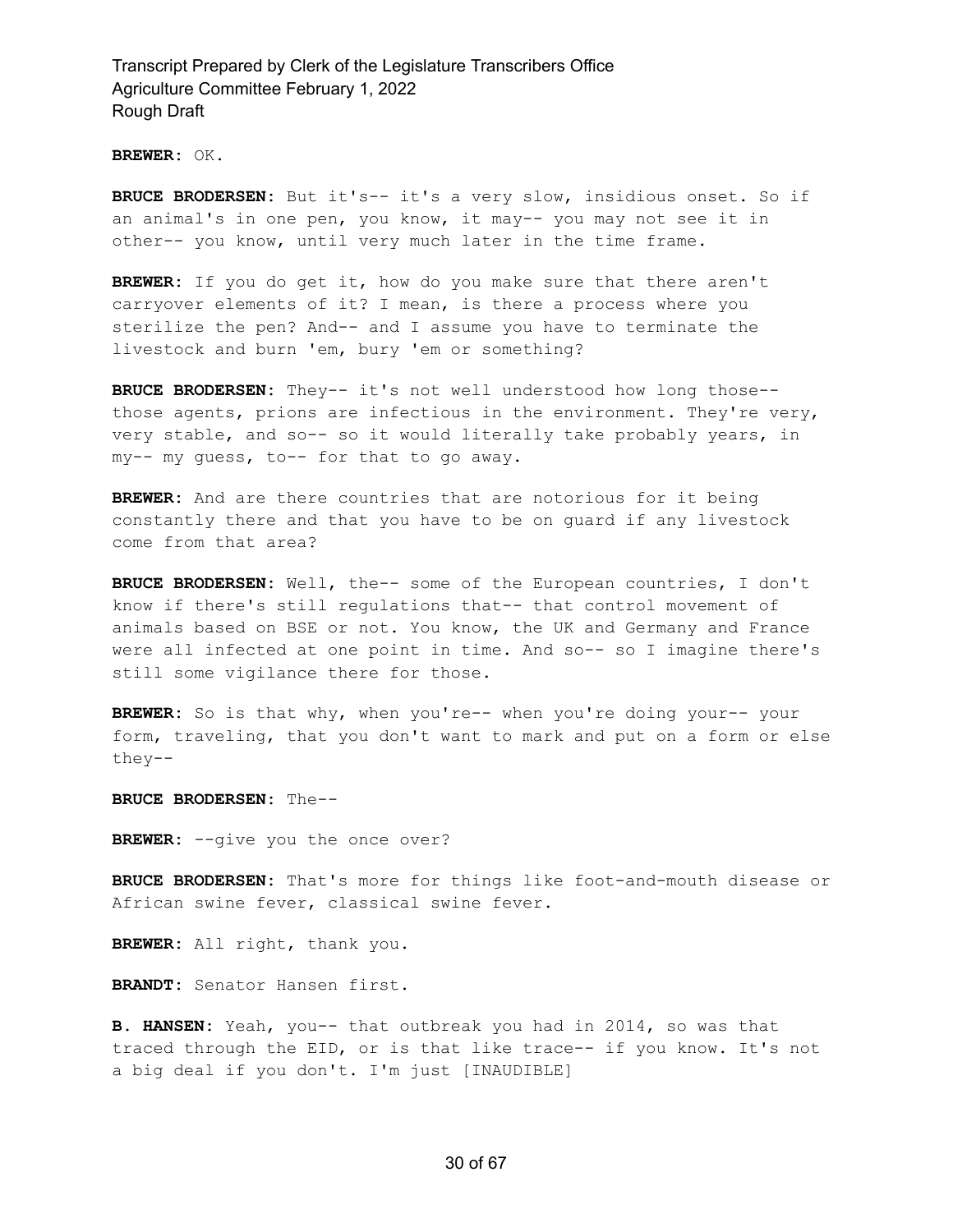**BRUCE BRODERSEN:** They-- I don't think it was ever resolved where those animals-- how they got infected.

#### **B. HANSEN:** OK.

**BRUCE BRODERSEN:** You know, vesicular stomatitis is a disease that usually infects just a very few number of-- of cattle, and it's more of a disease of horses than cattle, and so-- so it was a big question mark after the fact. But the USDA considered it a very significant outbreak because so many cattle were affected. In fact, when the samples were collected, they had an airplane, a jet sitting on the tarmac in Grand Island to fly those samples to the Foreign Animal Disease Diagnostic Lab at Plum Island, New York, and they had results-- well, we had results by 5:00 in the afternoon. They had official results by 4:00 the next morning, so they worked through the night on that.

**B. HANSEN:** OK. All right. Thanks.

**BRANDT:** Senator Groene.

**GROENE:** Thank you. Sorry, I'm-- I [INAUDIBLE] watching on TV a little bit. China had a big cholera outbreak, lost half their pigs here last-- two years ago. Is that correct?

**BRUCE BRODERSEN:** Say-- say it again?

**GROENE:** China-- China--

**BRUCE BRODERSEN:** Oh.

**GROENE:** --had a big-- was it cholera in hogs?

**BRUCE BRODERSEN:** African swine fever.

**GROENE:** And they lost half of their hogs, right?

**BRUCE BRODERSEN:** Um-hum.

**GROENE:** Could that happen here?

**BRUCE BRODERSEN:** It could. I mean, it-- it hasn't. Hog cholera, I think, was last present in the United States in the-- in the '50s.

**GROENE:** Was this swine fever new?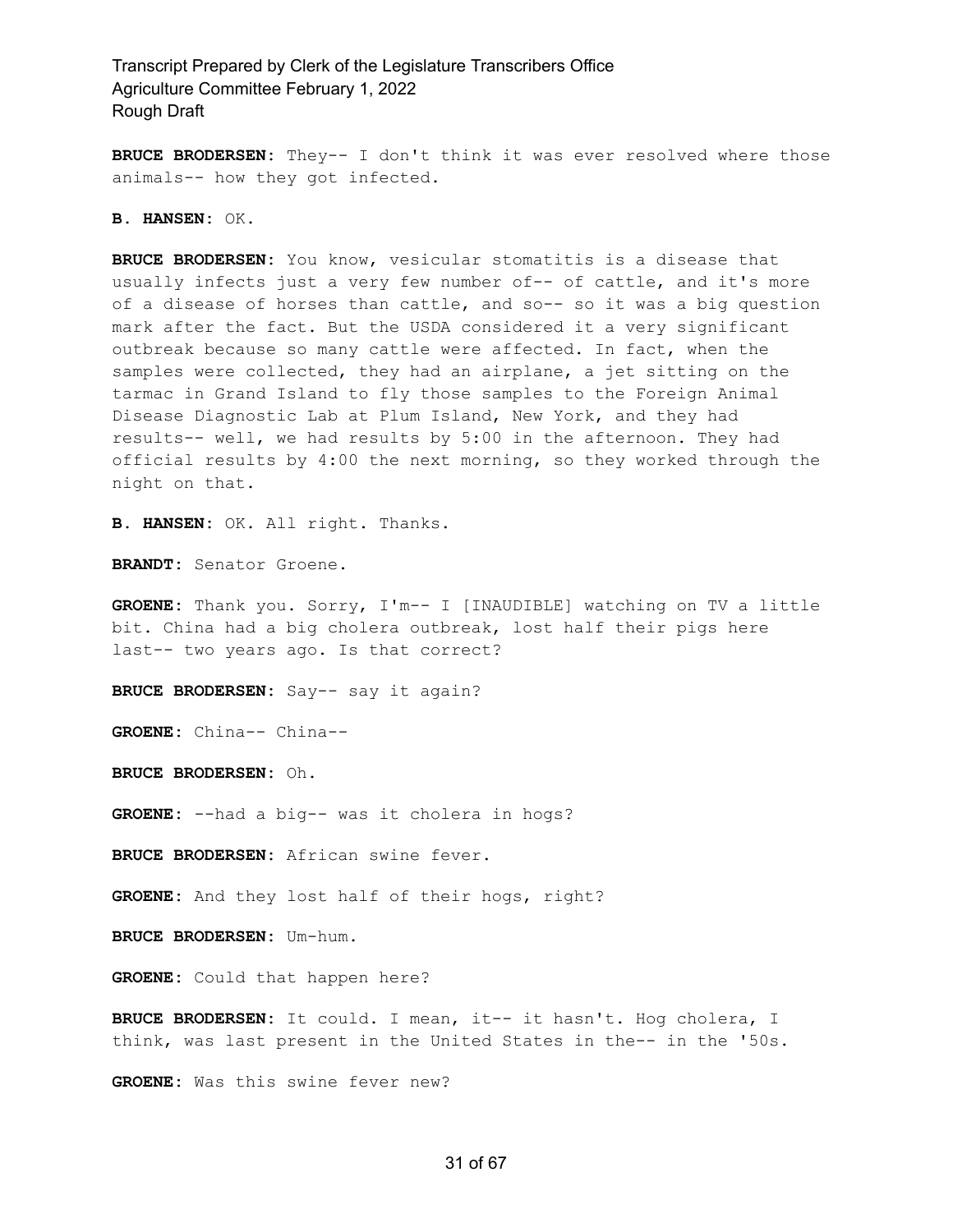**BRUCE BRODERSEN:** Afri-- no, African swine fever has been around, been recognized for a long time, but it's been confined mainly to Africa and-- and the Middle Eastern parts of the world. And it's only since more animal movement has occurred that it's spread

**GROENE:** And got to China, right?

**BRUCE BRODERSEN:** To China, and it's also in-- in Europe, in Germany and Poland, you know, several countries around-- around the eastern- eastern Europe, southeast Asia.

**GROENE:** So those areas be-- China didn't catch it in time or they're more concentrated, their livestock?Why haven't we heard about an outbreak in Germany or Europe?

**BRUCE BRODERSEN:** Well, it's-- it's been in the news. It just probably doesn't make the headlines or make the headlines like some of the other things do, so.

**GROENE:** So it's just a matter of a hog being flown over here or somebody having-- carrying it--

**BRUCE BRODERSEN:** It-- yeah. As-- as a matter of fact, this last early winter, it was discovered in Haiti and now it's in the Dominican Republic. And so, you know, there's a-- there's a big concern about making that jump to Florida or Texas from those areas. So the-- so the USDA is-- has people on the ground in-- in Dominican Republic doing testing to monitor, trying to control that outbreak in-- in Dominican Republic, and, you know, Haiti is not very accessible, so.

**GROENE:** Kind of it's the old fashioned way. You kill the whole herd that's infected.

**BRUCE BRODERSEN:** Pretty much, yes.

**GROENE:** It's the only control method right now.

**BRUCE BRODERSEN:** Yeah.

**GROENE:** Thank you.

**BRANDT:** Senator-- Senator Gragert.

**GRAGERT:** Thank you. I have a-- I want to go back to this premise number. I'm sorry. But it's a seven-digit number. Could you tell me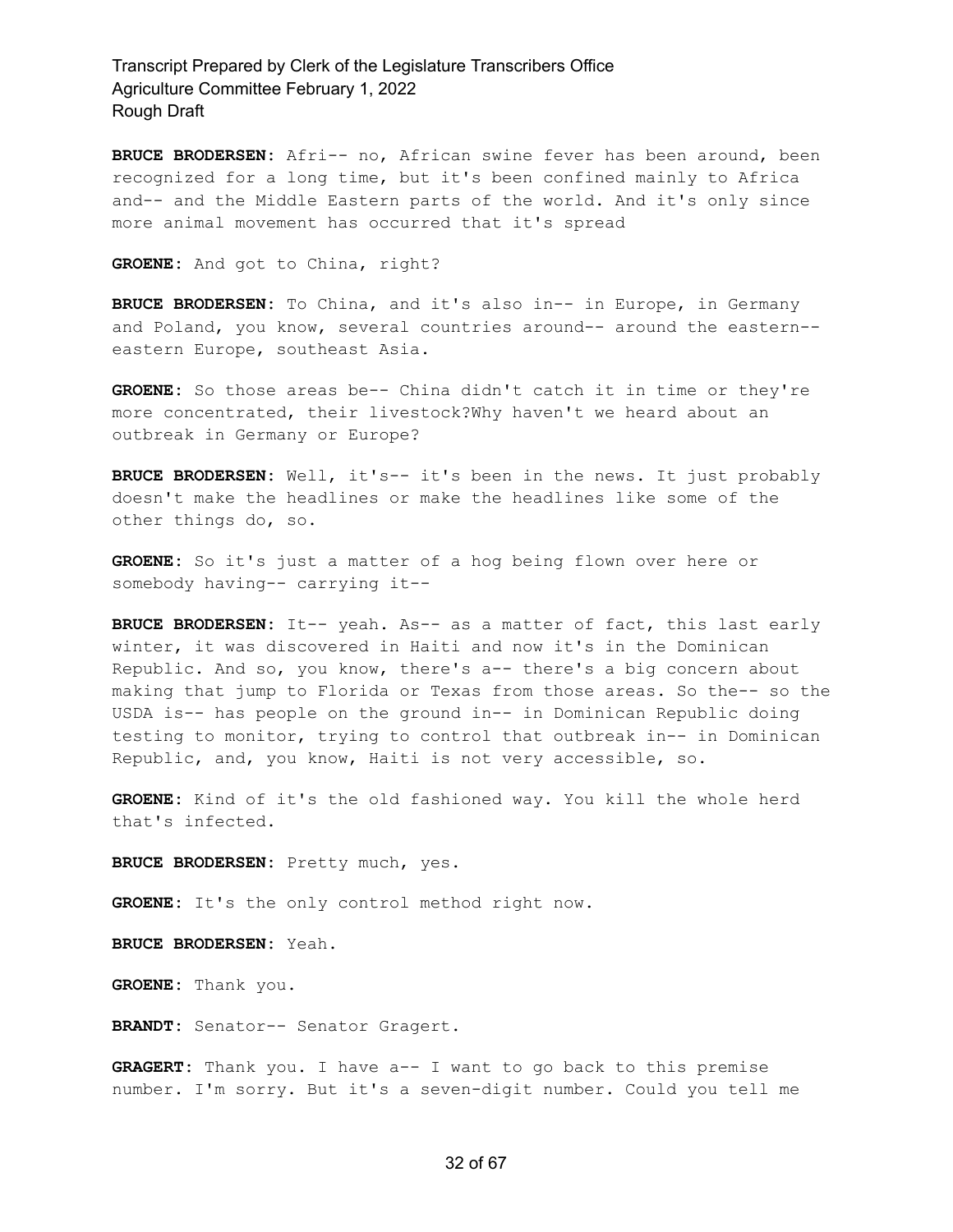once again what all that seven-- seven-digit number informs you of?And I guess where I'm going with this, you establish this number, does that track these cattle from-- from birth to death?

**BRUCE BRODERSEN:** The premise ID number is used mainly to-- for USDA people or State Veterinarian-- State Vet--the veterinarian's office people to go to that location. You know, it's just to locate that premise so they can go there to-- it--

**GRAGERT:** What if they're not there? I mean, what if they sold those cattle? Are they-- are they tracking those cattle then?

**BRUCE BRODERSEN:** Well, if they are not moved interstate, they don't have to be tracked, so they could be mobile.

**GRAGERT:** OK.

**BRUCE BRODERSEN:** But, I mean, they could move to the next county and- and nobody would really know why.

**GRAGERT:** All right, thank you.

**BRANDT:** Any other questions? Thank you for your testimony.

**BRUCE BRODERSEN:** Thank you.

**BRANDT:** Any other opponents? Anybody to testify in the neutral capacity?

**STEVE WELLMAN:** Good afternoon--

**BRANDT:** Welcome.

**STEVE WELLMAN:** --Vice Chairman Brandt, members of the Ag Committee. I'm Steve Wellman, Director of Agriculture, S-t-e-v-e W-e-l-l-m-a-n. I'm here to testify as neutral. LB1095 proposes to amend the Animal Health and Disease Control Act, which is administered by the department, and I would like to clarify some points raised by the bill. Participation in the animal disease traceability and premises registration program facilitated by the department is already voluntary. As a key state in livestock production, the department provides support to livestock ranchers, feeders, and industry, which includes planning for prevention, traceability, and control of disease outbreaks. Premise registration and animal identification are-- are important components of protecting the health and livestock and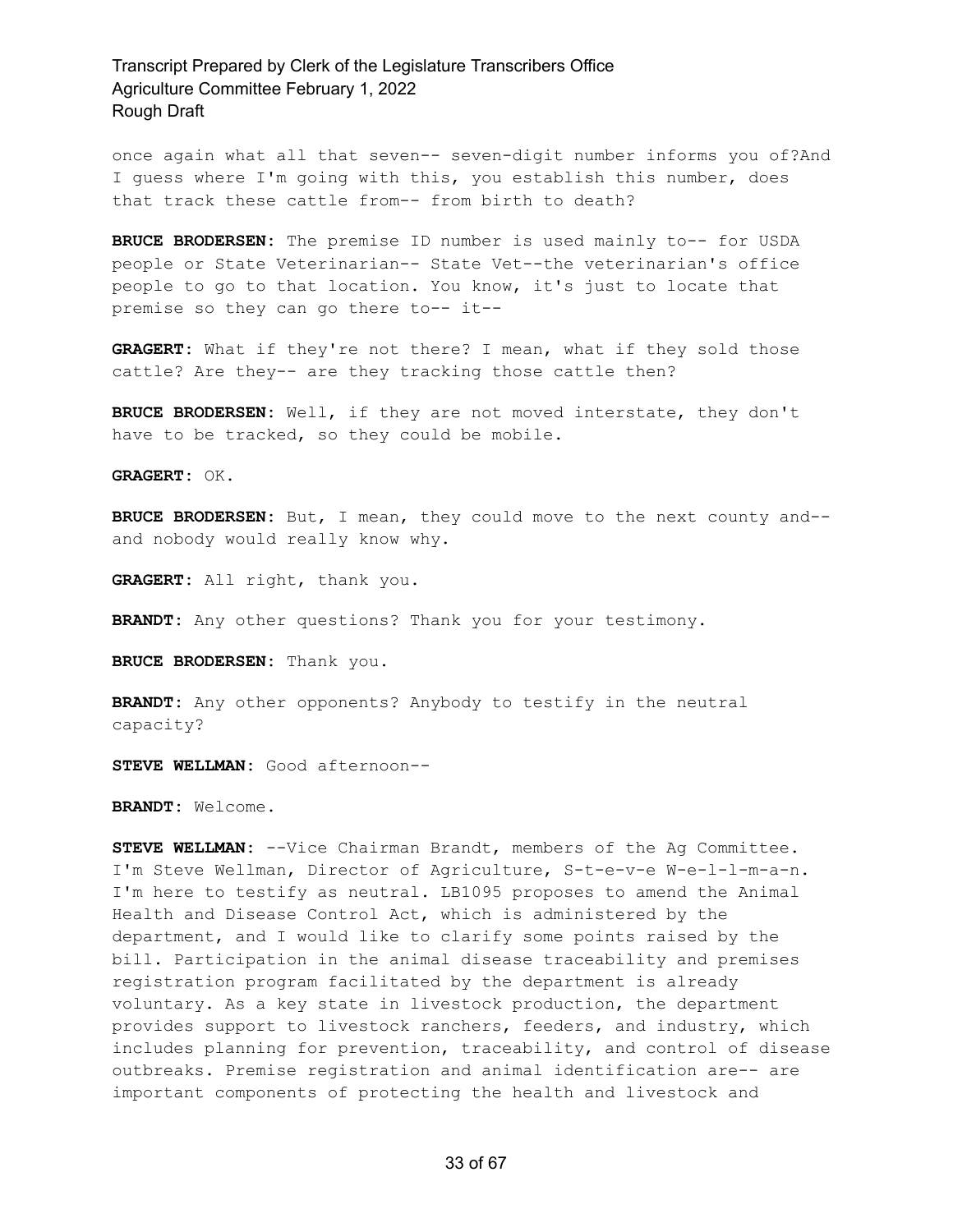implementing disease eradication and control programs. Also, the department's enforcement of import requirements strives to ensure that only healthy animals enter the state, thereby protecting livestock in Nebraska. Another clarification I would like to make is that Nebraska's farmers, ranchers, and feeders may already choose to identify animals using any methods set out in 9 C.F.R. Part 86. Section 52-2948 of the act already adopted by reference the same version of the federal regulations dated January 1, 2020, referenced in this bill. The types of official identification which may be used are listed in the adopted C.F.R. for a specific species. For example, cattle may be identified with official ear tags, brands, or tattoos when agreed to by the shipping and receiving jurisdiction or with group identification in some situations. Horses may have an identifying description, electronic identification, or digital photographs. Poultry may be identified by approved leg bands or group identification. Official identification for swine includes official ear tags, ear notches or tattoos, and approved back tags. The adopted C.F.R. also provides a process to replace the lost identification devices. Additionally, any information that a person provides to the department for purposes of premises regis-- registration, including animal identification, would already be withheld from the public record request under the language of the act. The department will continue to work with the Legislature and the industry to implement animal disease responses and planning for potential outbreaks. And with that, I'd be happy to answer questions.

**BRANDT:** Thank you. Are there any questions? I guess, seeing none, thank you, Director. Anybody else to testify in the neutral capacity? Senator Halloran, you're welcome to close.

**HALLORAN:** Thank you, Vice Chair Brandt. I would like to thank all the testifiers today. First, I want to make it very clear that in the crafting of LB344, Senator [SIC] Wellman worked with me and-- and my staff on that and there was, in my estimation, nothing underhanded in-- in-- from the Department of Agriculture. in regard to trying to- underhandedly try to implement something that would require or impose EID on anyone. It was-- it was-- it was-- I don't know how to say it, but he-- he-- it was a very aboveboard effort to craft that, that bill. There was nothing underhanded in it. That being said, as I said in my opening statement, LB1095 essentially is a cleanup bill. It's not a major cleanup bill, but it's a cleanup bill that was asked to be done, and it primarily codifies current law. It's intended to preserve less costly, lower options for producers to meet traceability requirements that are currently embedded in the federal traceability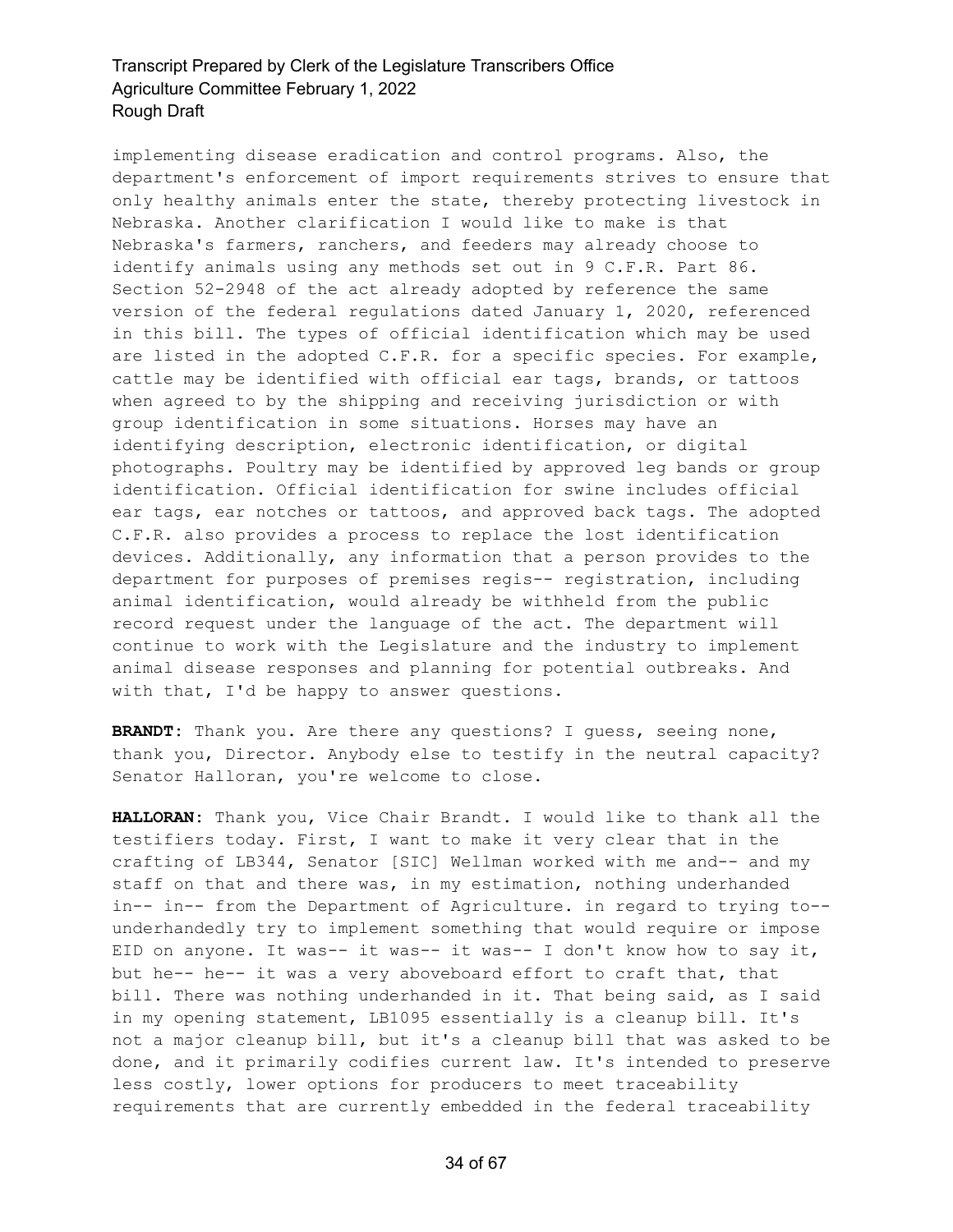rule. And in the event the USDA were to narrow traceability ID requirements, which it may, including the potential to mandate electronic ID tagging, it will obviously require us to consider those actions and whether to adopt changes at the state level. So with that, I will close and accept any questions you may have.

**BRANDT:** Senator Brewer.

**BREWER:** Thank you, Mr. Vice Chair.

**HALLORAN:** Is this a voter ID bill that you're talking about?

**BREWER:** [LAUGH] No. We'll start with some clarifications. I assume that you meant Director Wellman, not "Senator" Wellman.

**HALLORAN:** Did I say "Senator" Wellman?

**BREWER:** You did.

**HALLORAN:** I didn't-- I--

**BREWER:** It's in the record.

**HALLORAN:** I did not mean--

**BREWER:** We'll read it back to you.

**HALLORAN:** Sen--Senator Brewer, I-- I trust that, if you say I did, I did.

**BREWER:** All right, so--

**HALLORAN:** And-- and may I add?

**BREWER:** Yes.

**HALLORAN:** I-- I did my-- I did not mean to de--

**BREWER:** Good, good, good.

**HALLORAN:** I did not mean to demote and--

**BREWER:** I know.

**HALLORAN:** --and reduce his status.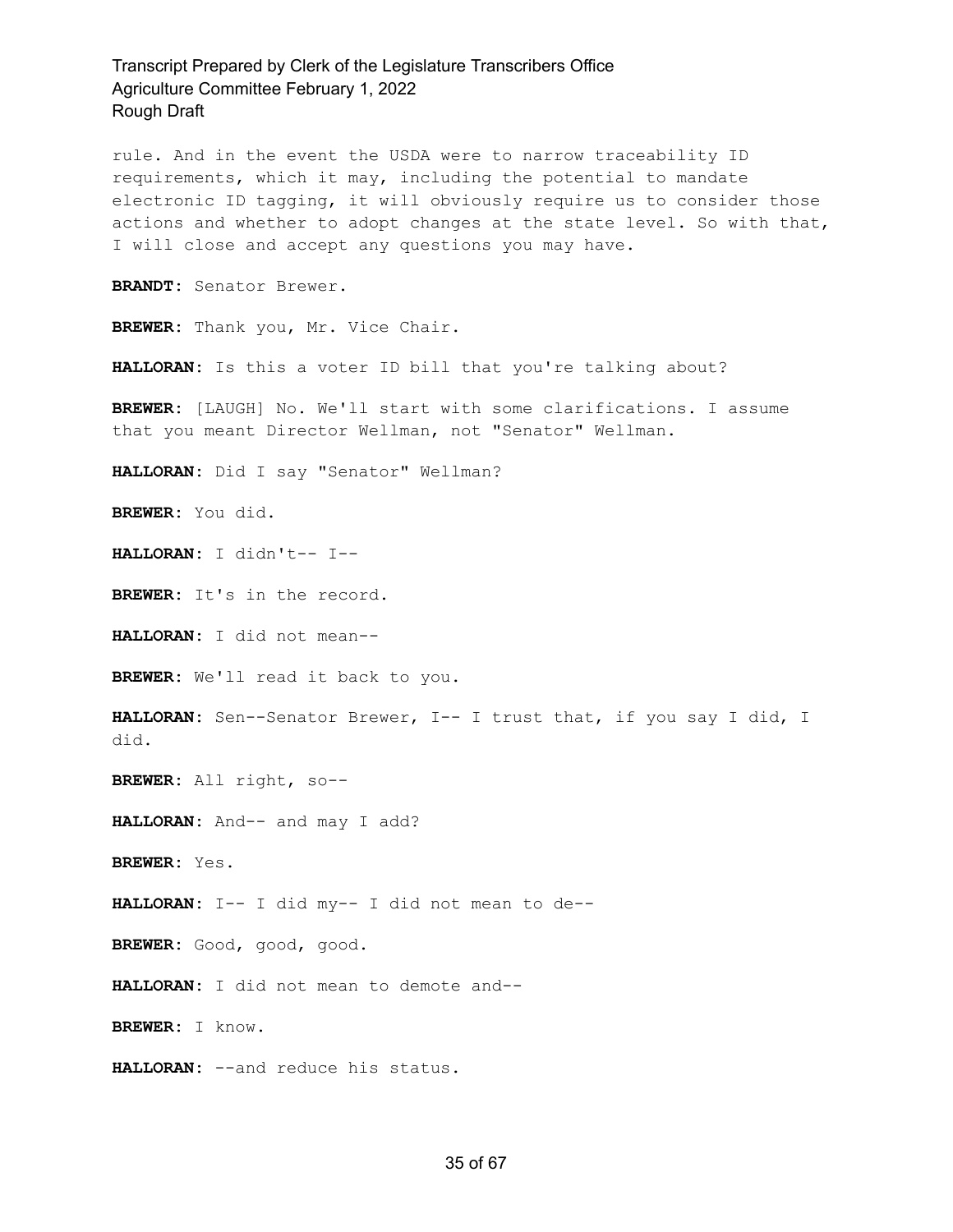**BREWER:** [INAUDIBLE] That's why I want to make sure you were on it. All right. Let's talk a little about your bill.

**HALLORAN:** OK.

**BREWER:** You've drawn a quite a little fire over a cleanup bill. Why is that? I mean, when I first read through it, I didn't-- didn't think there would be opposition or it would be pretty limited, but it's been fairly vigorous.

HALLORAN: It's-- it's-- it's-- you know, it reminded me of a Department of Health and Human Services or Judiciary bill for a while there. I-- I did not quite expect that, but that's all right. That's fine. I think a lot of it centers-- centers around the issue of EID that we're dealing with with-- with brand law, and a lot of it centers around, I believe, anxiety that a lot of people have about it being- that being mandatory. So I think you have the various groups that testify, and I think you could draw a line and see that-- see that divide on that issue, but it-- a lot of it goes back to that issue locally in the state on brand issue.

**BREWER:** So do you perceive the end state, if-- if LB1095 is passed, that we implement an EID system?

**HALLORAN:** No.

**BREWER:** So some of those concerns are-- are unfounded, is what you're saying.

**HALLORAN:** I'm not saying they're unfounded. That's the perception people have. People have judgment about whether EID is something that might potentially be mandatory and they have concerns about that--

**BREWER:** Thank you.

**HALLORAN:** --genuine concerns.

**BRANDT:** OK. Any other questions? Senator Groene.

**GROENE:** So I was trying to listen before I got here. So this is for everybody.

**HALLORAN:** Yeah.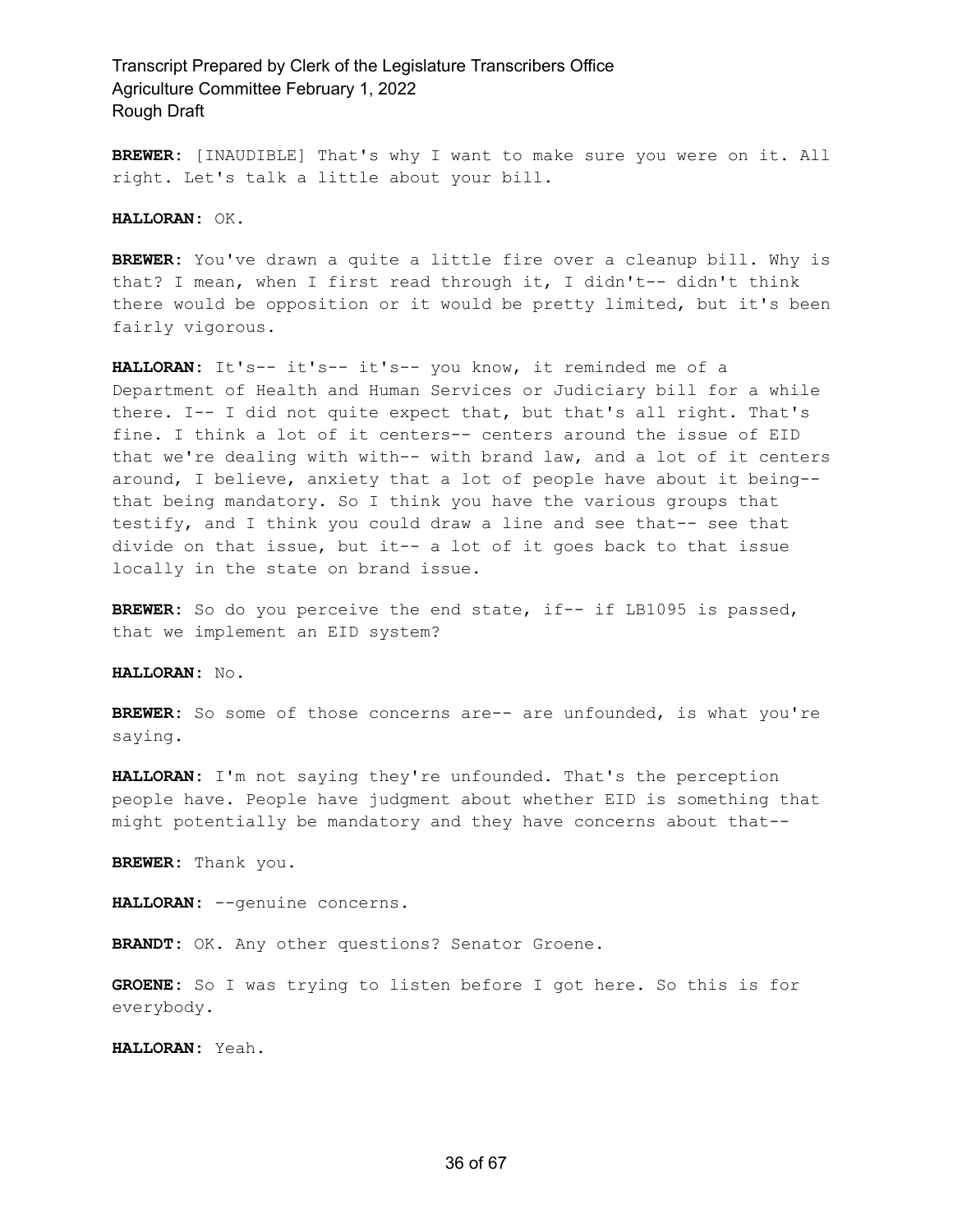**GROENE:** If I have a calf, I put an ID in it, traceable ID? Is that what this is about, for all animals, or am I completely off?

**HALLORAN:** You're completely off. Next question. [LAUGHTER]

**GROENE:** I thought-- I thought I heard somebody say about animals coming across the border--

**HALLORAN:** Right.

**GROENE:** --and tracing them. How are you gonna trace them?

**HALLORAN:** Well, as I said in my opening, that would have been a good question to ask someone a whole lot smarter than me back here, one of these gentlemen. I don't have an answer. I can get an answer to you on that.

**GROENE:** You do understand in politics, it's-- deferring honorary titles is a form of corruption.

**HALLORAN:** I understand that. And again, I apologize to Director Wellman for demoting him to being a senator.

**GROENE:** All right, thank you.

**BRANDT:** Any other questions? Before we close the hearing, we have two position comments for the hearing record. We have two proponents: Candace Goodrich for herself and Andrew Dunkley for the Nebraska Farm Bureau, zero opponents and zero in the neutral capacity. And with that, we will close the hearing on LB1095. There you go.

**BREWER:** Who is next? That'd be me.

**HALLORAN:** Next on the agenda is LR242 with "Director" Brewer. [LAUGHTER]

**BREWER:** Oh, you're so unforgiving. Thank you, Chairman Halloran, and good afternoon, fellow senators of the Ag Committee. I am Senator Tom Brewer. For the record, that's T-o-m B-r-e-w-e-r, and I represent 11 counties of the 43rd Legislative District of western Nebraska. I'm here today to introduce LR242. I'm introducing this resolution to help Nebraska, Nebraska's congressional delegation, and ultimately our ag producers. I'm going to read part of the bill here, just so we're all on the same sheet of music as we go through here. The Legislature urges that the congressional delegation of Nebraska to pass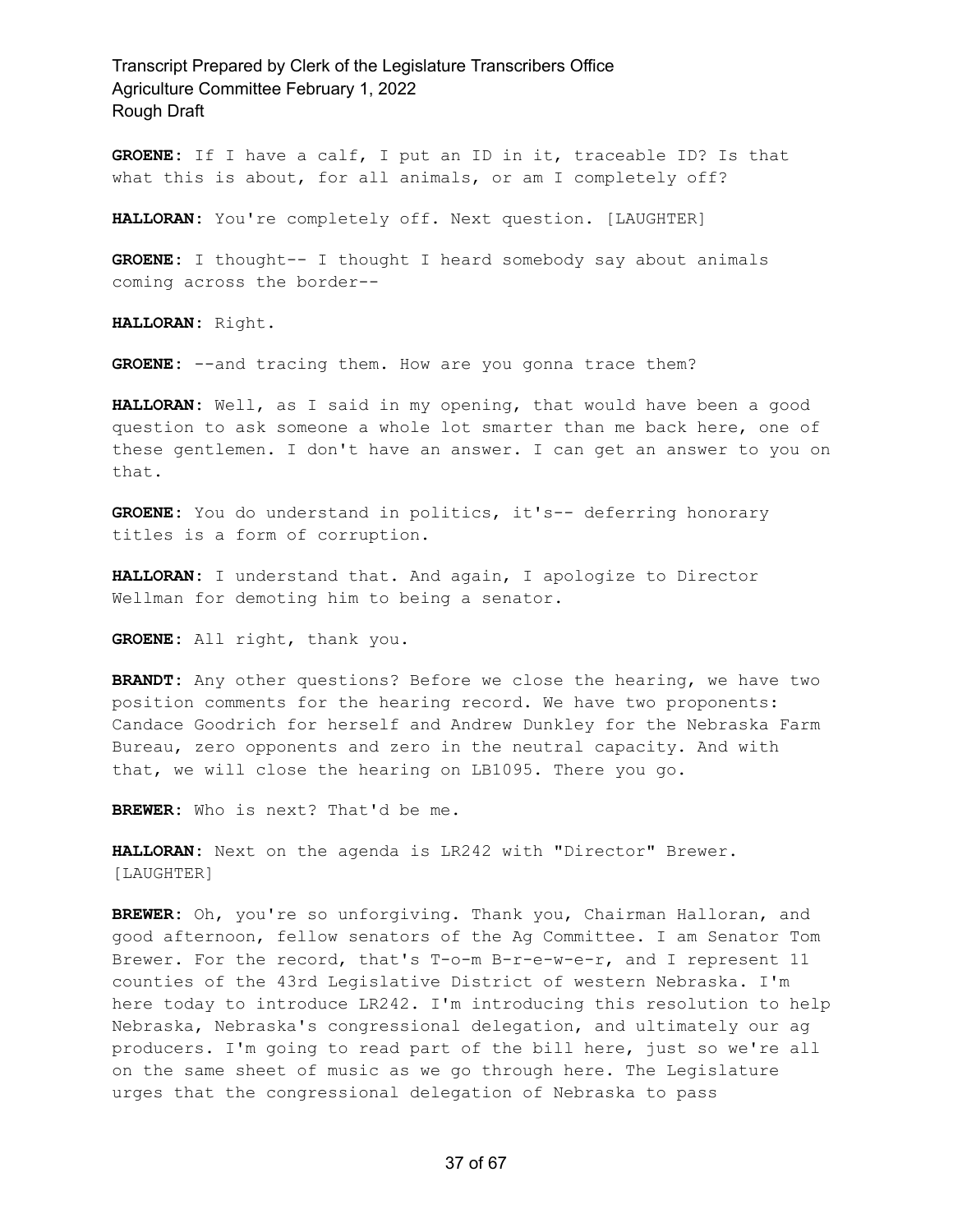legislation that supports farmers, ranchers, and small meat producers with-- without compromising food safety standards and foreign market access. Now, with that said, the point of doing this is to encourage our congressional delegation to support various bills in Congress that will help cattle and beef industries here in Nebraska. I want our members of Congress to have a resolution from our Legislature that sends a strong message to support our industries. It is my hope that I can get all 49 senators to sign onto it. Things flow in Congress, much like they do here in the Unicameral. I introduced this bill last session and then asked Senator Halloran to hold off doing a hearing until this session so we could give time to our federal Congress to kind of get their act together when it come to some of these issues. Now there are a number of bills active both in the House and the Senate that would help these industries, and that is why I'm asking that this be forwarded. The language of this resolution may need some revision or alignment as far as lining up with federal legislation. Happy to make those changes necessary. After reading it through this morning, I don't see anything significant. Understand this conversation also came from a meeting with Senator-- or with Representative Adrian Smith, and he said: If I had this resolution that I can show to others in Washington, D.C., it will help our efforts to get Ag issues addressed, specifically some of the ones with the beef industry, and now you'll see why I asked the question. I'll be followed by Mr. John Hansen from Farmers Union, who has some detailed understanding of the different federal legislation that is currently in play. Subject to your questions, that concludes my opening. Thank you, Mr. Chairman.

**HALLORAN:** Thank you, Senator Brewer. Any questions from the committee? Senator Gragert-- Gragert.

**GRAGERT:** I have a quick one. Thank you. Chairman. Thank you, Senator Brewer. Federal and-- you know, all of the small meat processing facilities, and-- and I'm all for that, but it seems like during the pandemic, what hung the small meat processing-- processing facility up was we didn't have enough federal inspectors. Is this-- will this help that? And has anybody requested more federal inspectors?

BREWER: Well, we started to peel back the layers to better understand this, and-- and part of the problem isn't the number of ins-- well, it is the number of inspectors. But what we figured out it was there are literally hundreds and hundreds of open positions for inspectors that they can't fill, and-- and part of that is they start them like at a- at like a GS-6 or something. And then what they're going to ask them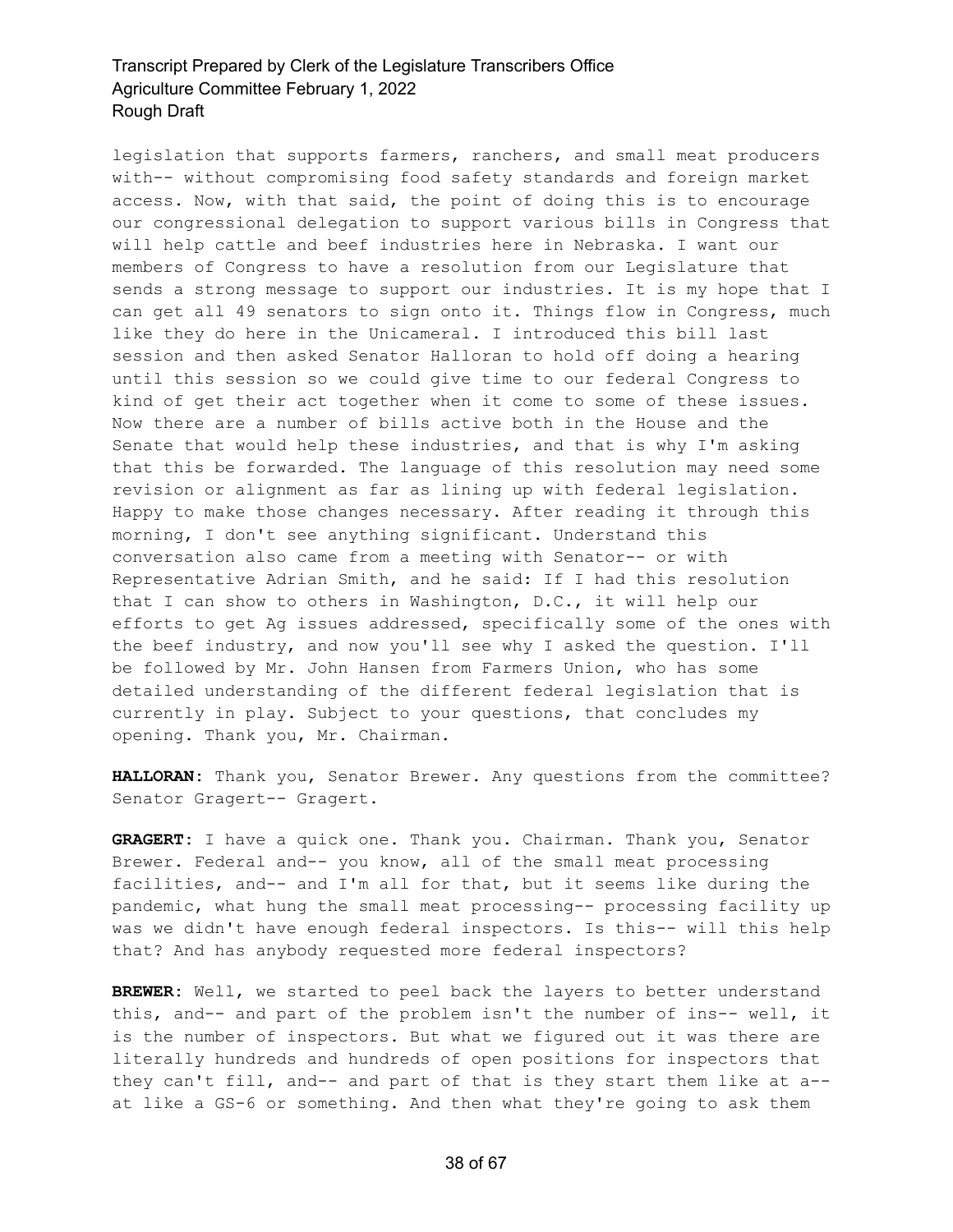to do is, listen, we're going to have you-- you're going to do Mullen, Alliance, and Chadron. Well, then you've gotta figure out somewhere to live and you're going to do that on GS-6 pay. There's a point where people are like, no, I don't need this, don't want it. And so, you know, the fix may be actually making it so these jobs are reasonable, that-- that you can do that job, because the level of skill that you have to have and the pay that they're getting aren't-- aren't matching up and, consequently, they just don't fill the positions. Now, again, that has to be fixed on a federal level, not on a state level, because they're federal positions. So what they're doing is they're telling these places, well, you're going to have a kill day, and a kill day might be Monday in-- in Mullen. And then they'll send another day, so then they can-- they can hop to all these different locations during the week. But what that means is they've got to kill enough on that one day to carry themselves for a whole week or sometimes two weeks, and that's where the system gets plugged up and they can't-- they can't meet their timeline in order to have enough animals to employ the people. And if they can't people-- keep the people employed, then, obviously, you know, we have challenges there too.

GRAGERT: You know, and-- and I'm all about \$200,000 for grant money that can be-- you know, it can be used for update and expand. But I-- I just see where, if we do that and we still lack-- and we don't want to lose security, you know, I mean, the safety, we've got to have those inspectors.

**BREWER:** Agreed, although some of it, it would help if they had the ability to say instead of because of, say, freezer capacity or their- the ability to hang animals, if they could double or triple their capability, then on that kill day, they could kill enough to carry them through, where otherwise they might only be able to kill enough for a few days.

**GRAGERT:** Right. But I-- again, I'll-- i'll come back to the question I first asked. How do we get more-- you know, and you came up with the problem was they're not paying enough and they just can't . How do we get federal inspectors? Is-- is that a request by us or is that a request by-- by "us," I mean Nebraska-- or is that a-- I mean, I'm sure the federal government-- here's-- here's a few more inspectors for you. Who's-- who's gotta request these federal inspectors?

**BREWER:** Well, I would hope that the-- the lead person doing that would be our director of Ag. Now, if you remember right, him and I had a bit of a knock-down, drag-out last year when I brought that small meat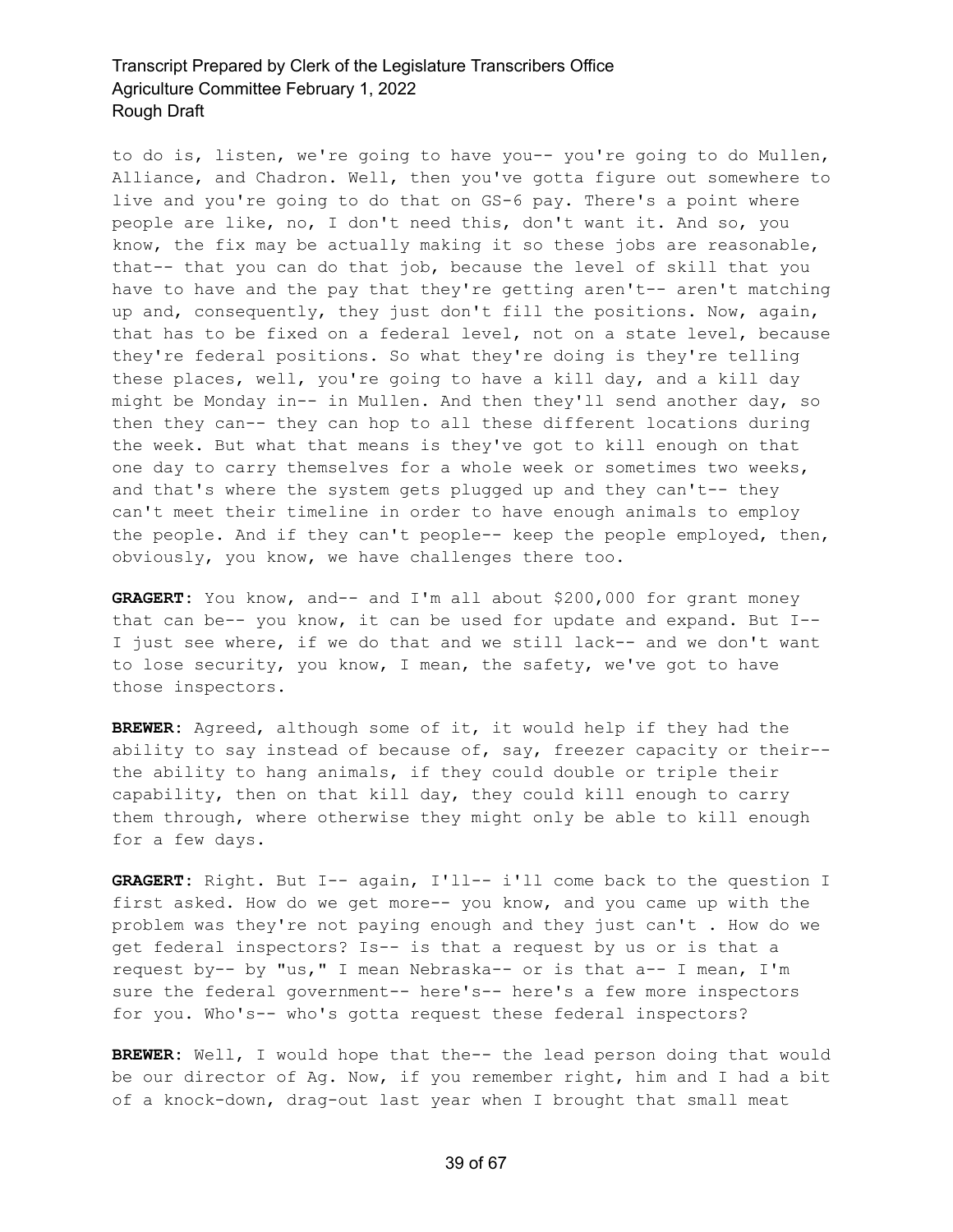lockers bill, trying to have a process where we could have Nebraska inspectors. That way, we could-- we could throttle up our ability to process the number of animals. And he put a--- what I thought was an astronomical tag on the-- on the cost of that, on the A bill, and made it so it was unreasonable, that we just couldn't do it. Now I-- I'm not going to deny it ain't gonna cost-- cost the Department of Ag some time, energy, and effort and money to do that. But if we can't depend on the federal government to provide enough inspectors, I think we have to have a state meat program. And if you remember, we also talked about how there are individuals that would require minimal training to be able to do this inspection. For example, we could identify veterinarians that are in the area. They could designate a day a week when they would come down, they would do the inspection, and it would-- it would help keep them employed and it would give us the ability to have a quick inspector that-- that would, you know, just understanding the paperwork requirements, then could fill in that capacity.

**GRAGERT:** Thank you.

**HALLORAN:** Thank you, Senator Gragert. Senator Brandt.

**BRANDT:** Thank you, Chairman Halloran. Thank you, Senator Brewer, for bringing this bill. Anything with meatpacking in the state of Nebraska piques my interest, both as a producer and a former meatpacker. What do you think of the concept that Congress also be asked to take over all 50 states' state meat inspection and be responsible for the financing of such? And I know that the current USDA does not like to mess around with small plants. They just-- it's a pain for them, and I-- I just see an opportunity because half the states in the United States have some form of state meat inspection. And when you read the federal regs, it's one sentence. It says state meat inspection will be equal to or exceed the federal regs.

#### **BREWER:** Right.

**BRANDT:** And so there really is no economic incentive to do it. But there-- there-- there are some logistics that work for a state with compliance and working with your-- with these small plants that gives them more flexibility. So I don't know. What do you think about asking them to maybe just take over the whole enchilada? And it would-- in a sense, the entire United States would be a federal meat inspection, but then they would just give the states grants to finance their state inspection.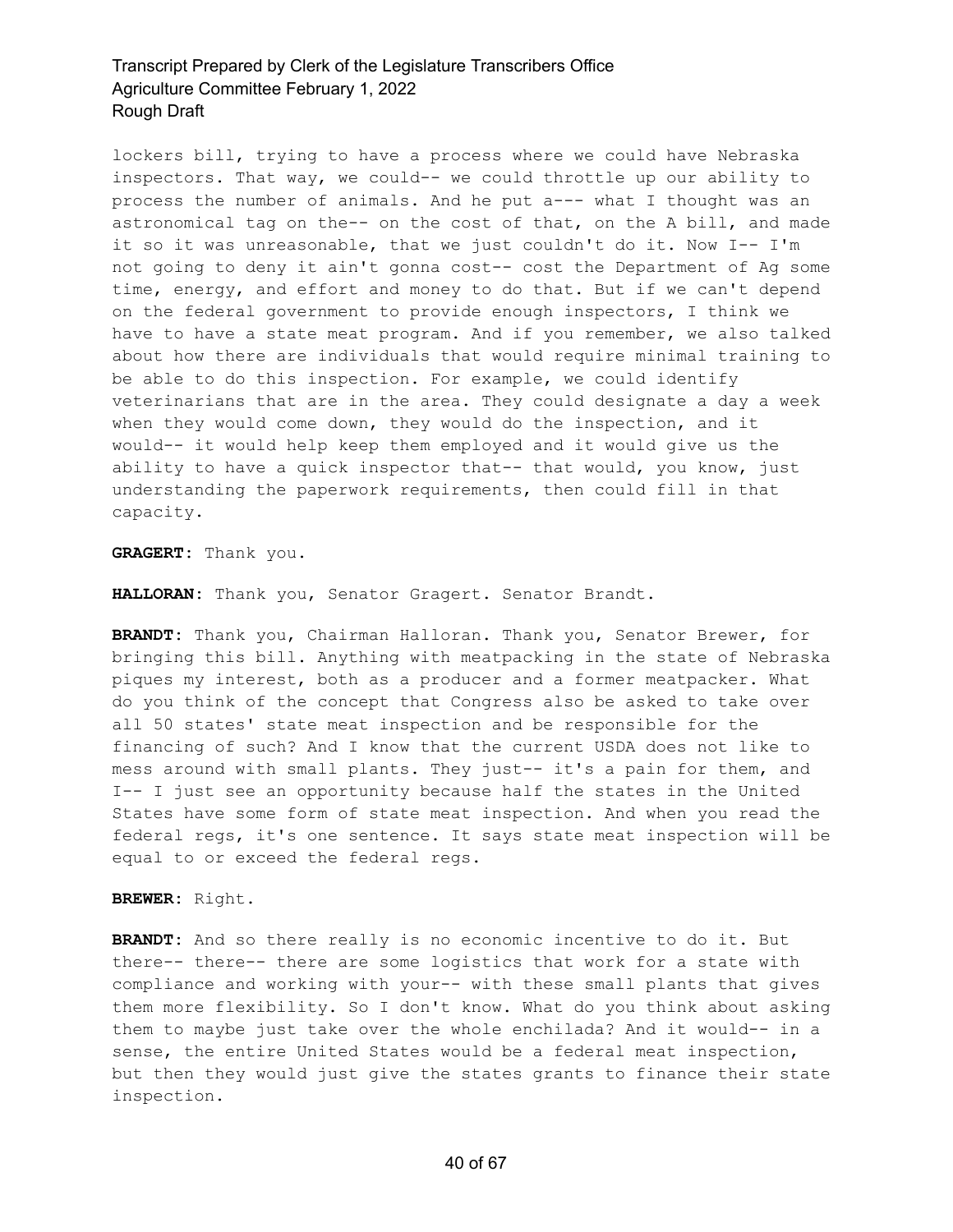**BREWER:** If we could make that work, I mean, we are putting a lot of faith in the federal government if we go that route, but I would think that we would be able to manage finding individuals to work in some of the locations that currently are not being managed by the federal government. The-- they are-- the inspectors just simply aren't getting there and they're-- that's forcing the closure of a lot of the plants. I mean, they-- they're able to exist on local stuff, but for them to actually throttle up and-- and take Nebraska beef and-- and get it to more places, it's not happening.

**BRANDT:** We've got-- and I'll use an example. Pickerel, Nebraska, has a brand-new locker plant, less than five years old. He built it. He got USDA inspection. He got rid of USDA inspection because the paperwork was horrendous. And part of that also is he is making so much, he's got more business than he can use right now, just on people trying to get their-- their cattle killed under the locker system. And that tells me right there the system is not working. If you have a state-of-the-art facility, that shed, it's USDA inspection, you know, that's one less outlet for the guys that have their own labels that are trying to prosper using the USDA. I don't know. Are you hearing any stories like that?

**BREWER:** Well, a lot of them are because, for survival sake, they had to go to something like this. You know, the concern is that if we turn all these small-town meat lockers into local only and they don't have the ability to expand, they're never gonna have a chance to grow to where they could potentially be. And-- and it-- it simply goes back to inspection again, so your idea of being able to have a-- a way of getting inspection done through federal resources but state management, is that kind of where are you going with that?

**BRANDT:** Yeah, kind of.

**BREWER:** I-- it's going to take a little bit of work to get the verbiage right on that. And again, we'd have to get with the Department of Agriculture and make sure that they're not going to come in opposed to us on it. But if we're ever going to get meat inspection the way it needs to be in Nebraska, something like that's going to have to be done.

**BRANDT:** All right. Thank you.

**HALLORAN:** Thank you, Senator Brandt. Senator Groene.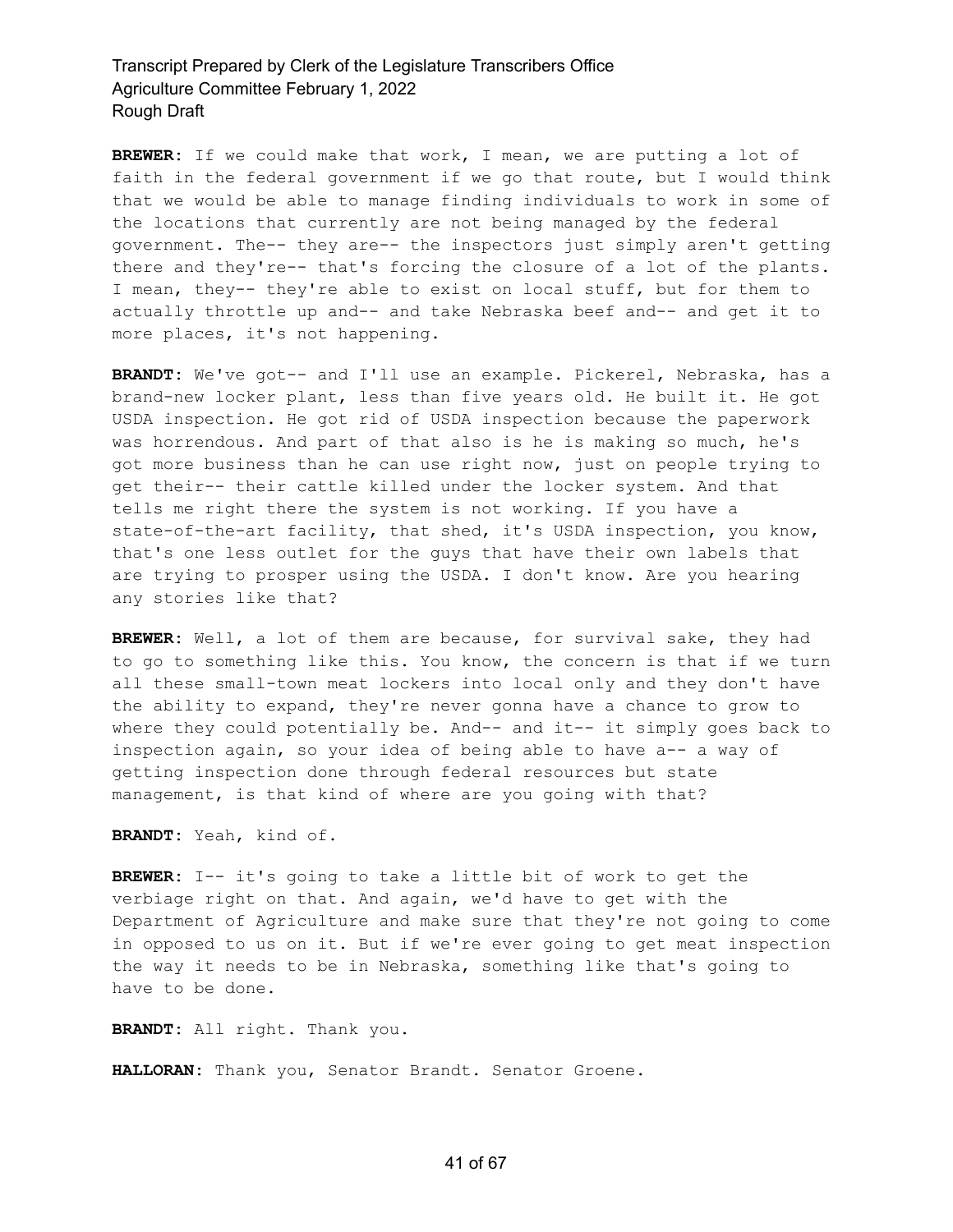**GROENE:** Thank you, Chairman. I know these three meat lockers. They could expand now because of individual slaughter. They're two years out for appointments, so really the meat inspection isn't the problem. The problem is finding help to work there, is what they tell me. In Kansas, just south of the border, they are-- people are selling their appointments for a couple thousand dollars, their-- their slots because certain people want their own meat and they're wealthy enough to do that, just to get their own meat. But I guess my scenario here is I don't know if the meat inspectors are the problem. It's that we can't allow-- Senator Brandt had that bill last year where people could own a cow [INAUDIBLE] share them and they could get-- that we expand that. But I don't know how we get-- how we get these small guys. They tell me they can't hire anybody. They can't hire anybody. The one in Grant, Nebraska, expanded. They put in a bigger cooler and-- and he-- he won't take any more. I can't find any of them that will take any more [INAUDIBLE] or needs any more work. So anyway, you mentioned that some of them are going broke, but I-- we're already seeing that, I guess.

**BREWER:** Well, the-- the problem comes in and, again, it's partly by location, but some of them that I've gone to and talked to, they said, our problem isn't that we can't find help; we can do that, but we've got no workforce housing, so I'm going to have to buy trailer houses and move them in for a place for a place to live. And-- and then, if I can't keep the flow of meat coming through, I can't keep them employed, can't keep employed, I can't keep them, so then they come up missing, so, you know, his overhead, trying to figure out what to do with workforce housing, combined with, you know, his-- his limits. And-- and I think if you're where a large population is, you can have that constant flow of people coming in, wanting something processed. It's when you get out kind of the middle of nowhere that you need to make money by taking the meat, processing it, and then shipping it somewhere. And-- and, you know, I was-- Mullen is a good example. And then I was up to Martin, South Dakota, and some of the others, and that's-- that was where they were struggling is they-- the population wouldn't support it being standalone only with the local butchering that needed to be done.

**GROENE:** All right. Thank you.

**HALLORAN:** Thank you, Senator Groene. Any further questions? Senator Gragert.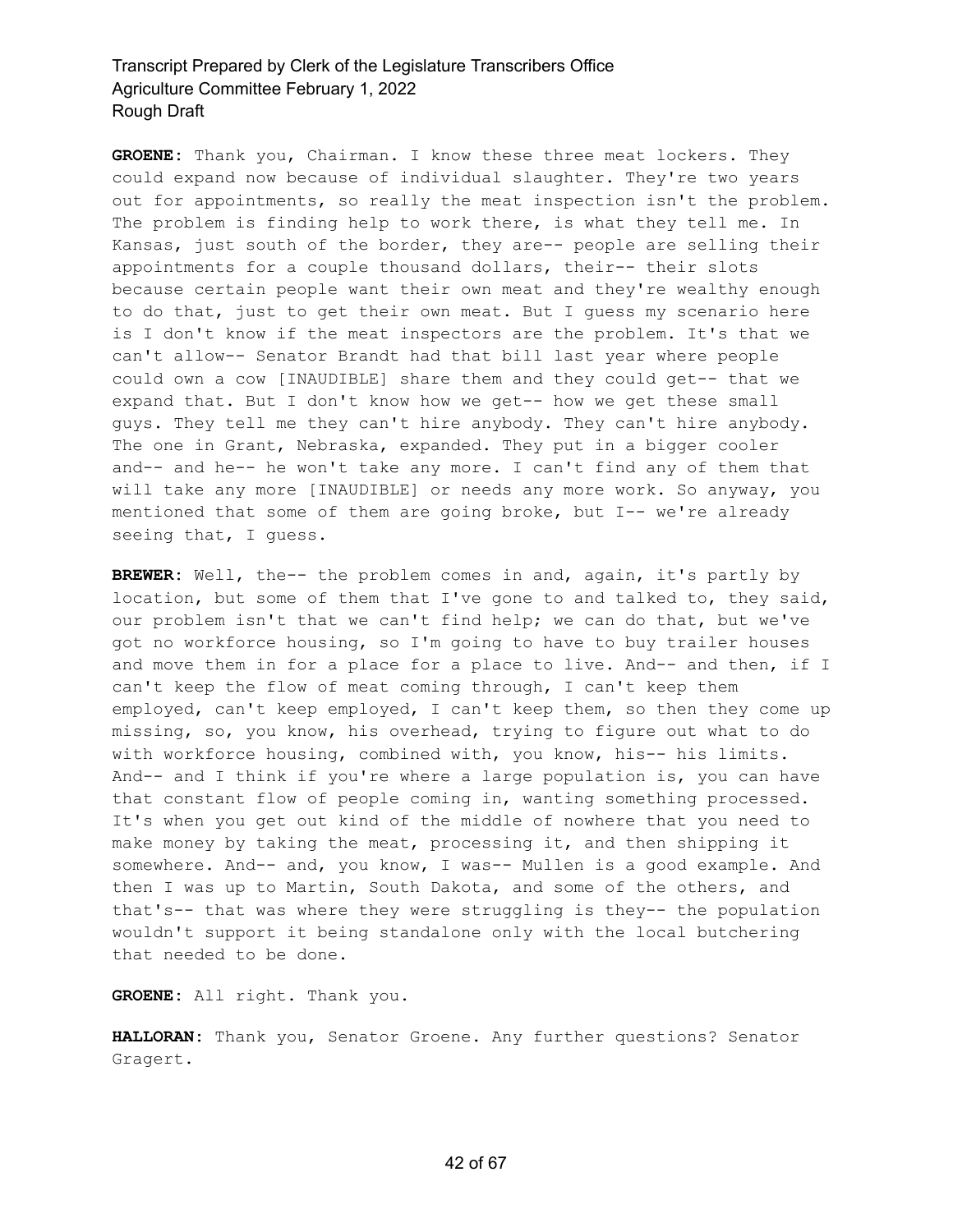**GRAGERT:** Thank you. And I just-- one more step into this, but, you know, for our local small meat-processing facilities, it isn't-- it isn't only about, you know, cutting up your beef, you know, and-- and as you know-- as you mentioned that, yeah, they got all the-- they got all the work they can handle at that. But at the same time, if we could get this to where there's inspection, then they've got meat for sale over the counter, which is a whole nother ball game for them there where they can make a little more money also.

**BREWER:** And--

**GRAGERT:** So that's where I see that, why the inspection is-- is so needed, for them to be able to sell that meat over the counter.

**BREWER:** And part of what they approached me on is they said, well, you know, why can't we be the Napa Valley, only for beef for the whole country? I mean, we've got the cattle. We've-- we've got the passion on the part of people wanting Nebraska beef. We just haven't figured out a good way to take and give them that Nebraska beef in a way that they know they're getting Nebraska beef and not Argentinian beef.

**GRAGERT:** Thank you.

HALLORAN: So you're comparing beef to wine now?

**BREWER:** It's just the concept of-- of--

**HALLORAN:** OK. Senator Groene.

**GROENE:** Back to your LR242, so I've known two meat inspectors, retired. They're both veterinarians. So you have to be a vet to do this? I just assumed that.

**BREWER:** No, no. There's-- there's training that you go through to-- to be able to check the block and be a meat inspector. If you are a veterinarian, you get the compressed course instead of the long course because you already-- you already know what some of the signs are that there's an issue with the, you know, the--

**GROENE:** So I- can-

**BREWER:** --the muscle marbling disease--

**GROENE:** I can talk with our federal representatives, but we can't do any of this, where they could do a local big-- big animal vet, because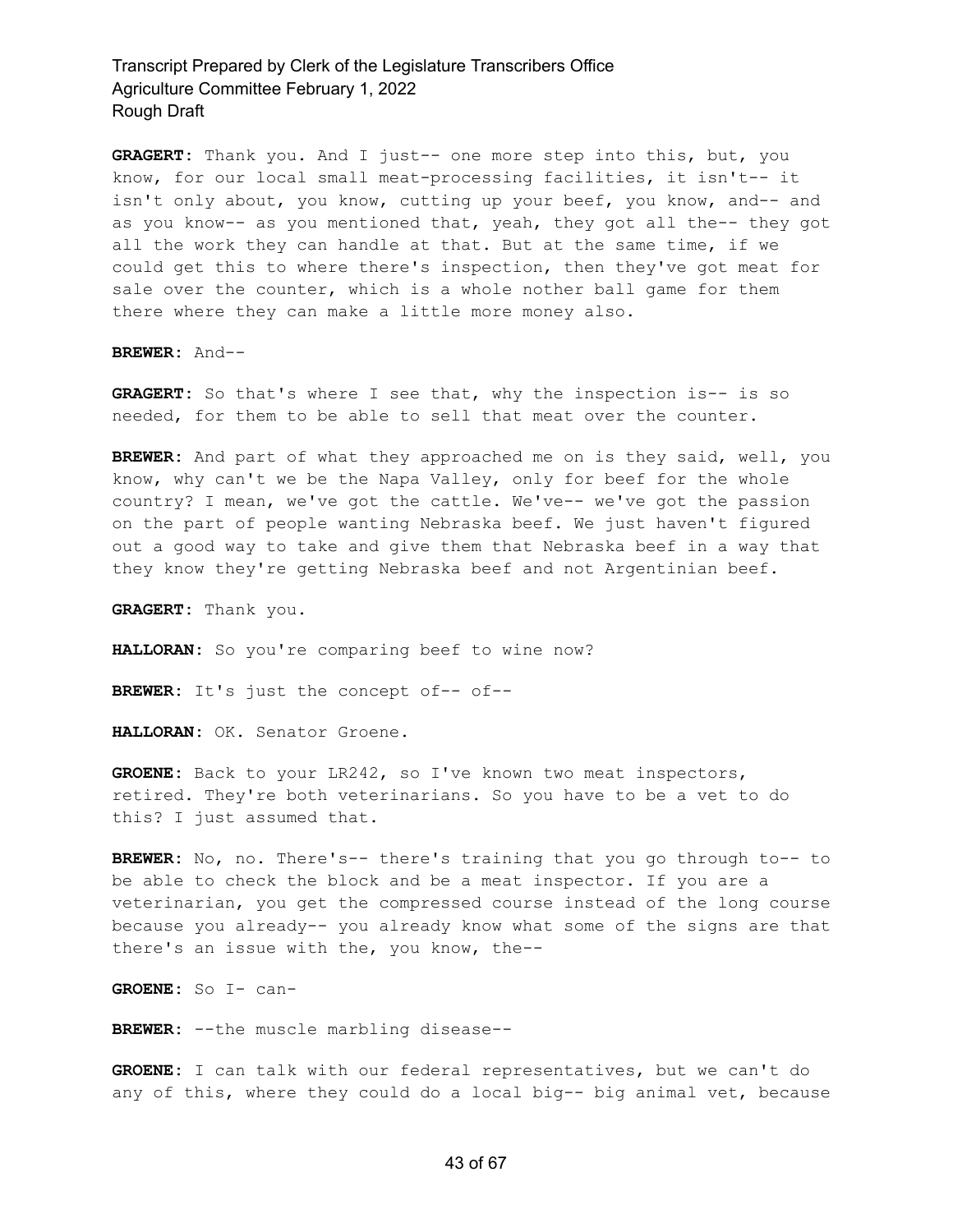those guys are hurting, because the big feedyards have their own vet, have their own system. And the guy I hired, he-- vet, he-- he's been working with little-bitty guys like me, but he could use some more work and-- but--

**BREWER:** Well, that would be part of-- of our-- you know, we'd need a--

**GROENE:** [INAUDIBLE]

**BREWER:** --Nebraska program to do this. So right now, there isn't.

**GROENE:** In the federal--

**BREWER:** What I'm trying to do is figure out a-- a conduit, a way that we can take existing talent and get them into this cycle of being able to help process cattle through the-- the feed process or the-- the lockers.

**GROENE:** So you're saying, was your idea last year, is we do our own. We could easily do that. We could have part-time meat inspectors, but the federal probably wouldn't work.

**BREWER:** Well, no, it-- it could, probably. But again, and when you go federal, the bigger plants, they've-- they've got a whole platoon of- of inspectors and those issues. What I'm trying to do is snag some of them from a local community, where they may not have an inspector, who could come in and fill that void if they didn't have them.

**GROENE:** Part time.

**BREWER:** Right.

**GROENE:** Contract--

**BREWER:** Yeah.

**GROENE:** --inspector. Thank you.

**HALLORAN:** Thank you, Senator Groene. Senator Gragert.

**GRAGERT:** Thank you. I just wanted to add to that. And I think the profession where-- like guided to is the vet tech associate degree. I mean, they're at that point that they're not full veterinarians, but they're vet techs with enough experience that I wonder just how much more it would take to make a inspector out of them, you know, because there's multiple job-- like you said, well, a G-- GS-6 and not enough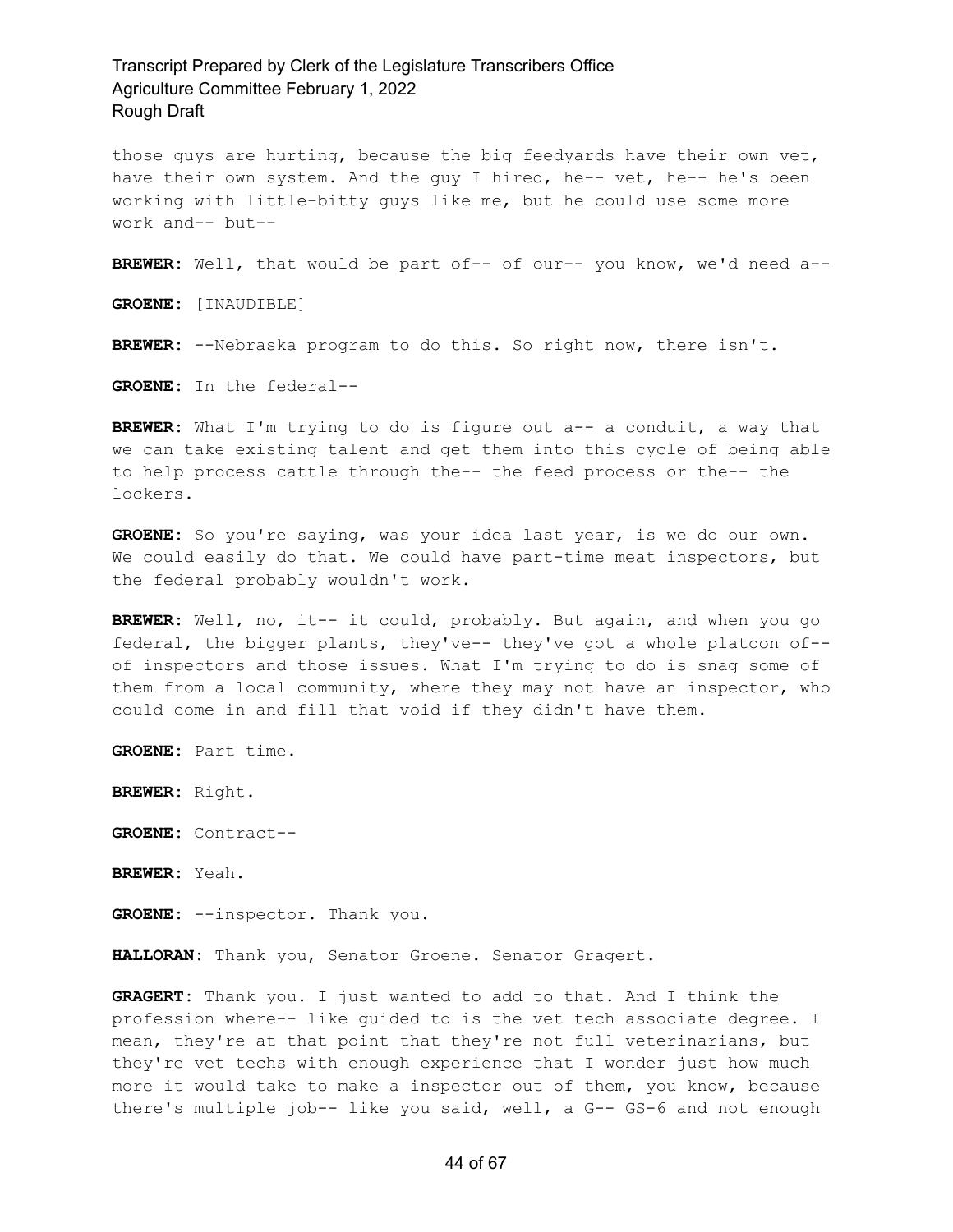work here, I mean, that being multiple, it could work in the big feedlots or-- or where, you know, normally they have one vet and a number of vet techs, that that would open up in a whole other area--

**BREWER:** I have--

**GRAGERT:** --in conjunction in--

**BREWER:** I have an LA that I'll put to work on that question and get you an answer--

**GRAGERT:** Thank you.

**BREWER:** --Tony.

**HALLORAN:** Thank you, Senator Gragert. Senator Brandt.

**BRANDT:** Thank you, Chairman Halloran. In my experience, the only difference between the locker and-- and if the guy has a forms filled out for a USDA plant is that federal inspector that does the pre-mortem and the post-mortem to assure the public that this food supply is safe for anybody to buy any pieces of parts as opposed to- it could be the exact same locker/plant, doesn't have that inspection because the animal is sold prior to it going through; therefore, the parties that own those quarters and halves have accepted that responsibility. Other-- is that your understanding, Senator Brewer?

**BREWER:** No, I-- I think you're exactly right. When I was out there for the kill day, they were walking through the pens prior to them being processed up to shoot. And then as soon as they were-- they were killed and they had finished the dressing part, they were in there inspecting individual carcasses.

**BRANDT:** Yep. All right, thank you.

**BREWER:** Thank you, Senator Brandt. Any further questions? Seeing none, we will look for proponents. Thank you, Senator Brewer.

**BREWER:** And I will stick around for close.

**HALLORAN:** I appreciate that. Thank you. Proponents for LR242? Good afternoon, Mr. Hansen.

**JOHN HANSEN:** Chairman Halloran and members of the Ag Committee, again, for the record, my name is John Hansen, J-o-h-n Hansen, H-a-n-s-e-n. I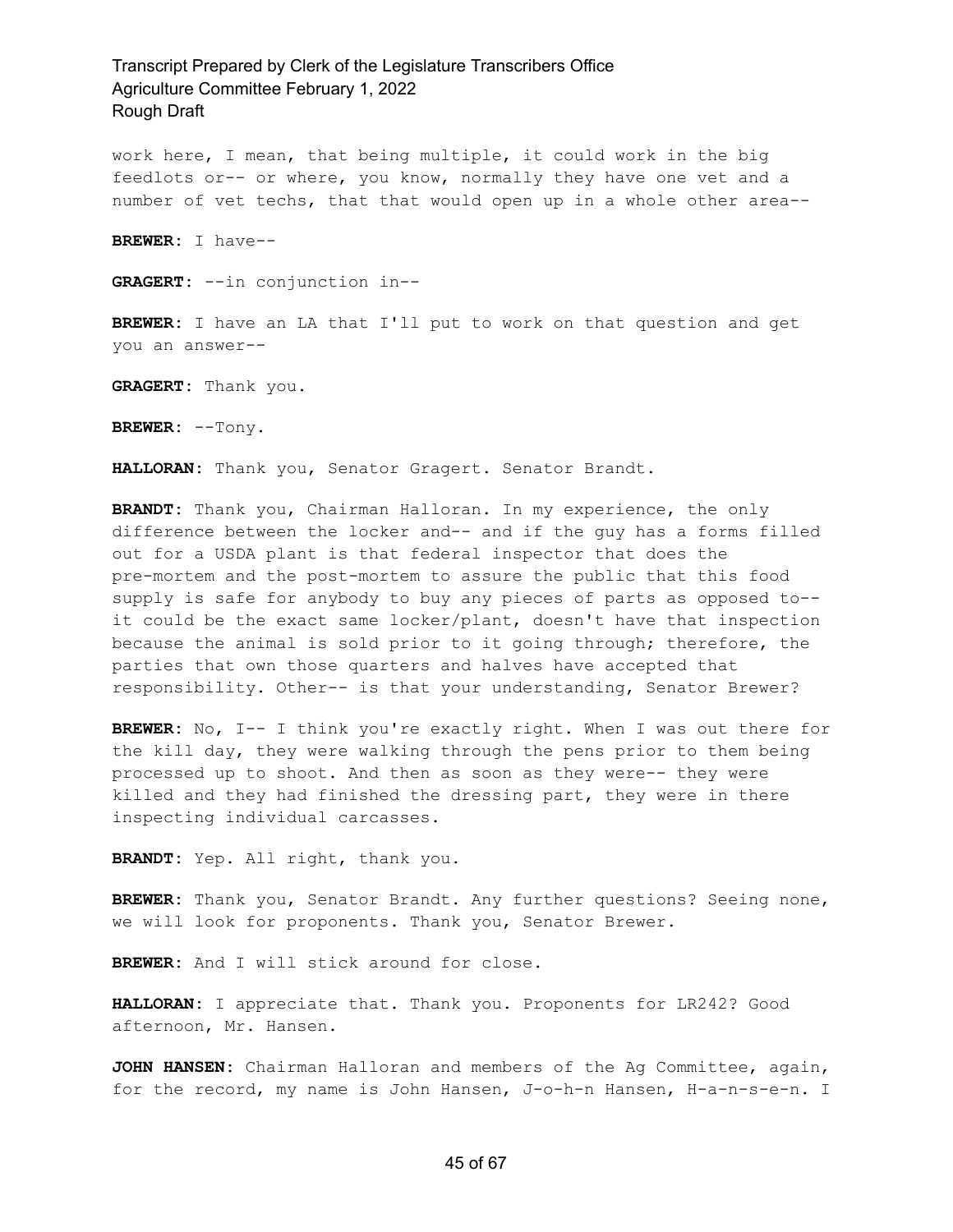am the president of Nebraska Farmers Union, and I thank Senator Brewer for bringing this legislative resolution forward last year. And as we were contemplating when to deal with it last year, we were waiting for the development of more of the appropriation process that had some COVID dollars tied to it in those programs. That was a nice chunk of money, but compared to the amount of money that's on the table today, very small. And so if there's-- and I will send the committee the link, but you can go to the USDA link and you can see those programs that are already in-- in deployment. You can see different layers. There's three different kind of standards. The last one is pending, so there's a huge chunk of money that is still pending that they're trying to figure out what to do with. So as I've worked on this issue for some time, it seems to me that you-- you have to kind of stand back and take a look at what kinds of facilities do we have in Nebraska and what is it that we want to do. And so we have federally inspected plants and, of course, those are-- you know, once a year they come in and they do the inspection of the facility. They're not there before, during, or after slaughter. They might do a spot inspection or two during the course of the year. And that's for folks-- those are the custom slaughter facilities. And so, Senator Brandt, that was a good step forward last year relative to herd share to try to expand the use of those kinds of plants. And then you've got all different sizes of USDA-inspected plants. And by USDA, they're- the plants are not only inspected, but there's also the before, during, and after inspection. And there's also a fairly rigorous inspection protocol and paperwork component that goes with that. That is the reason that Senator Brewer spoke up, is that I know a bunch of those folks who are federally inspected today who used to be USDA and it just wasn't a good fit for their operation. They couldn't find the compliance person that had the skills to be able to do the paperwork to stay on top of all of the reporting requirements. And so here, they're already swamped, they already have more business than they know what to do with, so why take on this additional reporting responsibility and liability that goes with it when you're already swamped? And so now we have this pot of money. And so as I look at this, there's a couple of things to think about, is that there's-- a lot of what comes out of Washington says, let's give those poor, federally inspected guys who just don't have enough money to be USDA inspected, let's give them some additional dollars to upgrade their plants so they can be USDA inspected. Well, I'll tell you, there's a bunch of the federally inspected plants that need updates, but they don't want to be USDA inspected. So if you're targeting the money only to those folks, we're leaving a lot of capacity building on the table.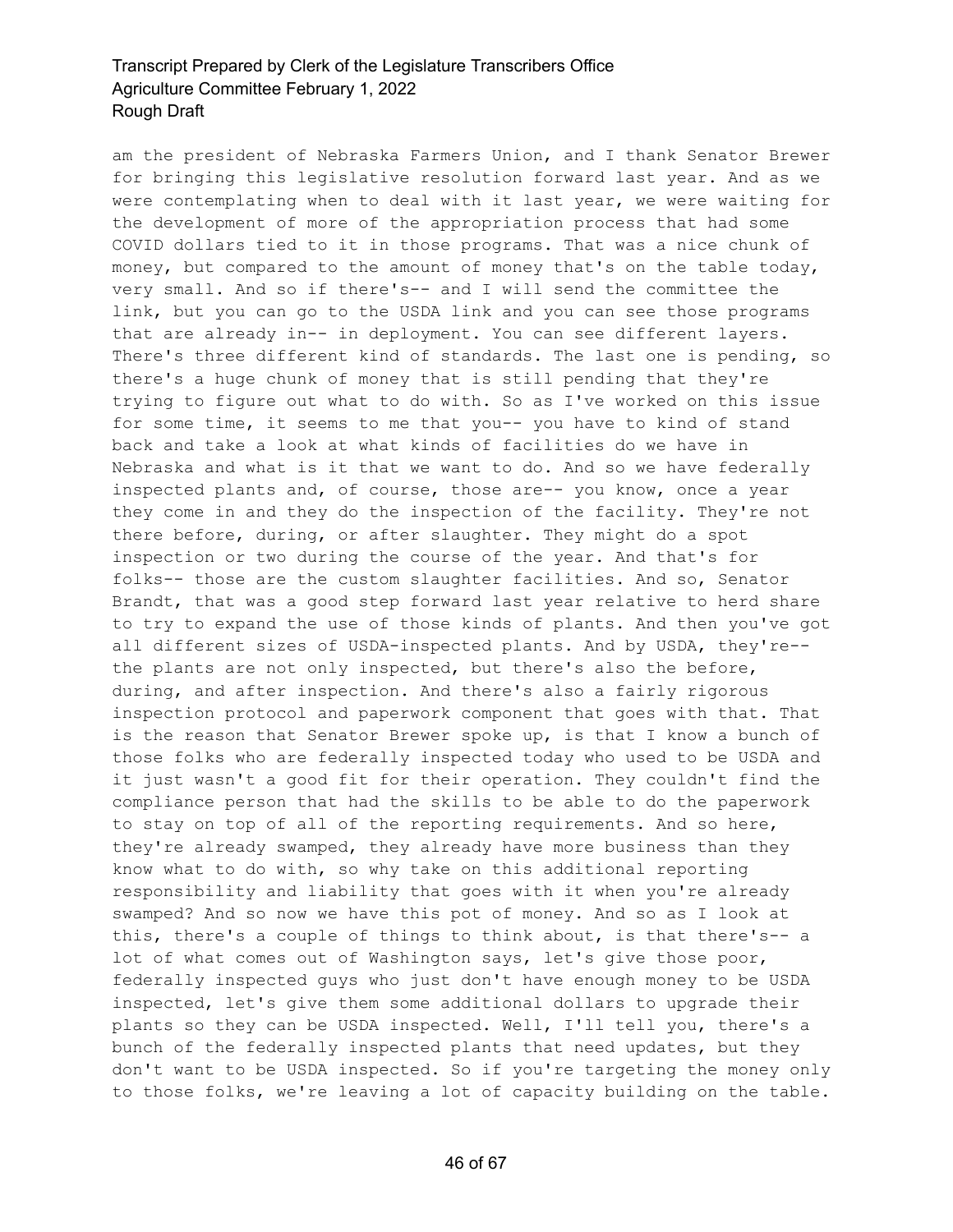We're not getting money to those federally inspected plants, who want to stay federally inspected, who also really do need upgrades, they need to be modernized, they need more efficient facilities. So when you look at the design of some of these facilities, they're really old. They're old. They're tired. Everybody's still slogging, you know, meat around by hand. They're not on rails. It's just not an efficient system. So from my perspective, I would like to do an all-of-the-above kind of approach and suggest that, that the money ought to go, as some states have done, where the governors have given direction on some of the early monies that have gone out, make sure the money goes to everybody so that it goes to the federally inspected who want to stay federally inspected, it goes to the federally inspected that wants to move up to USDA status, and it also goes to a lot of those little mom-and-pop, USDA-inspected facilities that we need to be able to do direct marketing in that are really old and tired and need capital investment and need upgrades. And so they ought to be eligible as well. And so it seems to me that an all-of-the-above is-- is a good thing. And I like Senator Brandt's idea, which is of having the feds because the-- the small plants are a pain in the USDA inspection's knickers. They don't like it. It ties up too much time for not getting enough animals through. So doing a split at the national level and saying we're going to encourage the feds to move forward to pick up the cost of state meat inspection for the smaller plants, in particular, I think, is a very good idea and would yield really good, positive results. And with that, my red light is on and I'll be glad to answer any questions if you have any.

**HALLORAN:** OK. Thank you, sir. Senator Brandt.

**BRANDT:** Thank you, Chairman Halloran. I'm very intrigued when Senator Brewer stated he wants us to be the Napa Valley of beef, which I think is great, without the fire. But one thing Farmers Union has done and has always been a champion of is COOL, country-of-origin labeling, which I think ties into that statement because then you can identify a product. And I'm not sure if the-- if like the Piedmontese outfit on North 84th is sort of-- in my mind, plays into that. They've established a brand. And there's four of us in this room that also sit on General Affairs Committee, and we spent a quality afternoon yesterday on craft beer for Nebraska. We've got farm wineries for Nebraska. Does it make sense that we have a craft beef program or a pork program for Nebraska?

**JOHN HANSEN:** I really think it does. And from a marketing standpoint, when I took ag econ, which is eons ago, but if you can't identify and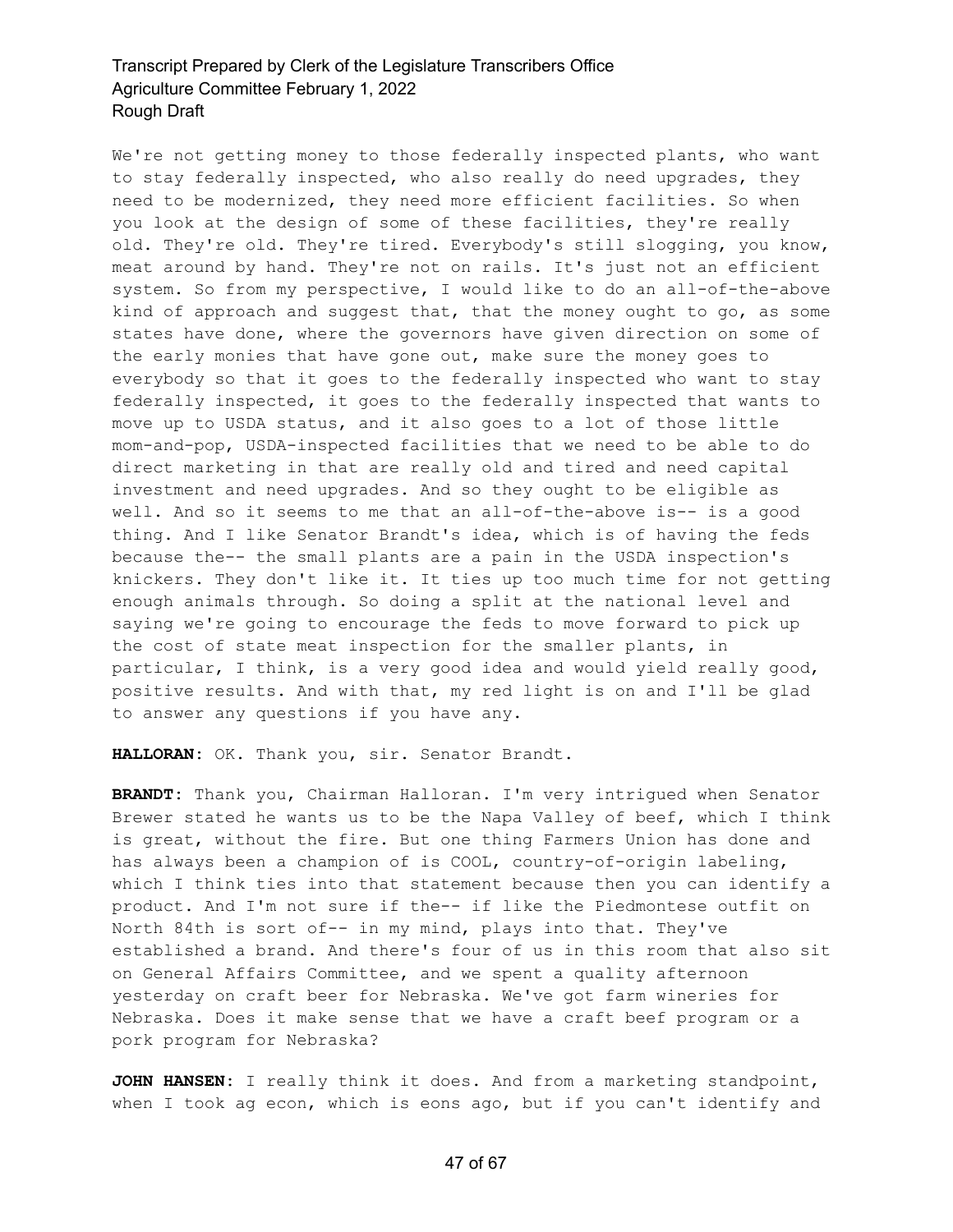differentiate your own product in your own market, I'm not sure whether it technically qualifies as marketing, because you're just dumping product into the-- the-- the general stream of things, but you're not able to differentiate your product. We have really good, a lot of really good, high-quality producers in Nebraska, but we-- we need to help them be able to identify their product through the marketing system so that they're able to exact the premium which they deserve for the quality product that they produce. And so anything that we can do at the state level to help do that would be very helpful. There are signs at the-- at the national level of revisiting the country-of-origin labeling issue. And so we're hopeful. Senator Booker has a bill that gets into meatpacking worker safety, but that takes off-- it does a whole bunch of things in ag market reforms that make the eyes of a lot of farmers union guys light up because they're going, oh, country-of-origin labeling is back, we're doing all of these spot market reforms, we're doing all these different things. And so there are some coming together, science, I think, in the-- in the Senate that compromises between Senators White and Fisch-- and Fischer. That bill has been now morphed into the-- the Tester and Grassley bill. And so there-- things are, I think, helpful. But helping do more identification is-- is critical if you're going to exact the premiums. And I-- I went-- I went shopping with my wife, Sunday, which I seldom do, and I-- I saw a nice one-pound sirloin steak. It was only \$15.86. And you're-- you're looking at the cost of buying meat that way versus being able to buy it direct from a producer, go through a USDA-inspected plant or a federally inspected plant, however you can make that work, and being able to take home your own quarter of beef or eighth of beef or whatever you want, put it in your own freezer. Not only is the quality better, but the price is so much better. And so, to me, we have a huge amount of potential that we're not realizing because we've never really invested, as I think our state could or should, in maximizing the marketing of our world-class product. As you-- as I look at it, we have a world-class meat production in our state and we have what amounts to kind of a third-world, kind of, fairly corrupt marketing system tied to it. And so you have to figure out new and better ways to open up channels where you get premium. And so I think that's-- that's one of them.

**BRANDT:** All right. Thank you.

**HALLORAN:** Thank you, Senator Brandt. Any further questions? Seeing none, thank you, Mr. Hansen.

**JOHN HANSEN:** Thank you very much. Good luck.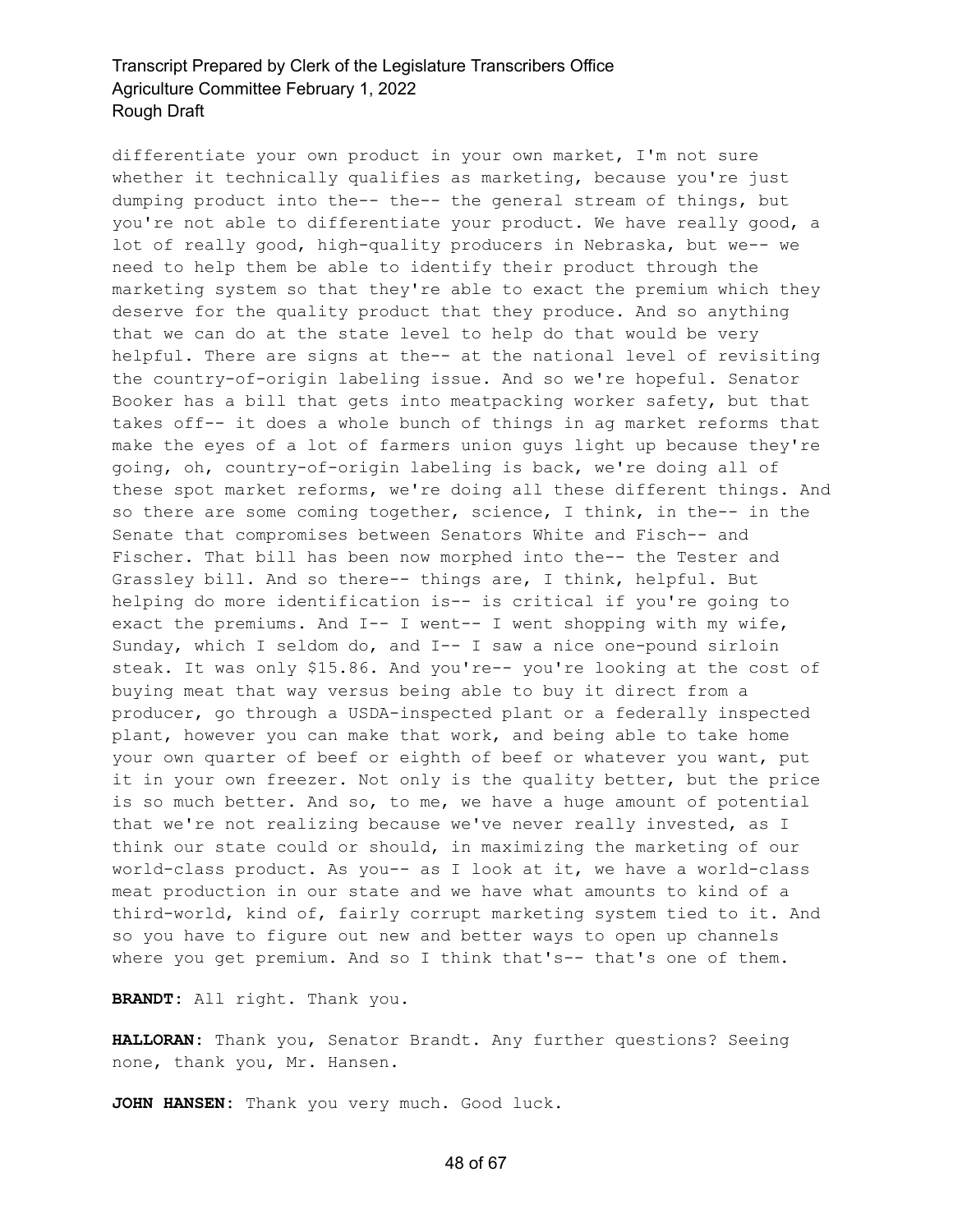**HALLORAN:** Any additional proponents to LR242? Good afternoon again.

**JARED WALAHOSKI:** Good afternoon. Chairman Halloran and members of the committee, my name is Jared Walahoski, J-a-r-e-d W-a-l-a h-o-s-k-i. I serve as the chairman of the animal health and nutrition committee for Nebraska Cattlemen, and I'm also a practicing veterinarian. I'm here today representing the members of Nebraska Cattlemen to express support of LR242. Thank you to Senator Brewer for doubling down on the need to expand marketing options for cattlemen and -women in Nebraska. LR242 calls for support of federal legislation that could help expand the market reach of a USDA-equivalent, state-level meat inspection program. Local processors provide an essential service that could help some sectors of our industry utilize different processing options while supporting businesses in their communities. The beef cattle supply chain is fragile. In the wake of COVID-19-related plant slowdowns and closures, in addition to other black swan events, Nebraska's cattle producers have repeatedly expressed interest in seeking solutions that result in additional resources to bolster continuity and security in the beef supply chain. We continue to see incredible innovation for cattle producers across the state, particularly in terms of direct retail sales from ranch to consumer. A USDA-equivalent state meat inspection will provide more processing and marketing options for our members looking to expand their businesses through direct marketing. It would also allow our producers to utilize federal legislation introduced in the 116th Congress, like the DIRECT Act, which would allow state-inspected meat to be sold across state lines through e-commerce. While this currently-- while this is currently allowed in Nebraska under the system of federal inspection, there are a limited number of inspected facilities to process smaller amounts of product to accommodate farm-to-table business models. This challenge is compounded by the inability of some small-town meat lockers to acc-- access USDA meat inspectors. Cutting out the federal red tape and empowering Nebraskans is a worthy goal that our members support. Thank you again to Senator Brewer for your continued work to support rural communities by supporting the expansion of small processor marketing options via a USDA-equivalent, state-level meat inspection program. Are there any questions?

**HALLORAN:** All right, thanks for your testimony. Any questions from the committee? Seeing none, thank you so much.

**JARED WALAHOSKI:** I guess personally, I would-- you know, the issue of not being able to access the USDA-level processing facilities kind of hits home. Our own school system, we have a Beef to Schools program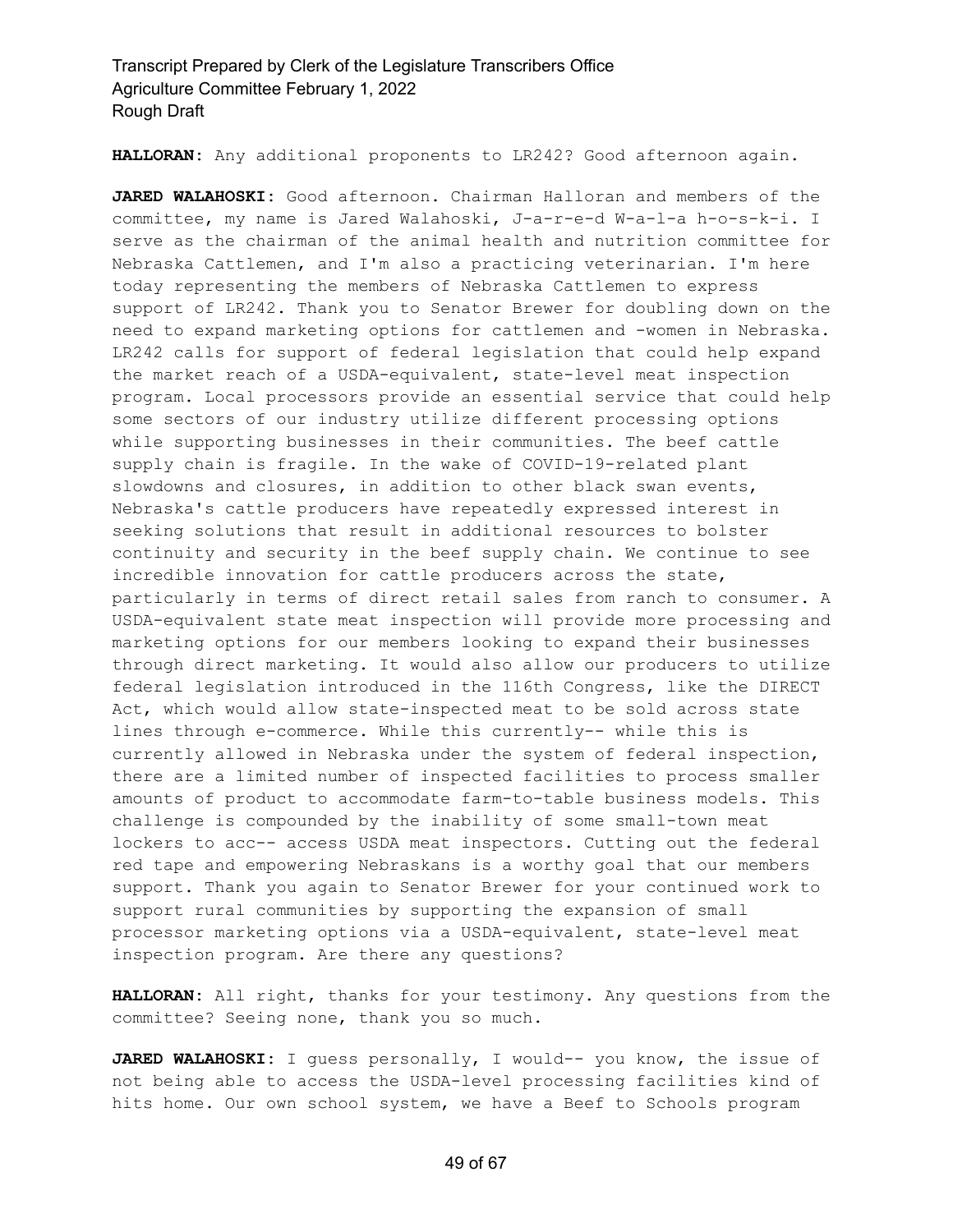and all of that meat has to go through the federally inspected plants, of which there's one in about a 60-mile radius of our location. I took a calf in last week and there are no other slots available in 2022, and they're not booking for '23. So we found the biggest one we could find, and that's the one we sent.

**HALLORAN:** All right. Well, thanks for that personal note, appreciate your testimony. Any additional proponents for LR242? Good afternoon.

**ANDREW DUNKLEY:** Good afternoon and thank you, Chairman Halloran and members of the Agricultural Committee. My name is Andrew Dunkley, A-n-d-r-e-w D-u-n-k-l-e-y. I'm the director of governmental affairs for-- state affairs for Nebraska Farm Bureau, and we are here today in support of LR242. I will keep this short. I believe the testimony that has already been put forward has-- has been pretty succinct. Long story short, we-- we support letting Congress know that, that we're- that we need help on-- on the meat-- meat processing side and we support these-- these small meat-- meat processors and we encourage our federal delegation to do what they can. Our-- our priorities in our state policy book in-- include expanding economic develop- development opportunities to-- to grow rural Nebraska and enhance profitability, supporting animal agriculture production and policies to enhance that growth and growing markets, domestic and international, for Nebraska-- Nebraska agricultural products. We-- we support the meat process-- meat processing industry. Small meat processors are a critical market component and-- and this would send a clear message to our federal delegation. So I will try to answer any questions that--- that I have, but wanted to keep it short.

**HALLORAN:** All right. Thank you, Mr. Dunkley. Any questions from the committee? Seeing none, thanks for your testimony.

**ANDREW DUNKLEY:** Thank you.

**HALLORAN:** Are there additional proponents for LR242? Good afternoon.

**DON CAIN:** Good afternoon. Dr. Don Cain, D-o-n C-a-i-n, Jr., and I'm here representing ICON and Cain USA Beef, two independent organizations in the state of Nebraska, as proponents for resolution LR242. This resolution hits to the heart of the problem. I'm here to tell you, not what we're going to do, I'm telling you what we're doing right now. And if you haven't figured that out with my testimony, that's usually where I go from. On January 6, we delivered our first semi-load of cattle that were bred, born ,and fed in Nebraska to a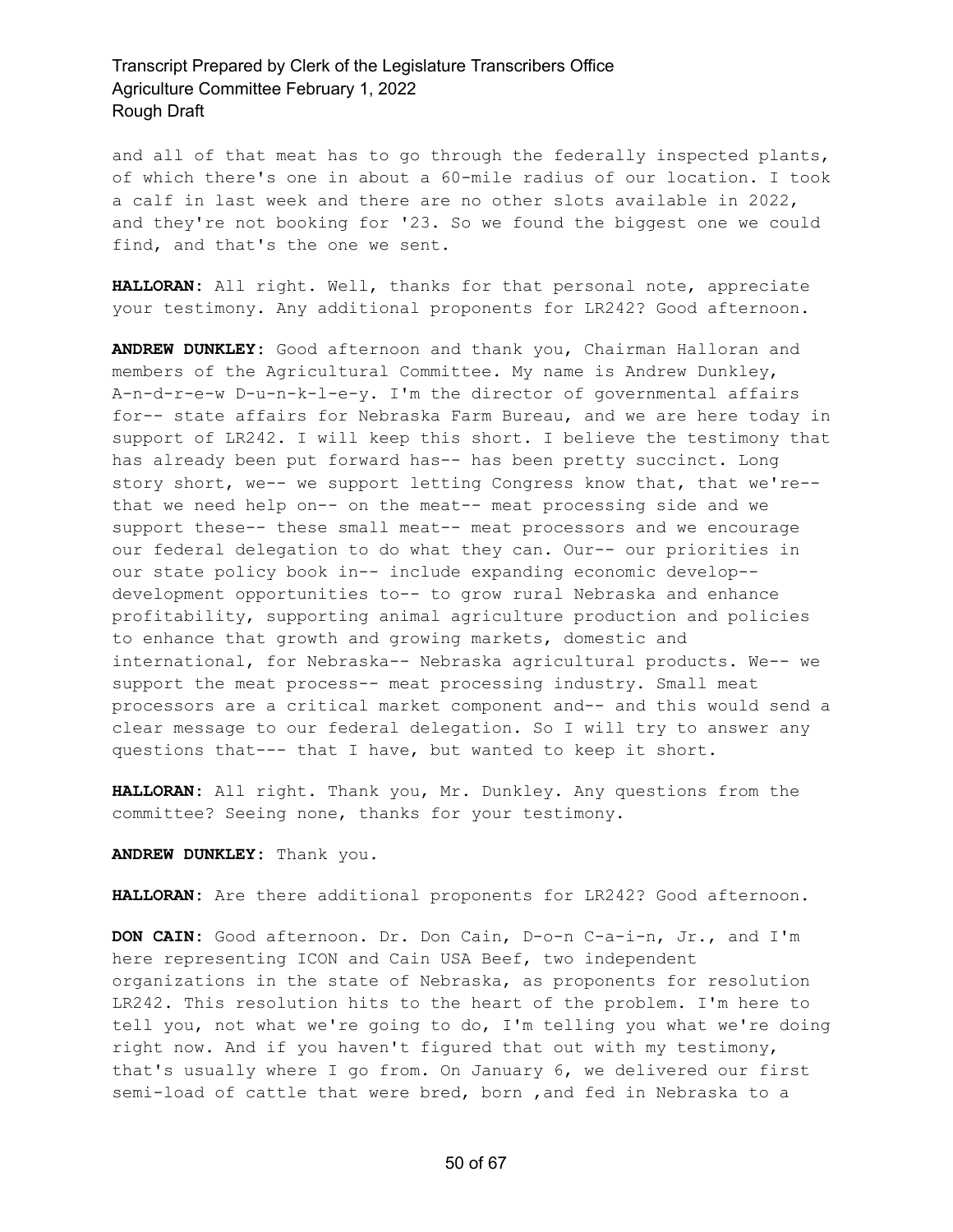slaughter plant in Oklahoma because we could not find one that fit USDA qualifications, had time, space, or wanted to mess with international transport, because this beef is now on its way to Shanghai, China, to be fed at places like the Waldorf Astoria. So you talk about prime product, 40 percent of these animals graded USDA Prime and they're going over to the best tables in the world, and we could not get them slaughtered in Nebraska. This resolution should help stop that. So far, in our quest to find packing facilities that can do this and at a fee that's reasonable, we've tried to work with small ones and they struggle. We just slaughtered and processed two head in Ainsworth yesterday, and they struggled because they don't have the resources behind them. They've got the desire, they've got the will, they've got the cattle, they've got the market, they've got the people to work it. They didn't have the resources behind. We struggle with labeling, we struggle with proper packaging, all those things that are so important to handle Napa wine vine-- wine-- Napa Valley wine, OK?. We have to continue to go outside the state of Nebraska to have these cattle processed, and unfortunately some of the better ones outside of the state have now been bought by the "Big Four." There's all sorts of people that out there that want to procure your cattle and sell it under their own brand and take the profit from procurement all the way through, but there's very, very few in the whole United States-- in the whole United States that will let you custom kill your cattle and let you participate. Our cattle that are going to be in Shanghai, China, have a QR code on them that they can scan on it. They'll see my wife and I and our operation. We did all this without R-- RFID. We did it all without premise identification. We did it through competent producers working in partnership with competent retailers and marketers, and we used the government for what they're supposed to do: certifying cleanliness, wholesomeness, that everything's under spec-- under right specifications, and we had to go to Oklahoma to do it. It's not a very pleasant thought in my mind. We at the Independent Cattlemen have been focused on independent entrepreneurship of our meat product for a long time. We were in support of the shares bill last year, which at least got some producers to sell meat independently immediately. Because of the problems it ran into with Brewer's bill on the state inspection, when that thing got delayed, and-- and we were in favor of it, too, but, you know, things got in the way. This here is a good step in the right direction, and I would encourage you to pass this resolution and help support the people like me and the other ones that want to have family members stay and grow their operations in Nebraska, give the world this quality product. Thank you.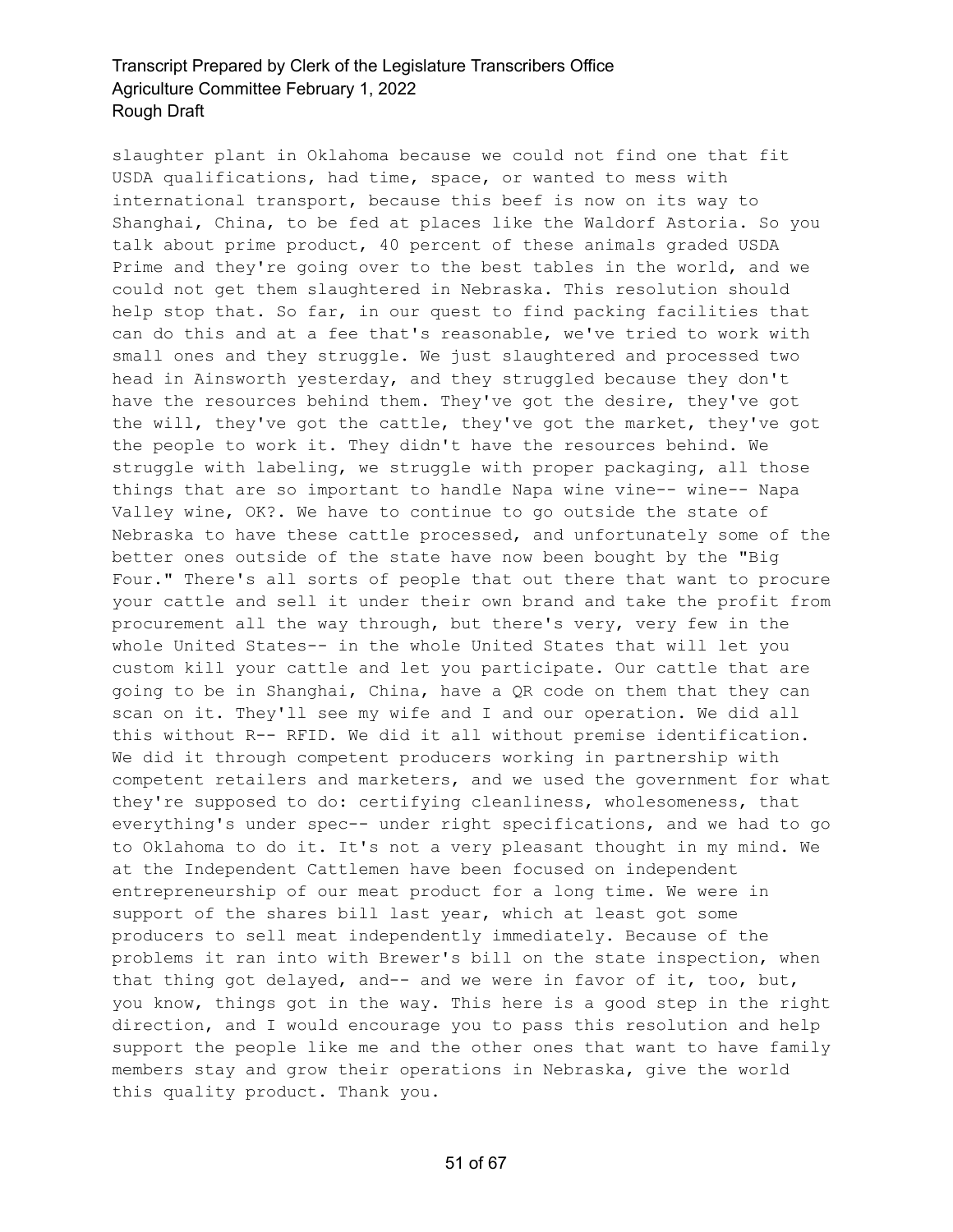**HALLORAN:** Thank you, Dr. Cain. Any questions? Senator Brandt.

**BRANDT:** Thank you, Chairman Halloran. From a producer perspective, am I correct in saying you have to procure a USDA label for Cain USA Beef? That's-- that's your commitment to the-- the USDA inspection. Would that be a correct statement?

**DON CAIN:** That's correct, takes about six months, and you gotta get your-- you gotta-- if you want to have certain claims on it, then you have to run those through USDA to make sure that your claims can be verified, or you can just label it as Cain USA Beef without magnified claims on top of it.

**BRANDT:** I know when I looked into this about 20 years ago, it was about a \$6,000 cost to get a label. I'm sure that's escalated.

**DON CAIN:** Oh, no, I don't think it's that hard. We work with a consultant out of Colorado on that, and we-- we-- we did our China shipment through a partner in China, so they actually bought the product from us and it went through on their label. What's important is that the packing plant have their specifications, their number, their right things, because you got to be certified to do certain things. If you want to ship overseas, you have to have-- be certified on certain lists and different things like that. And of course, the first step is you gotta have a USDA inspector on site, OK? You can't even begin to go to step number two. We worked with McLean Natural or with the McLean Beef in York trying to get this process going through those, which we thought would be a perfect deal. McLeans were part of our Nebraska Corn Cooperative years ago when we used corn and cattle and tried to market that way. And they just ran into problems with the inspector not being able to put time into it and then labor being able to cut the meat properly and, you know-- and, you know, click click, click, time goes on.

**BRANDT:** Do you know, at that plant in Oklahoma, was the veterinarian also the grader or did USDA have to bring in a separate grader and a roller?

**DON CAIN:** Good question. Those are two separate areas in USDA. One, the slaughter inspection for wholesomeness, cleanliness, those things, that's done by the inspector on the floor the day those cattle are slaughtered, and he has to be there every day of the cattle are slaughtered for it to be a, quote unquote, USDA-inspected plant. Then, if you want those cattle graded under USDA quality grade standards,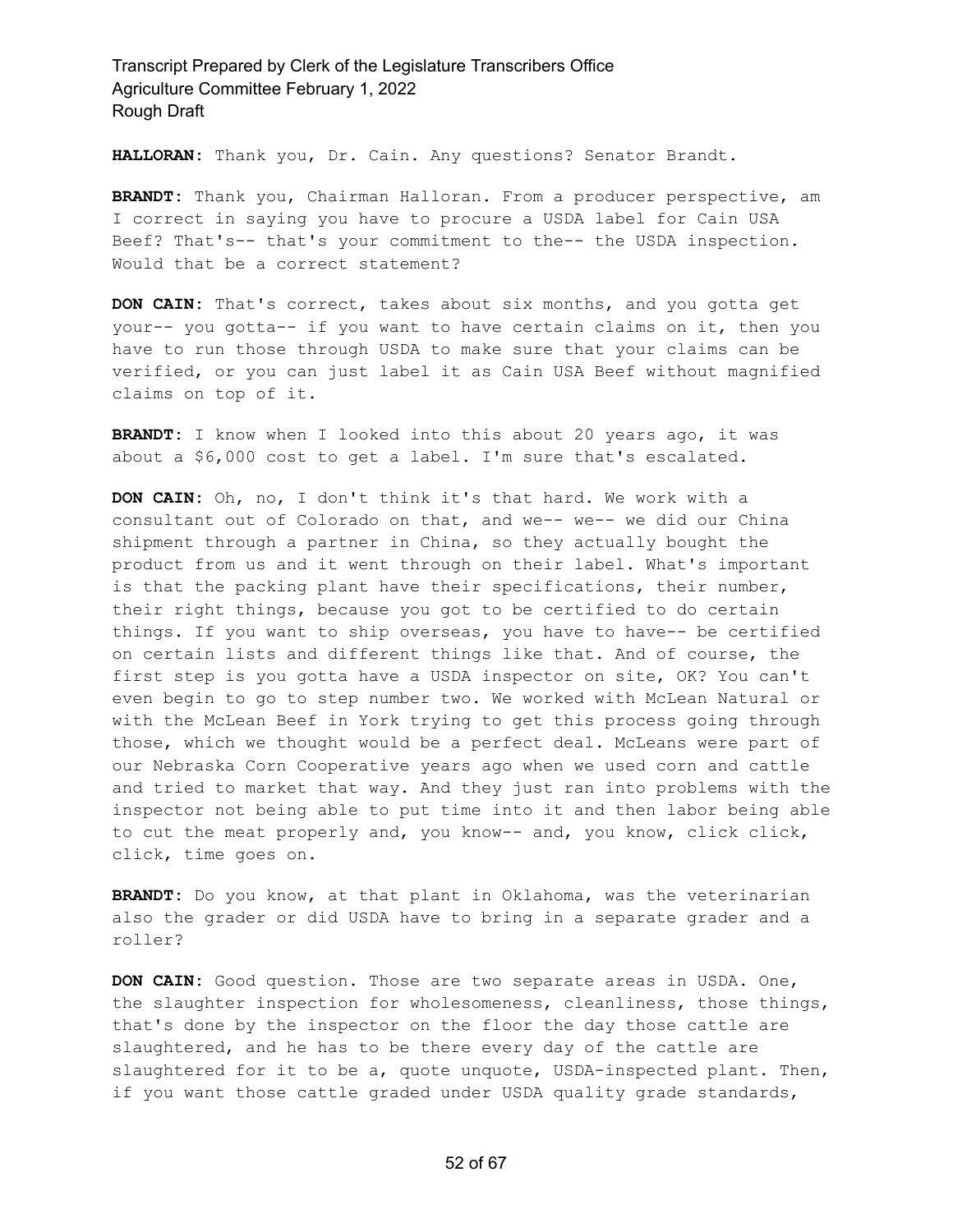that particular plant had the grader come in one day a week, and they backed those cattle up and then he graded all those cattle that day, separate person, separate cost, separate program.

**BRANDT:** Final question: s farmers, when we face frustration, we do things ourself, and I'm sure you've looked at building your own plant or doing something of that. Have you guys looked into that?

**DON CAIN:** Yes, we have, all the way from the module units, all the way to brick and mortar on our own location, all the way to we know that there's a plant in the-- in the state of Nebraska that will possibly be for sale and doing a cooperative with that. But the problem we've ran into is the big packers come in, and you can see it in West Point, when-- when Tyson closed down the West Point slaughter plant and they turned it into a fabrication plant, OK? And it's happened in Iowa. [INAUDIBLE] plant, a slaughter plant in Iowa, is now owned by one of the Big Four. Plants in-- in Minnesota have been bought by JBS. For example, Imperial Wagyu Beef out of Omaha is now owned by JBS. So it's the-- it's the capitalist-- capitalistic way of destroying your competition. You buy him out, and that's a problem.

**BRANDT:** OK. Thank you for your testimony.

**HALLORAN:** Thank you, Senator Brandt. Senator Groene

**GROENE:** Thank you. Maybe this is off the wall. Omaha Steaks, when I see a bag-- and a lot of little companies in Nebraska make beef jerky. Do they-- like Omaha Beef, are they like you? Do they pick their own cattle and to be slaughtered and do they contract or do they just take it off the hook at the packing plant and make their steaks or get, like you with that specialty brand--

**DON CAIN:** No, the-- the-- and I don't mean to interrupt. Are you--

**GROENE:** No, I'm--

**DON CAIN:** Basically you have custom kill and you have procurement, and the people that procure the cattle then go ahead and take it through on their own label, their own program, and it's the custom-kill packer that is very, very hard to find.

**GROENE:** Well, now Omaha Beef, are they-- are they going out to the feeder? Are they contracting with him, I want these cattle, so much marbling, so much fat, and then they inspect them and say, I'm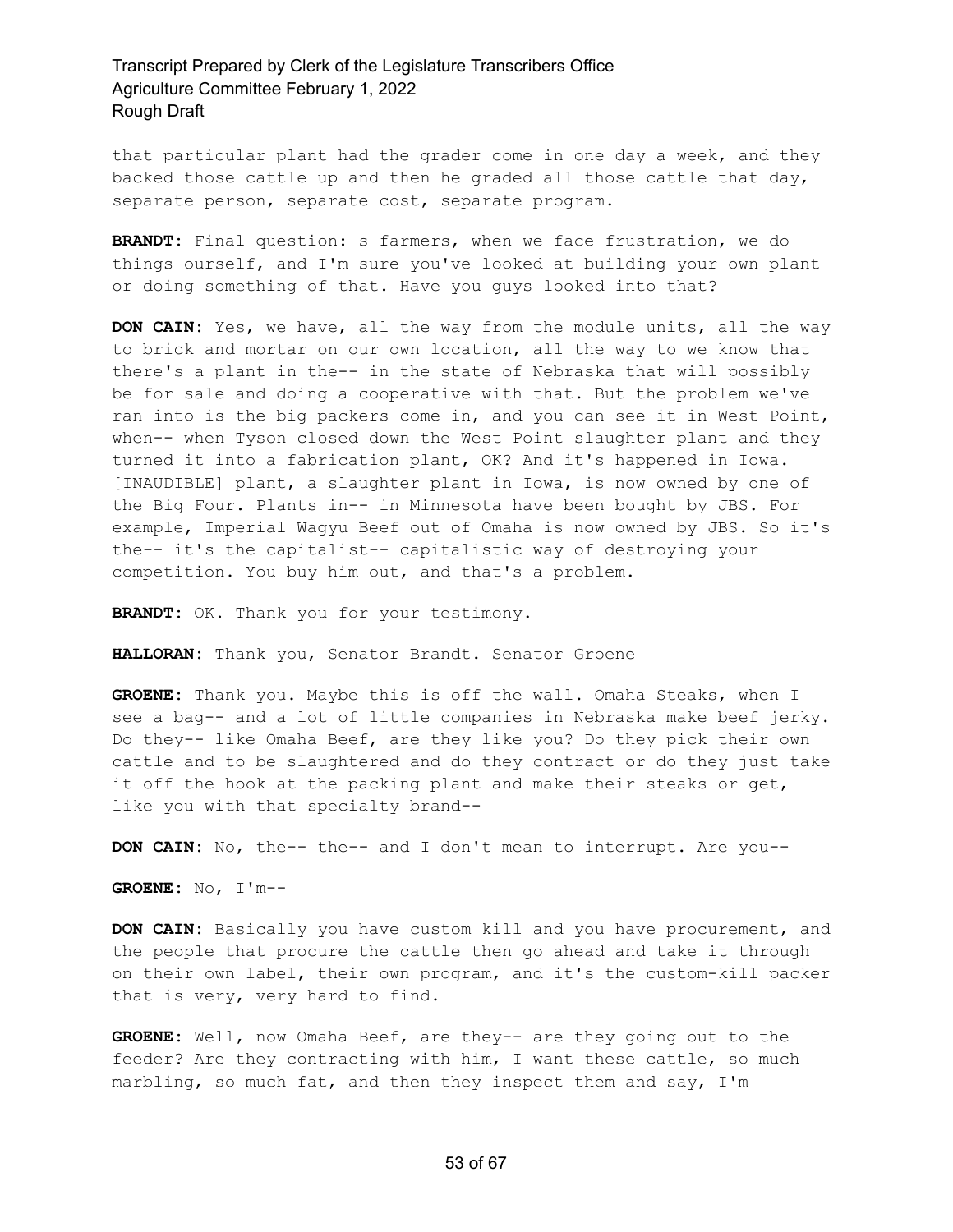contracting, it goes to the slaughterhouse, and I have to track it from feedlot to my brand? Do they do that?

**DON CAIN:** No. Oma-- Omaha Beef buys cattle, and they know who they want to buy cattle from--

**GROENE:** Right.

**DON CAIN:** --so they try to buy what they think is going to be successful for them. And then once they own them, then they do their own. Now we did talk to Omaha Beef about this, and of course they were interested. In the future they were thinking of maybe doing some more custom kill. Morgan Ranch is a perfect example of a custom- kill organization in the state of Nebraska.

**GROENE:** Does-- in Snyder, Nebraska, there was the quality-- whatever they called that beef, steaks there. Are they still around?

**DON CAIN:** Don't know, don't know.

**GROENE:** So is there any plant in Nebraska at all that's a small slaughter, USDA, that people can take, book 20 head, 30 head, small beef jerky company and have them slaughter and you-- then therefore they can retail? Is there a place like that?

**DON CAIN:** Yeah, there is.

**GROENE:** Where's that?

**DON CAIN:** O'Neill Pack in Omaha, but they won't do Chinese export.

**BRANDT:** Because they have to jump through some more hoops?

**DON CAIN:** Because they don't want to do it, right. There's more things that they gotta do.

**GROENE:** Right, or they're so busy they don't need--

**DON CAIN:** That's-- most of the small-- well, most of the small processors, those are the ones that do 50 head a week or less, OK, which are the ones that have a huge opportunity to this pool of high-quality cattle and branded beef, small-scale stuff. Most of those are so backed up with custom slaughter, it's like the veterinarian that said, you know, it's next year before I get a slot, OK? And most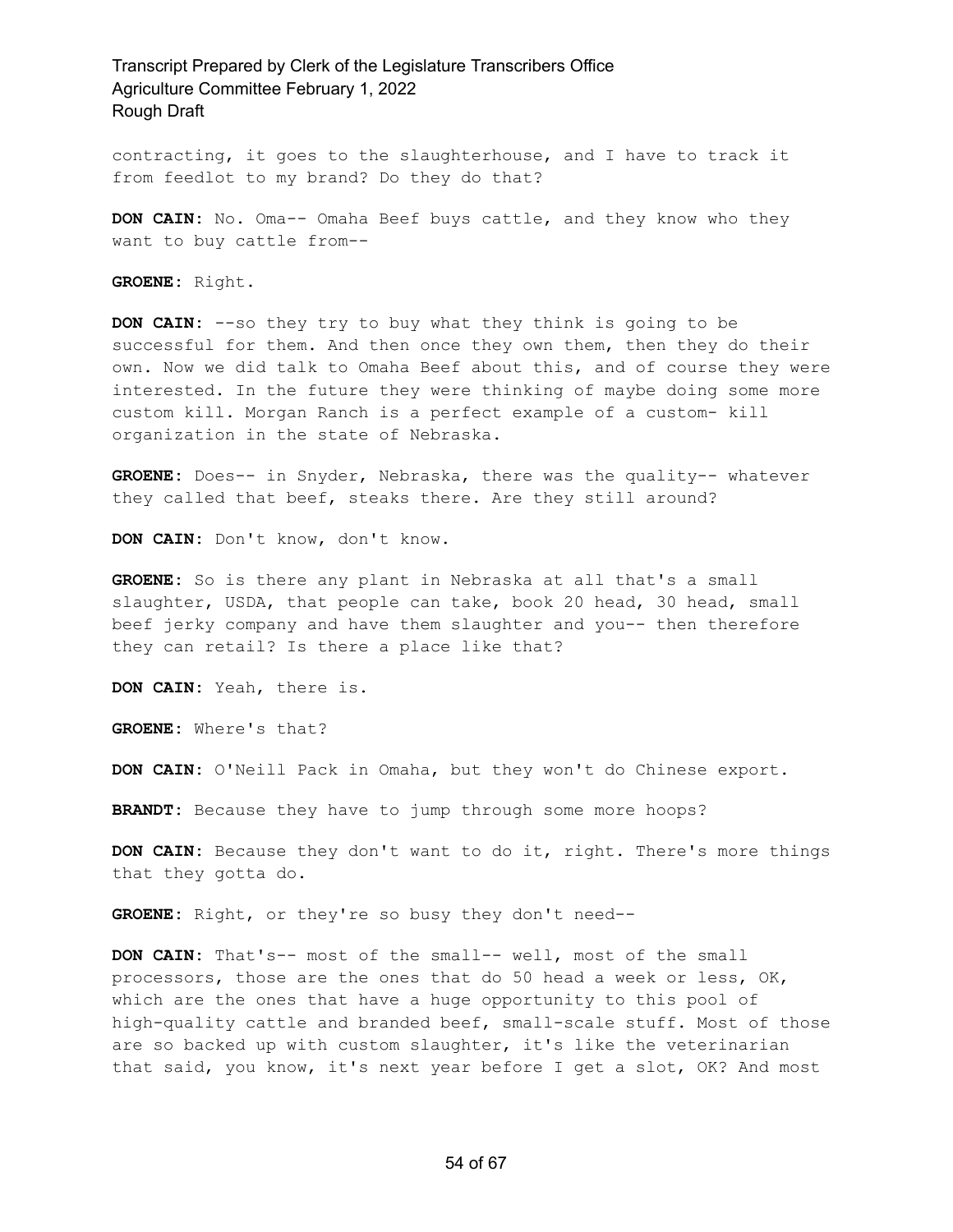of those don't quite have the quality control or the ability to do what you need to do to get to next-- that next level.

**GROENE:** So we don't have any state in Nebraska, is what you're answering.

**DON CAIN:** Correct. O'Neill Pack is the--

**GROENE:** What's that one in [INAUDIBLE]? Isn't that one or is that- that was--

**DON CAIN:** It's all custom kill. That's all custom kill up there-- or not-- excuse me, I apologize, not custom kill. That's all procurement cattle on that.

**GROENE:** What does that mean?

**DON CAIN:** That means they buy your cattle. They come-- they're like a cattle buyer. They send their cattle buyer. Do you want us to buy your cattle? You'll-- you talk to these guys over the phone, first thing they says, well, do you want us to buy your cattle? No, we want to- we want to have a custom processed. Oh, we don't do that. O'Neill's in Omaha will, and he does about 600 head a week. That's a nice group. This plant that we used in Oklahoma does 85 head a day, and they've got their act together. It's really good, a good outfit, but then they're selling to high end in the United States-- in-- throughout the United States. That's how we got in on the thing. There is a packing plant in-- in Hastings that sells export to Israel and the Muslim countries, and they do pro--

**GROENE:** Kosher?

**DON CAIN:** But it's procurement again. They buy it and then they sell it under their own brand. That's not the same thing as custom kill, where you're trying to get the producer to participate. You know, let's look at dollars and cents. When I have to go to a small processor, it costs me almost \$1,000-1,200 to get that beef processed, OK; at O'Neill's or in Oklahoma, costs me \$500. See the difference? Now who gets that \$500 difference in there? We do. That's part of our profit margin that we get now. OK? And-- and that's a huge issue because of economies of scales, in-- inspection issues.

**GROENE:** Thank you.

**HALLORAN:** Thank you, Senator Groene. Senator--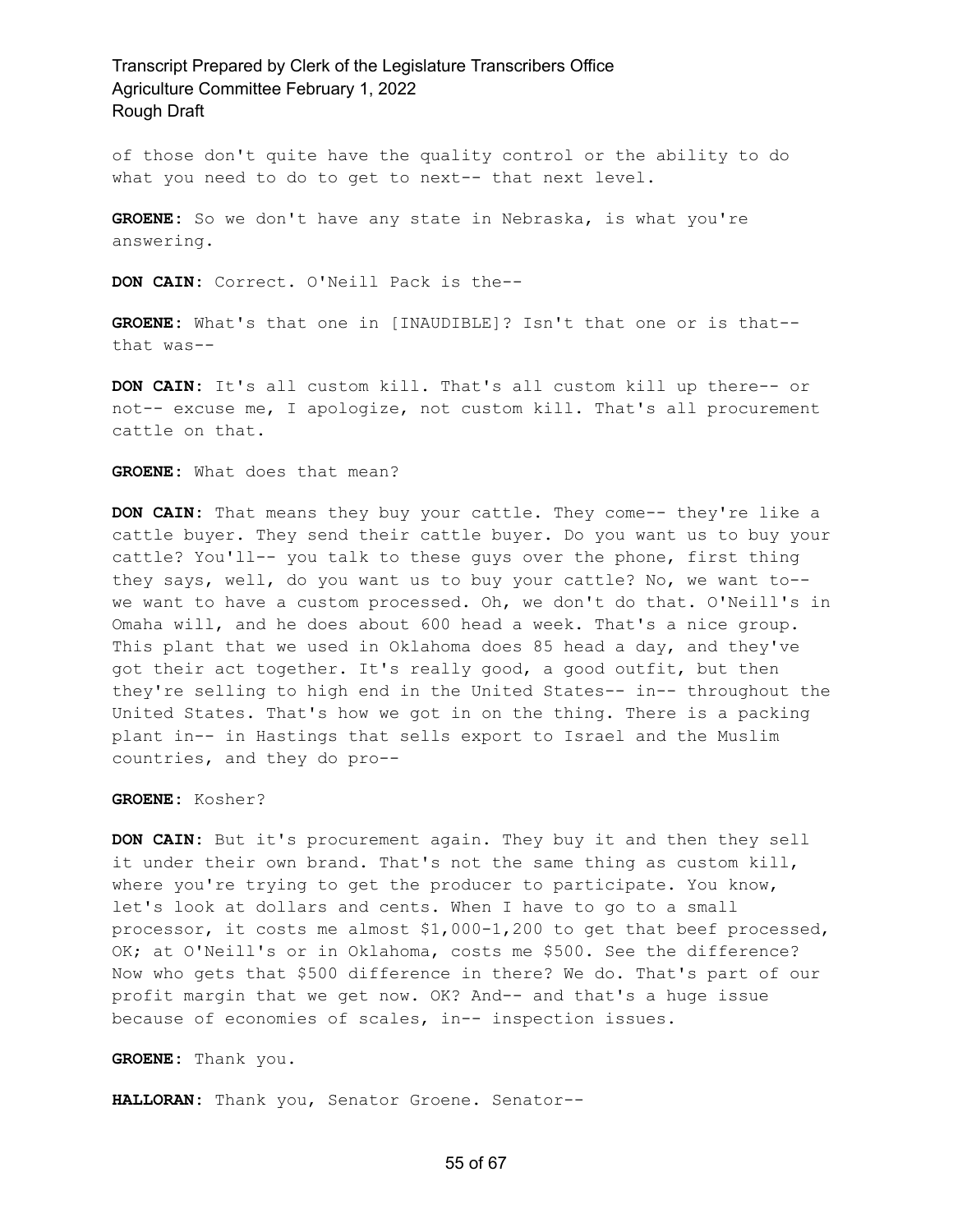**GRAGERT:** Thank you Chairman.

**HALLORAN:** --Gragert.

**GRAGERT:** Thank you for your testimony again. I've got a couple of questions as far as Oklahoma and you had to go down there. Why? Why Oklahoma? What are they doing different than what we're doing? Do they have a state inspection plan of their own?

**DON CAIN:** Well, first of all, that was a federally inspected plan because to go to an overseas market, it had to go through federal inspection. Now that doesn't mean you can't dovetail the two together. And I see in Nebraska in my mind, that's the only way to make it work in the rural areas is you have dual inspectors.

#### **GRAGERT:** OK.

**DON CAIN:** We're already federally accredited as-- as veterinarians, OK, so what's the big deal? I-- I can do federal stuff. You know, if we get foot-and-mouth disease, guess what? I'm on the hook for it. You know, I gotta take care of those things, but those are things yet to be determined. I wouldn't let them be stumbling blocks. Oklahoma had- their-- their place had management that was more big-plant oriented. Their fabrication lines were set up in a small scale of what the IBPs and the Tysons and that sorts of-- where their kill line and their- and their slaughter day-- you know, day one is-- is slaughter, harvest, OK? And that was really no different than anybody, whether it was Cornland Beef back in the old days or whether it's Omaha, Greater Omaha, or whether it's Tyson, you know, they're all pretty much the same deal. Some are just faster. Some are more efficient. But when it gets into the processing side of it, that's where the rubber meets the road. And, you know, for like the Japanese mark-- or the Chinese market, your primals are 33 primals, 33; in the United States, it's 8. See a little difference there? And they pay you to have them cut in 33 primals done the right way. Well, it takes a place that's got some knives and know what to do and a process that can actually bear out those 33. Now in Ainsworth, they did a great job for us getting our primals done, but it's just like one guy taking the whole thing and doing it at all. OK? It's so far behind. We're-- we're almost a millennia behind in the small, independent processor. We gotta get them moved up. It's gonna take money.

**GRAGERT:** So when we-- we're talking small plants, and you're talking Ainsworth and that's really small, what-- like the new plant that's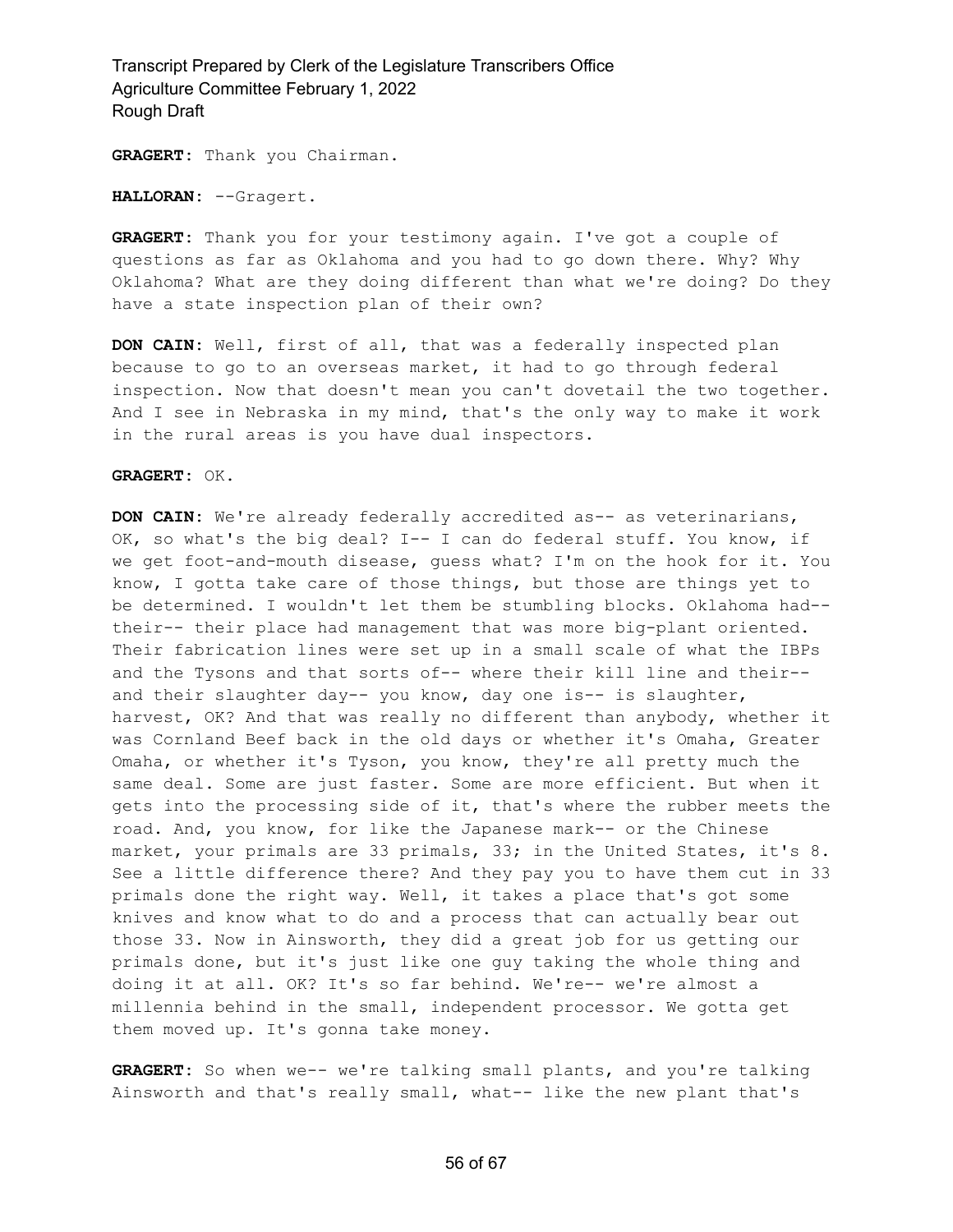going to be built in, or I hope it's built, but in North Platte, 785 employees, I don't know how many head going through there today. What's going to keep them from getting gobbled up by the top four?

**DON CAIN:** Absolutely nothing at all. If somebody wants to sell out and take their profit, that baby's gone just like that and is part of the Big Four. Now I know their business model is to try to get ranchers and producers and feeders to buy shackle space so that they have the ability to sell their cattle to the North Platte packing plant. But I went back to my distinction between a packer that procures cattle and sells it under their own brand versus somebody that custom kills and sells it underneath the rancher's brand. OK? And what they wanted for our cattle is they wanted to be able to scan that QR code and see my smiling wife and me in my chaps and my cowboy hat.

**GRAGERT:** Omaha Beef has been around quite a while. How do they-- how do they stay around? Is it their marketing? Is it-- is it their marketing that they don't get gobbled up by the Big Four?

**DON CAIN:** I think you'd have to ask Mr. Davis about that, but I do think their desire is to be sustainable and independent, and they do have a good product there, Omaha Steaks. You know, they were one of the first people that did the certified Hereford beef program, which you guys probably don't know anything about, but it was a national program under the-- the American Hereford Association, and they embraced it and they-- they-- they did some good things there on that. I mean, you take an independent spirit like that, my hat's off to them. They're doing some right thing. And when they told us, well, we really can only procure your cattle right now, but we-- we'd look at maybe custom kill later on, at least there's a glimmer of hope there.

**GRAGERT:** But they have to have producers willing to sell to them and not-- and not go off on the 50 cents a pound or whatever, you know, to the Big Four, right?

**DON CAIN:** Well, you have to either have producers willing to send them at a higher price, because it's all about the money.

**GRAGERT:** Yeah.

**DON CAIN:** Let's get this right, OK? I mean, it's-- or independent cattlemen that are willing to take the risk to have their cattle fed and delivered and slaughtered and packaged and wrapped and sold that way, and that's a substantial risk. I mean, this deal up in Ainsworth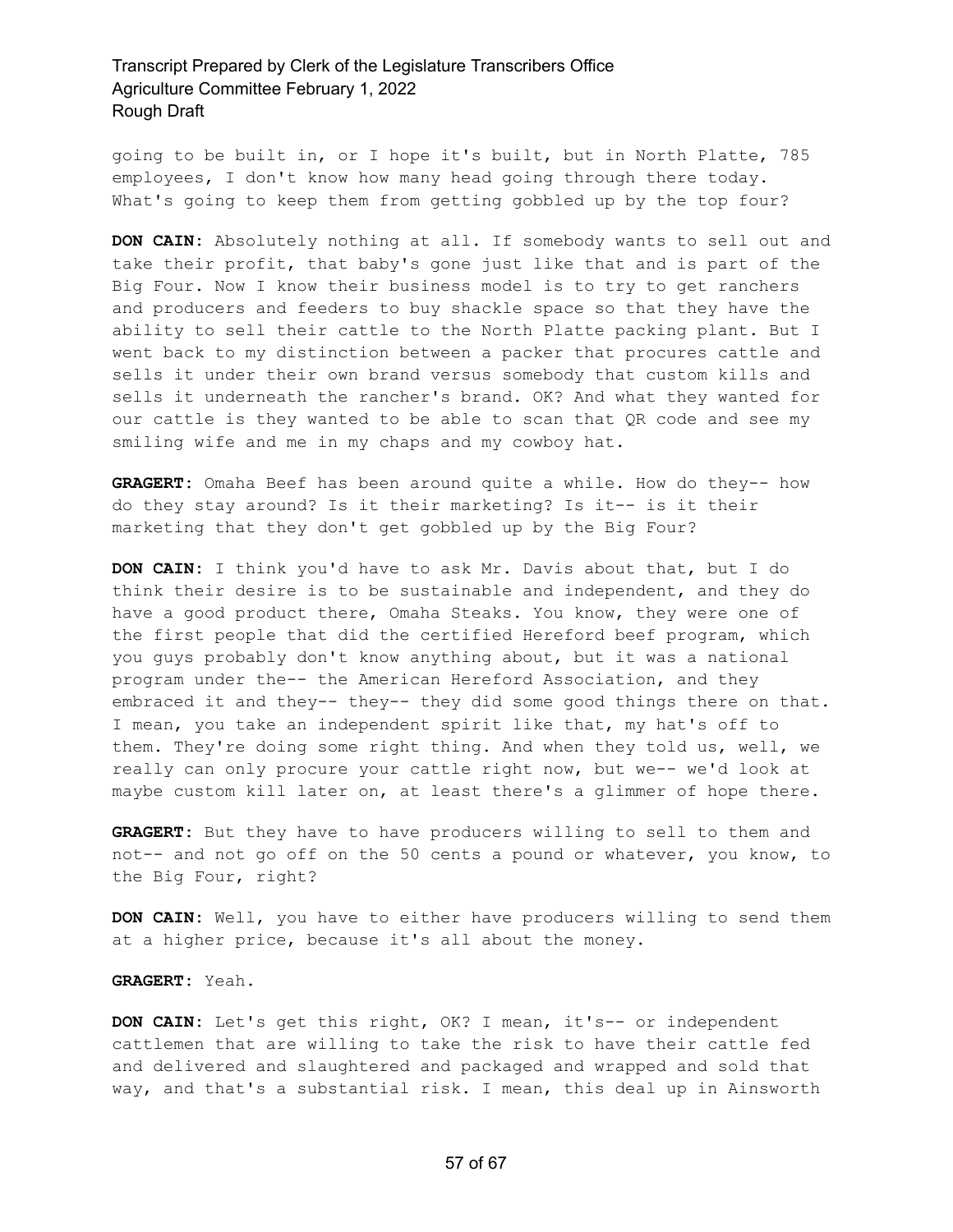that we did, you know, we basically got as much-- these are non-GMO-fed cattle. They're fed corn with no GMOs in it. That's their little niche market, OK? The feed costs are as expensive as the cattle were to get in the pen. The processing costs to get the cattle processed were expensive as the feed costs, as it was. We got three times the expense wrapped up in those cattle, and I left my house this morning with a nervous wife because she didn't have the meat sold yet.

**GRAGERT:** What, in your opinion, at the-- at the grocery store, is the consumer willing to pay for that Nebraska beef versus that other one that may have came from somewhere else? Where-- where's the-- where's the dollar-per-pound cutoff on that?

**DON CAIN:** Great question. I'll take it back to USDA-stamped first. I'm a big proponent of count-- mandatory country-of-origin labeling. So when that consumer sees "USDA inspected" on there, they know that that's USDA born, raised, fed, and slaughtered, OK, instead of Brazilian beef getting brought over and doing the same thing, letting them upgrade the thing. Pricewise, I can tell you that we really don't have to get on-- if you look at the value of the live animal versus the carcass, OK, there's enough margin-- this is a perfect-- this is a perfect environment we're in right now because the margin between the live animal and the retail product is so big right now that you can take that risk as a cattleman to put more money into it because you're gaining more dollars all the time. Now the packer let that happen because of his greed, in my opinion. You know, he not only can buy your cattle and take that margin, but he can bring cattle in from Argentina or -- or Brazil or Uruguay or Paraguay in quarters and halves and he can get more margin on the thing. OK? So what-- to answer your question directly, I don't believe you're going to see a whole lot of increase in retail price of the beef. I do think you're going to have some marketing expenses so that people know what they're getting, and that's going to have to bear the cost. I think it's still going to be a quality product, so you may not see it throughout the grocery store. That's the kind of commodity meat. You know, certified Angus beef is predominantly black. There's no guarantee they're even Angus. I've got pictures of Argentine Holsteins in a certified Angus beef packing plant. OK? So when you market these things properly and- and we em-- we embrace the technology so that you can scan the QR code and see our red cattle on our label and you know exactly what they are and you can say, well, here's the pedigree on those cattle, it goes back five generations, OK, and that's why we got 40 percent prime? That's pretty good stuff, but it takes a lot of work.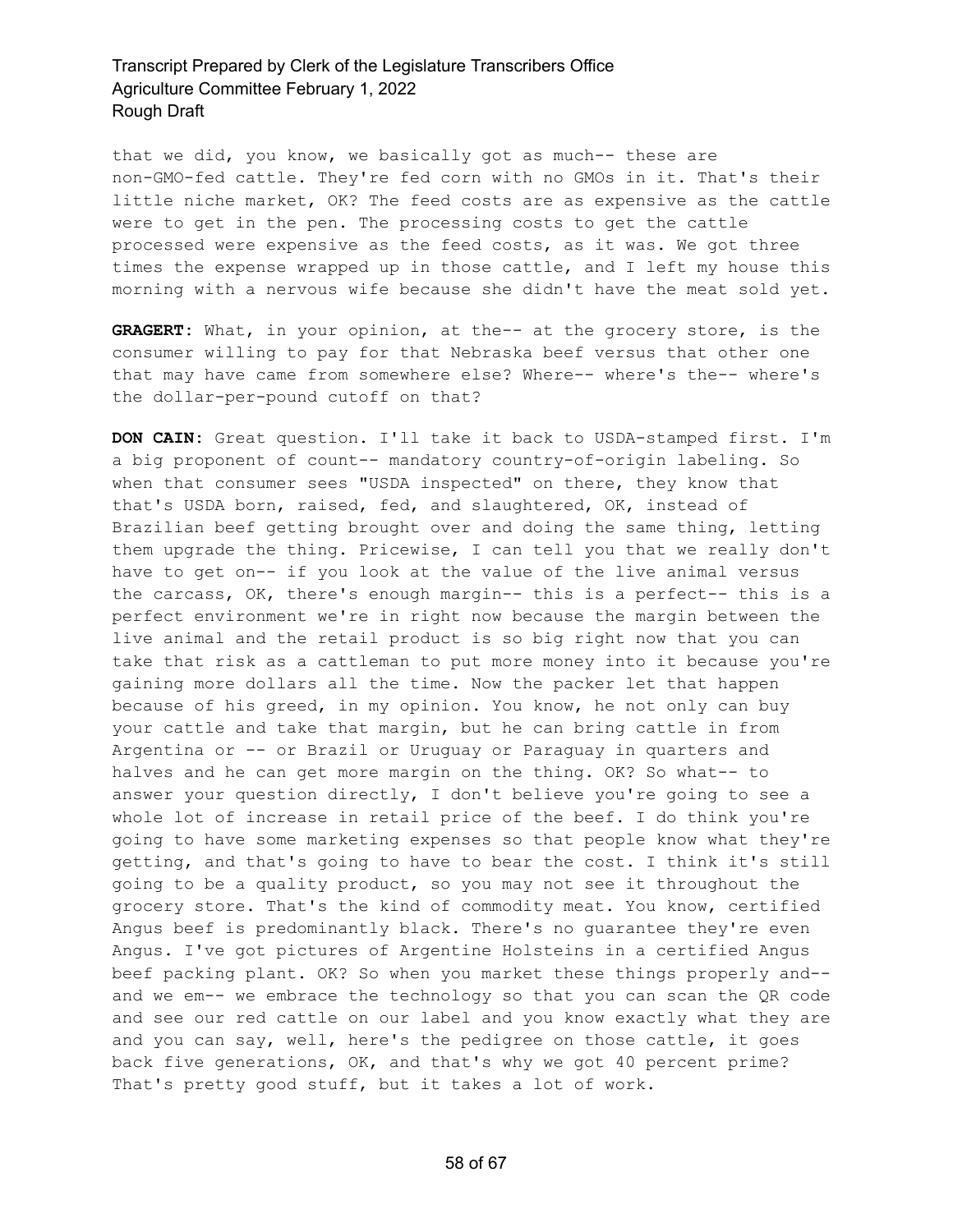**GRAGERT:** And we even have to step that up even-- I'm not talking about competing international, but even state to state to, you know, this beef is from Nebraska, not from the United States.

**DON CAIN:** Yeah. Prior to a purebred wagyu steak I had about a year ago, the best steak I'd had was in Bay's [SIC] Head, New Jersey. Bay's [SIC] Head, New Jersey, is at the top of the pack-- of the Sound over there. And I got the restaurateur out, because I'm not afraid to talk to people, and I says, I want to compliment you, that was the best prime rib I'd had with that. He says, well, thank you, that come from Nebraska. And he said, and-- and we want to make sure we have the best steak because we believe we have the best lobster in the country too. So the East Coast has got us whipped really bad. This Oklahoma plant sends all their meat to a retail group in Massachusetts and New York. OK? And now we've got them going to Shanghai, China. That stuff is leaving Nebraska, guys. It should not be.

**GRAGERT:** Thank you.

**HALLORAN:** Thank you, Senator Gragert. Senator Groene.

**GROENE:** Can you clarify that? It's leaving Nebraska. That's what we want to leave Nebraska [INAUDIBLE].

**DON CAIN:** We want the money.

**GROENE:** I've got-- I've got plenty of ribeyes at home that--

**DON CAIN:** Right, exactly. We're not getting the money, Senator.

**GROENE:** Oh, all right.

**DON CAIN:** Thank you.

**GROENE:** The guy in Oklahoma is.

**DON CAIN:** Yeah, right.

**GROENE:** But those folks are selling Oklahoma beef, right?

**DON CAIN:** What's going to the East Coast is Oklahoma beef.

**GROENE:** Yeah.

**DON CAIN:** That's right. Yeah. I, you know--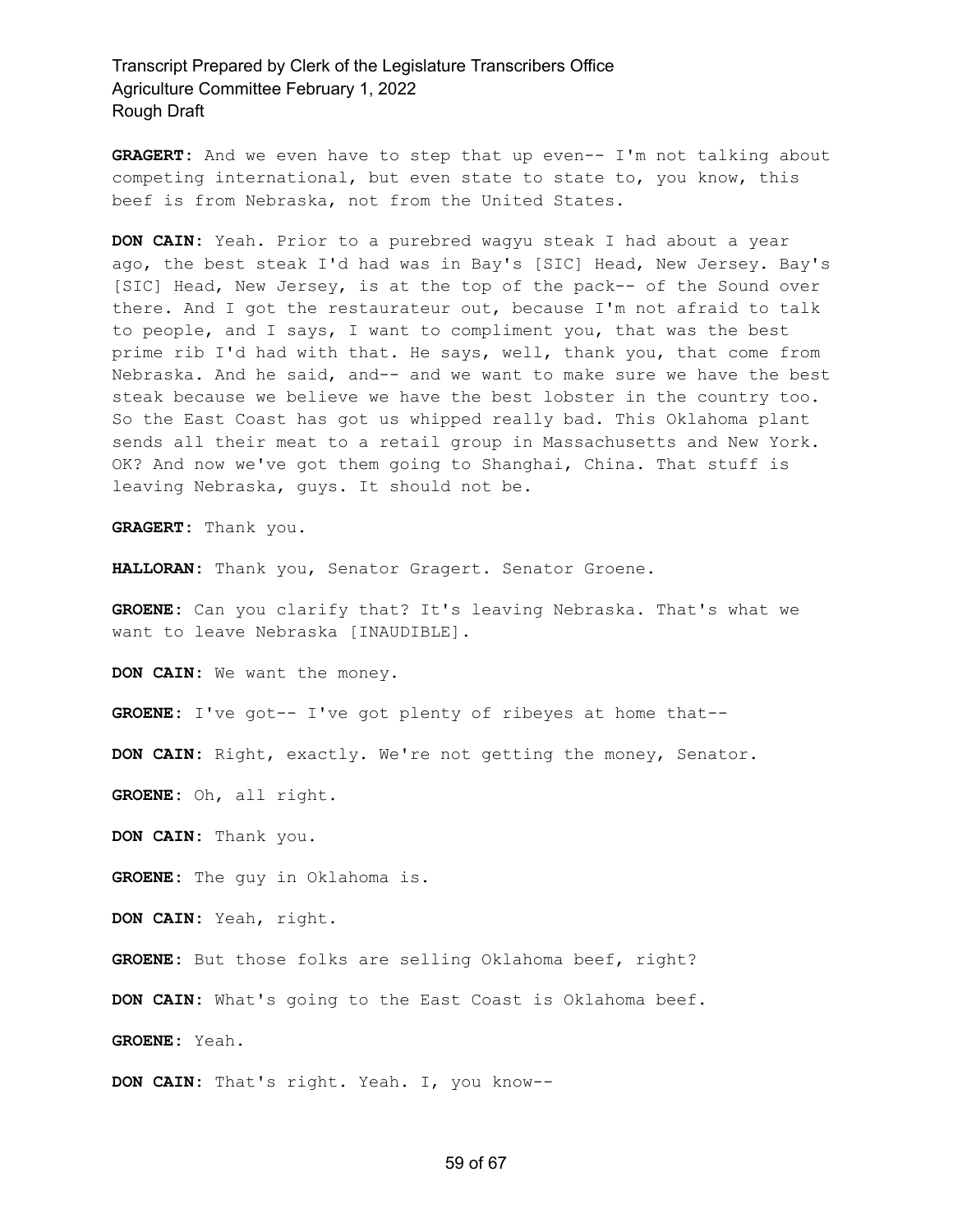**GROENE:** So you-- you said-- none of my business, I guess, but you said you had it-- you don't have it sold in China yet.

**DON CAIN:** Yeah, we do.

**GROENE:** Oh, you said your wife couldn't sleep.

**DON CAIN:** No, this is that-- all that GMO-- all-natural beef that we slaughtered in-- in Ainsworth, because that's the direction we would like to go.

**GROENE:** You want to go West Coast with that stuff.

**DON CAIN:** Exactly. She's talking to a salesman. She's originally from California. And if you had a Harris Ranch steak at Harris Ranch Steakhouse, it's not good, [LAUGH] won't be hard to beat, guys.

**GROENE:** One last question. What would that steak, a ribeye or-- or a filet, cost in China for that, if I was in a restaurant? Do you got any idea?

**DON CAIN:** I hope one of these days I can tell you that, after I pay the bill.

**GROENE:** All right.

**HALLORAN:** All right, thank you, Senator Groene. Any additional questions? Well, Dr. Cain, I feel like we all got a master's degree in procurement, processing, and packaging the beef, so I appreciate that. It was very good.

**DON CAIN:** Thank you for your time.

**HALLORAN:** Thank you. Additional proponents for LR242? Good afternoon.

**DAVID WRIGHT:** Good afternoon. Thank you, Mr. Chairman. Committee members, my name is David Wright, D-a-v-i-d W-r-i-g-h-t. A little better now, right? I'm on behalf of Independent Cattlemen of Nebraska and myself. So I was on the Nebraska Beef Council for eight years, to answer some of these other questions, and I was also in the Cattlemen's Beef Board, appointed by Secretary Vilsack, for six years. What will consumers pay? Well, at-- at Neligh, Nebraska, at Albion, Nebraska, probably at Creighton, Nebraska, the meat says-- will say "born and harvested, raised in-- in the United States." And I asked my people at Neligh. I said, what's-- why? I mean, how can you prove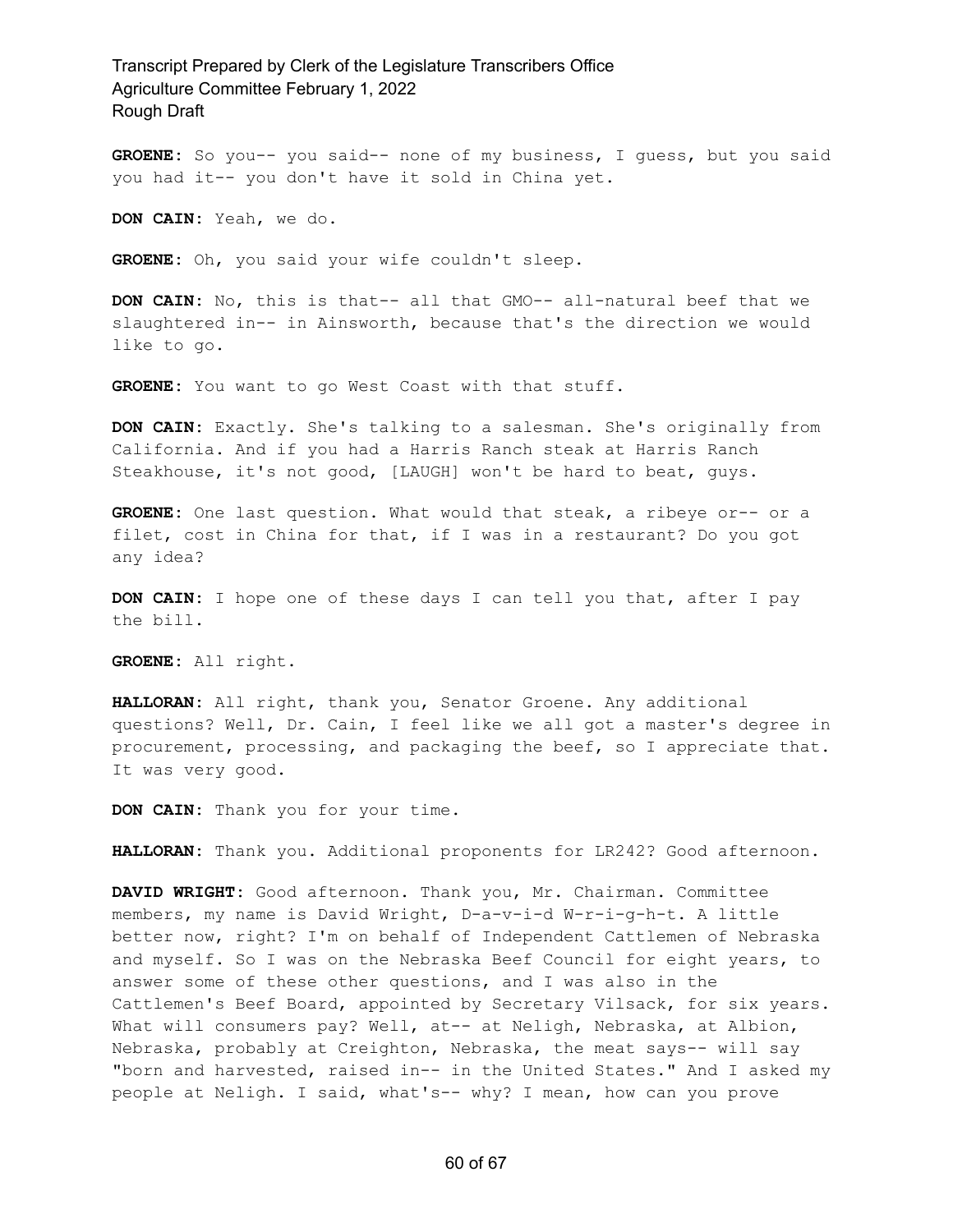that? And the meat guy looked at me and said, all I know is if we put "Canadian" on it, they won't buy it. So how much will they pay? The adverse of it is they won't buy it. And then while I was on the Beef Council, Stan Garbacz, is he still at the Department of Ag, Stan Garbacz? He used to do the-- he used to do the trade. You know, he'd go over Taiwan and do trade missions. While I was on there, he wanted-- the state wanted like 50 grand to go do trade over in Taiwan. And I would vote no and then finally I decided I'm gonna vote yes, but there's only one thing I want. I want the Nebraska checkmark, referring to the checkoff, the check, Nebraska, on all the promotional items that we pay for. I was accused of trying to promote Nebraska product with checkoff dollars. I said, no, I just want to make sure they know we paid for it. A year later, Mr. Garbacz--Garbacz came back and he said, you're not going to believe this. And Taiwan and Hong Kong is where he's going. He said, you're not gonna believe this, but that Nebraska check is showing up on the rest-- on the menus of the high-end restaurants in Hong Kong, just a simple Nebraska check. See, so when Don's talking about marketing, it doesn't-- it-- you can get it done. Back to inspection of this-- of Senator Brewer's great idea, I'm sure it's gonna come down to inspection someday, get federal inspectors. We used to milk 150 cows besides ranching. And if I'm not mistaken, it seems like the state inspector came every quarter, every three months. The federal inspector came around once a year, if maybe, because they drew the name out of your hat and that's how they determined who they were going to while they were there. Might be two or three years before you see a federal inspector, but obviously Nebraska and the state and the federal inspectors were working together in a way because that dairy produced milk every single day, a consumable product which can get bacteria in it, you know. So what I'm saying is there's got to be some sort of a way that you can marry federal inspectors with state inspectors because you're going to- this is what you're going to get. We can't afford all those federal inspectors. I'm just throwing that out there ahead of time. So now I want to talk as a rancher because I'm a cow-calf guy. I don't have any row crops. We don't-- we can't farm. When we had to milk cows, we had to buy all the-- all the feed that came in. From a rancher standpoint, I got the biggest kick out of this. It says here, January 1, 2000-- 19 of 2020, American Meat Institute. You know who that is, the American Meat Institute-- American Meat Institute to testify to Congress and they said, you know, they're being accused of having 85 percent of the kill. And the woman says, yes, we do, we have-- or their lobbyist says, yes, we do, we do have 85 percent of the kill in the United States, but when you figure in, when you figure in cows and-- cows and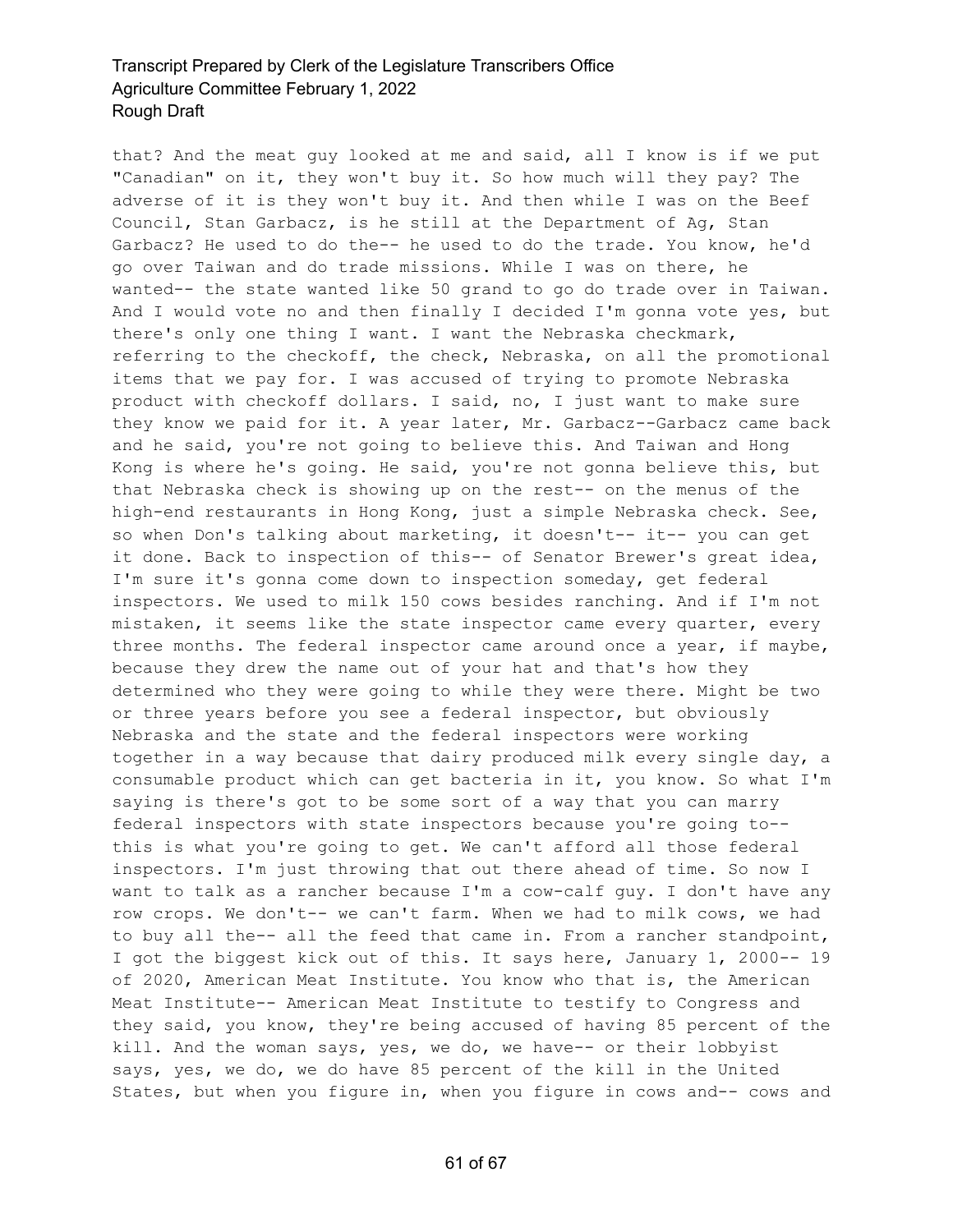nonfed cattle, it's considerably less, we really only control 70 percent. Now that is a true statement, absolutely true. But let me ask you this question. Are fat cows traded on the board of trade, on the Mercantile Exchange? No. If you control 85 percent of the steers, the-- the fed-- fat cow, you control the cow price, the bull price, the bred cow price. You control it all because it's all at a discount to that fat steer. That's why you gotta control, and you will control the whole industry. So-- so I'm going to kind of put words in Senator Brewer's mouth. I hope he accepts them. I-- I agree, Senator Brewer. We should-- we should do everything we can to help relieve the Big Four of this burden that they have. I'd entertain some questions.

**HALLORAN:** Are there-- are there any questions from committee?

**DAVID WRIGHT:** I'm not near as angry this time.

**HALLORAN:** Yes, Senator Groene.

**GROENE:** They are trying to do that in North Platte.

**DAVID WRIGHT:** They need some help. It sounds like it. They're burdened with 85 percent of the kill.

**GROENE:** Thank you.

**HALLORAN:** Senator Brandt.

**BRANDT:** Thank you, Chairman Halloran. Thank you for your testimony, Mr. Wright, Do you market any of your own cattle under your own label? Have you tried direct marketing?

**DAVID WRIGHT:** I have not, but Chris Abbott is a friend of mine and- and he's done it a few times on the internet and he's got to be consistent. You've got to be on top of it. And it turns out most people want steaks, they don't want roasts, and they want hamburgers. But here, about two months ago, Chris and I and Larry Sanger, we looked at the packing plant in Mullen, because it-- it-- it can be federally inspected and it does-- it can do 20 head a day, you know, and, you know, we are considering it. As for when Don was talking about Michael-- O'Neill Pack, Mike O'Neill is a good friend of mine and, yes, he does ship overseas and he's one of the-- one of the very few smarter ones, like Don had said, that-- that does that.

**BRANDT:** All right. Thank you.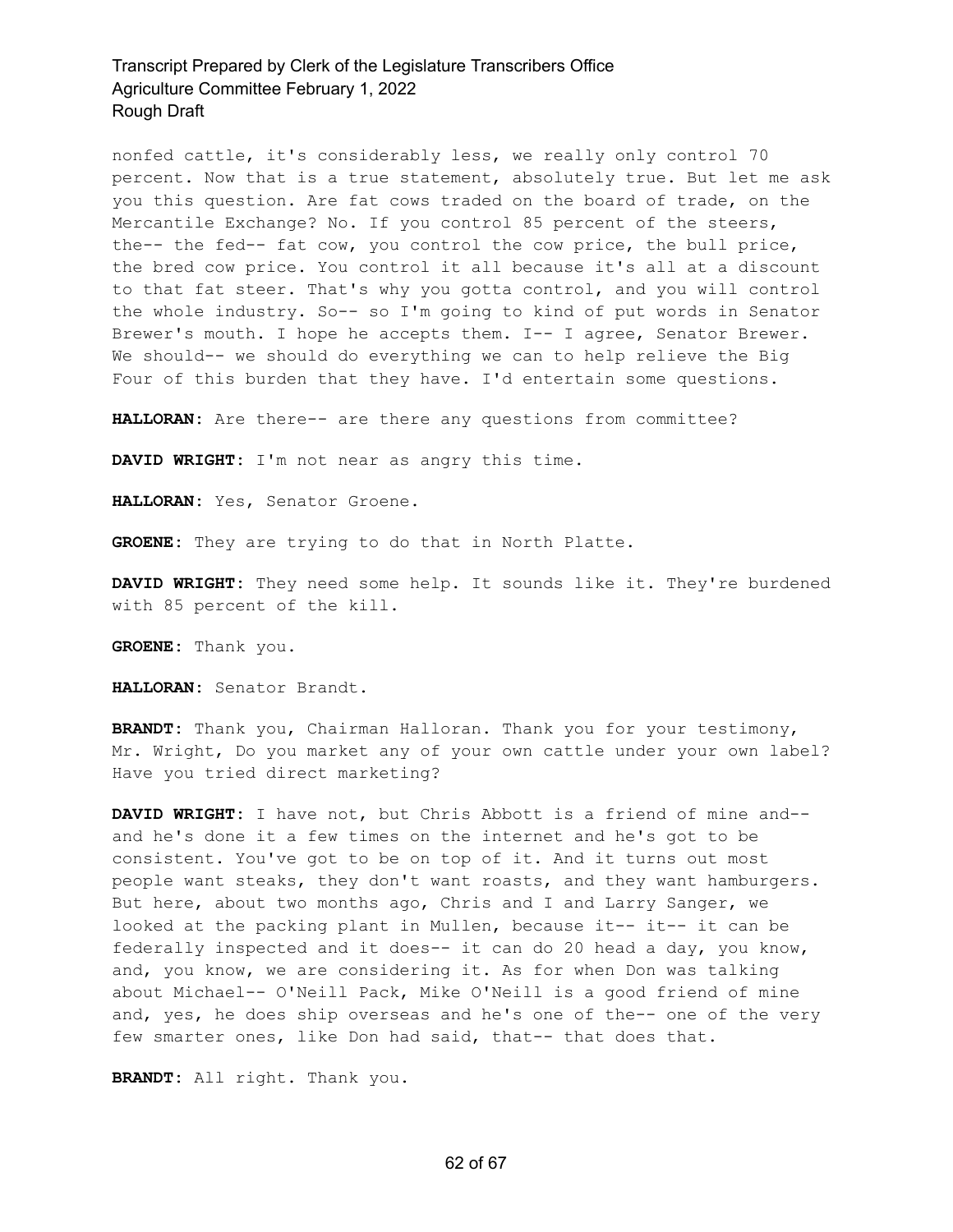**DAVID WRIGHT:** Yep.

**HALLORAN:** OK, thank you, Senator Brandt. Any additional questions? Senator Gragert.

**GRAGERT:** I'm just going to confirm something that-- thank you. Thank you for your testimony. Isn't our American society a society of hamburger?

**DAVID WRIGHT:** That's true. What they-- what-- what you find out on the checkoff is that 50 percent of what we consume is hamburger, and that's just a fact. I mean, there's no two ways around it. But what's upsetting with that is they take chucks and rounds and ship them overseas and bring back in trimmings to mix with cow meat to make more hamburger. And I've argued many times at the-- when I was on the Beef Council, if you would just short the chuck around market by grinding it, you would force it up. You don't need to bring in trimmings. But, see, they're getting the trimmings for next to nothing.

**GRAGERT:** And-- and I guess this is--through the research I did, though, that was-- that was the exact opposite of the-- that's why we bring in the-- the real question will be if we mix it with our hamburger instead of mixing our prime beef into our hamburger.

**DAVID WRIGHT:** Right, so when you get into a discussion, you get to E. coli or, you know, those kinds of-- there's no E. coli in meat. You know that. We all know that it's on the hides and it's in the stomach. It's on the hooves. E. coli gets in the meat at the processing plant. And usually when they bring in all the-- those different animals and mix them together in hamburger in these big chubs, you know, so when you ever hear an argument about E. coli, it's not a producer problem. It's a packer problem, always has been.

**GRAGERT:** Thank you.

**HALLORAN:** You cook your hamburger well done?

**DAVID WRIGHT:** Me? No, I like it medium. I like it juicy.

**HALLORAN:** All right. That was my only question. Any additional questions? All right. Thank you, Mr. Wright.

**DAVID WRIGHT:** Thank you. Thank you again. Sorry I got a little upset earlier.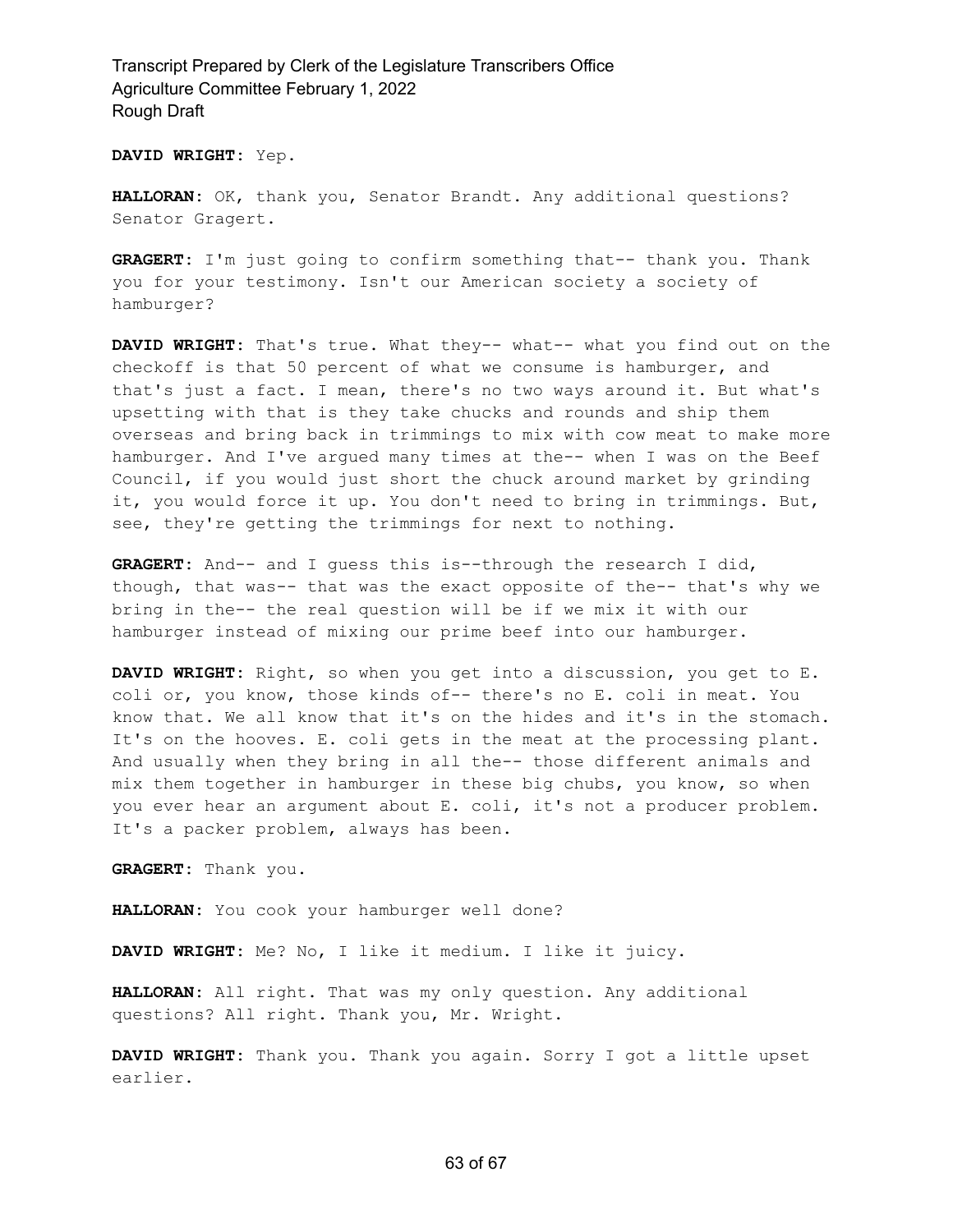**HALLORAN:** It's all right, passionate. Any additional proponents for LR242? Seeing none, any opponents to LR242? Seeing none, anyone neutral? Senator Brewer, you're welcome to close.

**BREWER:** Well, this looks like consent calendar material to me. I have a photo here of my dog. It's not actually what I was looking for. If you can see this, it's a-- a menu off a restaurant in Frankfurt, Germany. And in 2010 I took some leave, flew back to-- to Germany, and I said, take me to the place I could get the best meal in Frankfurt. Well, I expected it to be some type of schnitzel. Well, they took me to the Longhorn Steakhouse. I expected to get Texas longhorn meat, which was OK. Considering where I've been, that would have been fine. But on the menu here it says U.S. prime cut beef, Nebraska, U.S.A. So even in Germany, the idea of getting Nebraska beef is a pretty big deal. Now it just dawned on me as I was sitting back there, this meat locker bill, LB235, that's still in the Ag Committee, correct?

**\_\_\_\_\_\_\_\_\_\_\_\_\_\_\_\_\_\_:** Last year's.

**HALLORAN:** Last year, yeah.

**BREWER:** So if I was to request the Ag Committee take a vote on that, it could come to the floor of the Legislature and we could have this discussion that we had today in front of a whole lot more people because I think the-- the discussion here today was invaluable. I learned a lot. I can't tell you how glad I am that the people that took the time to come in here did because I think we pulled back some curtains on-- on the issue of-- of beef and meatpacking and all this that I was, after researching it, still had my eyes opened to. Now you mentioned the facility in Gordon. That's rangeland beef. Their specialty is-- they do. They got buyers. They go out and they buy the beef to bring it in. But they-- they-- they're very careful and they- they buy and market that for a particular client. And so if you're buying beef and you know it's going to Ruth's Chris, you're going to be careful about it. But you also take away a lot of the risk because you're-- you're making a very reasonable profit for the amount of time, energy, and effort that you put into this. And-- and I'm all about, you know, we can take that example and-- and replicate it around Nebraska. That's got a great potential because rangeland beef, every time someone has cancer and they have a fundraiser, they're standing there in line and they've got all kinds of things to make sure that that fundraiser is a success. And when the Legion needed a new roof, they bought it. I mean, they contribute to the community. Now they've also went around and bought up every home there was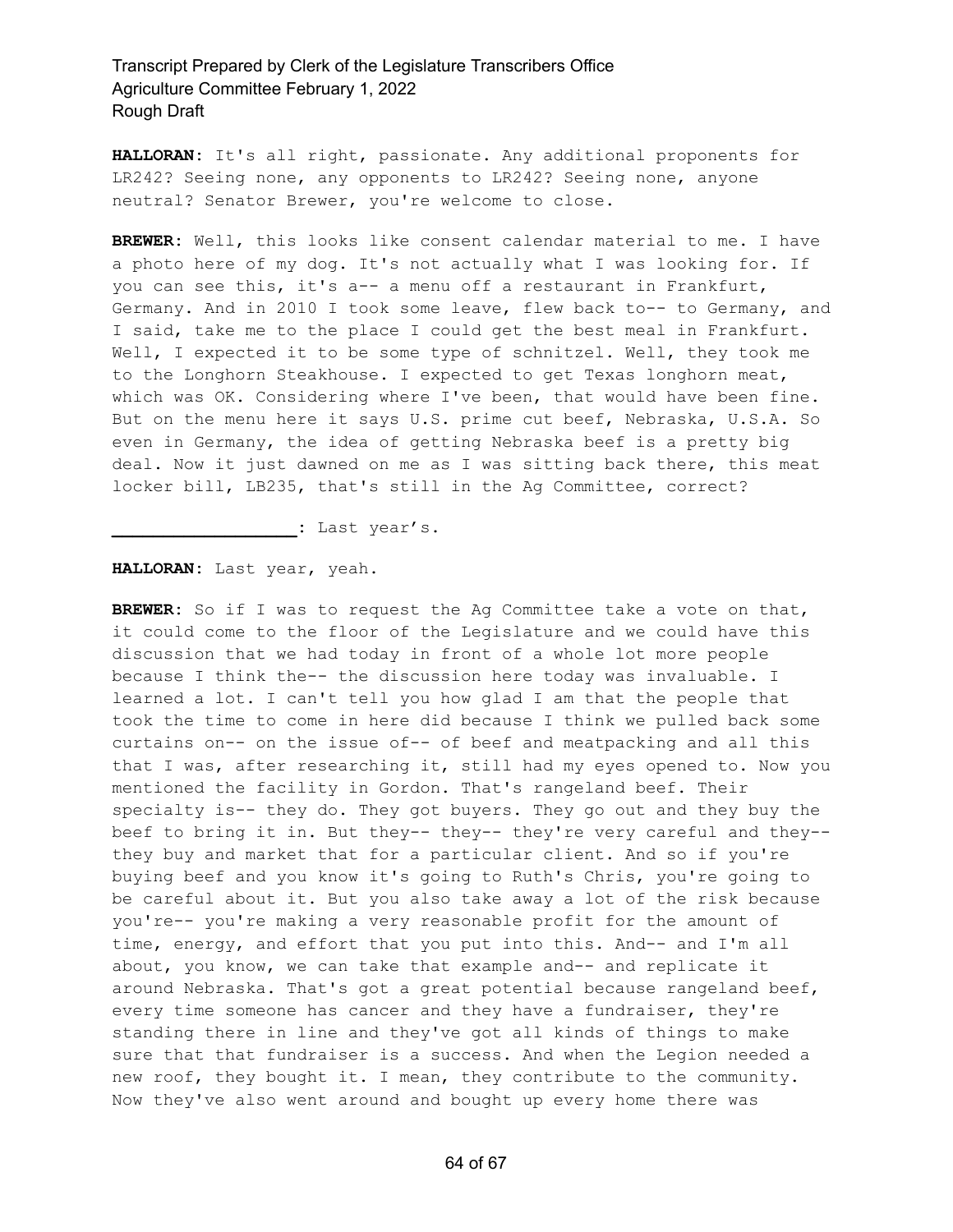available, and they need it for their workforce. Now I'm concerned because we've got a lot of money that we're going to make some decisions on here in a matter of weeks. And workforce housing usually doesn't go to places like that because we focus on the big targets, the Lincoln and Omahas, and that's where we tend to shift a lot of those resources. These little communities that are drying up and blowing away and the downtowns, you know, that used to be so booming are now boarded up. For them to ever have a chance of coming back, we've got to figure out something to bring back to them, and we don't have a lot of options. You know, this is one of the few products we have that we could take and sell other places and-- and be able to make a profit. We're not going to get folks to, you know, bring factories to some of these places because it just isn't going to happen. There's too many challenges with distance and everything else. We've got the beef in the vicinity of the places where we want to help promote these communities. So I guess the path ahead here that I'm looking for, not only a vote on LR242, and-- and I'd like to see it unanimous out of here. I'd like to see unanimous off the floor so that I can give it to the congressional folks back there and they can go fight the good fight on the issues they're trying to carry, but also take that small-town meat locker bill and kick it out. and let's- let's have a discussion on it. And that's LB235, I'm pretty sure. With that, that's all I have. I'll take any questions.

**HALLORAN:** Senator Groene.

**GROENE:** In your LR242, again, it says: Whereas, the federal Consolidated Appropriations Act, 2021, includes grants totaling \$60 million for small meat processors, that-- is that-- that bill isn't out of-- has not been passed yet? Is that what we're asking them, to get that kicked out and passed?

**BREWER:** There-- there is money available. I would have to look and see. Now this-- this particular one, I'll have to double check, but there is money available for meat lockers for-- for the actual const--

**GROENE:** So then why do we need this if it's already done [INAUDIBLE]

**BREWER:** Well, I think what this is doing is kind of a more of a giant blanket saying, you know, all these ag issues that-- that they're trying to address. You know, let me give you an example, and I thank John Hansen for helping me with this. But, OK, right now they're ready to introduce the Cattle Price Discovery and Transparency Act. There's a number of different things that they're working on. The idea behind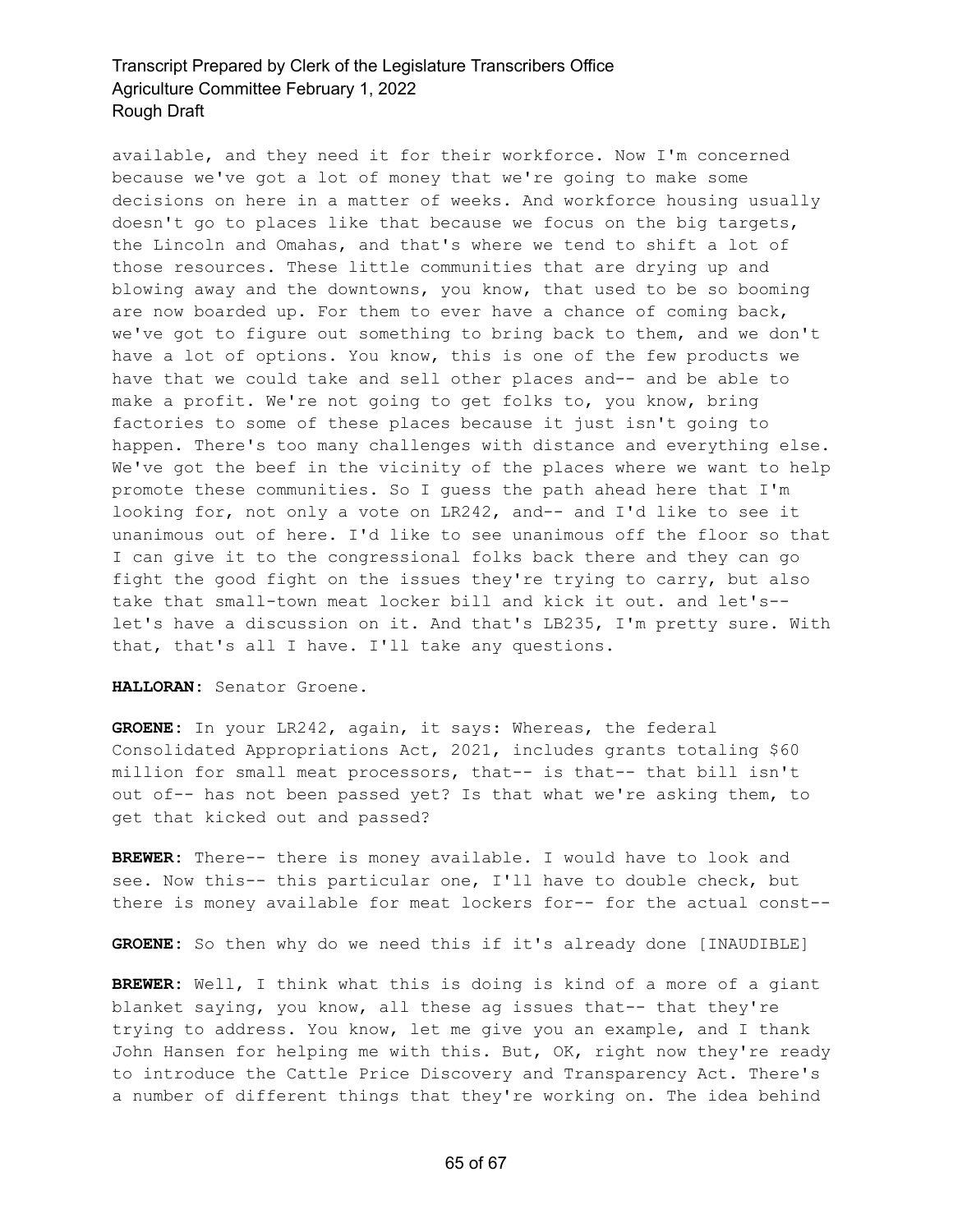this LR is that gives them blanket coverage on all of these to help promote them and-- and get them moving through both the Senate and the House.

**GROENE:** So I guess I should ask somebody else, not that you wouldn't know, Director. But anyway, it's in Germany, it's in Thailand-- I mean Taiwan, it's in Hong Kong, and I heard it was in a lot of other countries, so somebody is already doing this. Who is doing it? Is it the Big Four? Is somebody from Germ-- Taiwan, somebody from wherever, Germany, coming over here and buying from one of the Big Four and take-- and having beef shipped there, or is it somebody here guaranteeing it's Nebraska beef and shipping it there? It's already there.

**BREWER:** Well, it's-- it's there. I'm sure that someone has probably figured out that-- the technique of being able to identify and get the meat that they're selling over there from Nebraska. Now how that works, probably one of the guys who was just before me would have been a lot better choice to ask that to.

**GROENE:** Yeah, I understand that.

**BREWER:** But it doesn't mean I can't get the answer from one of those and get it to you. I guess I think a lot of this is just piecemeal. It's-- somebody has figured out how to do something here and somebody has figured out how to do something here. But, you know, wouldn't it be nice if we could just figure out how to have more of a mechanism that would allow us to take that beef and-- and get it to places? So if you're running a steakhouse in Tampa, Florida, you could-- you could call and say, hey, you know, I need some Nebraska beef, and they say, well, guess what, this is how we can get you some Nebraska beef. And it's not going to be one of the big four because they mask stuff that, you know, that-- that's probably not going to be Nebraska beef. It may be processed here.

**GROENE:** But somebody's doing it. Somebody is shipping Nebraska beef to [INAUDIBLE]

**BREWER:** Well, yeah, they are. But how they're doing that right now, I couldn't tell you. I-- I don't know how they get it there.

**GROENE:** All right. Thank you.